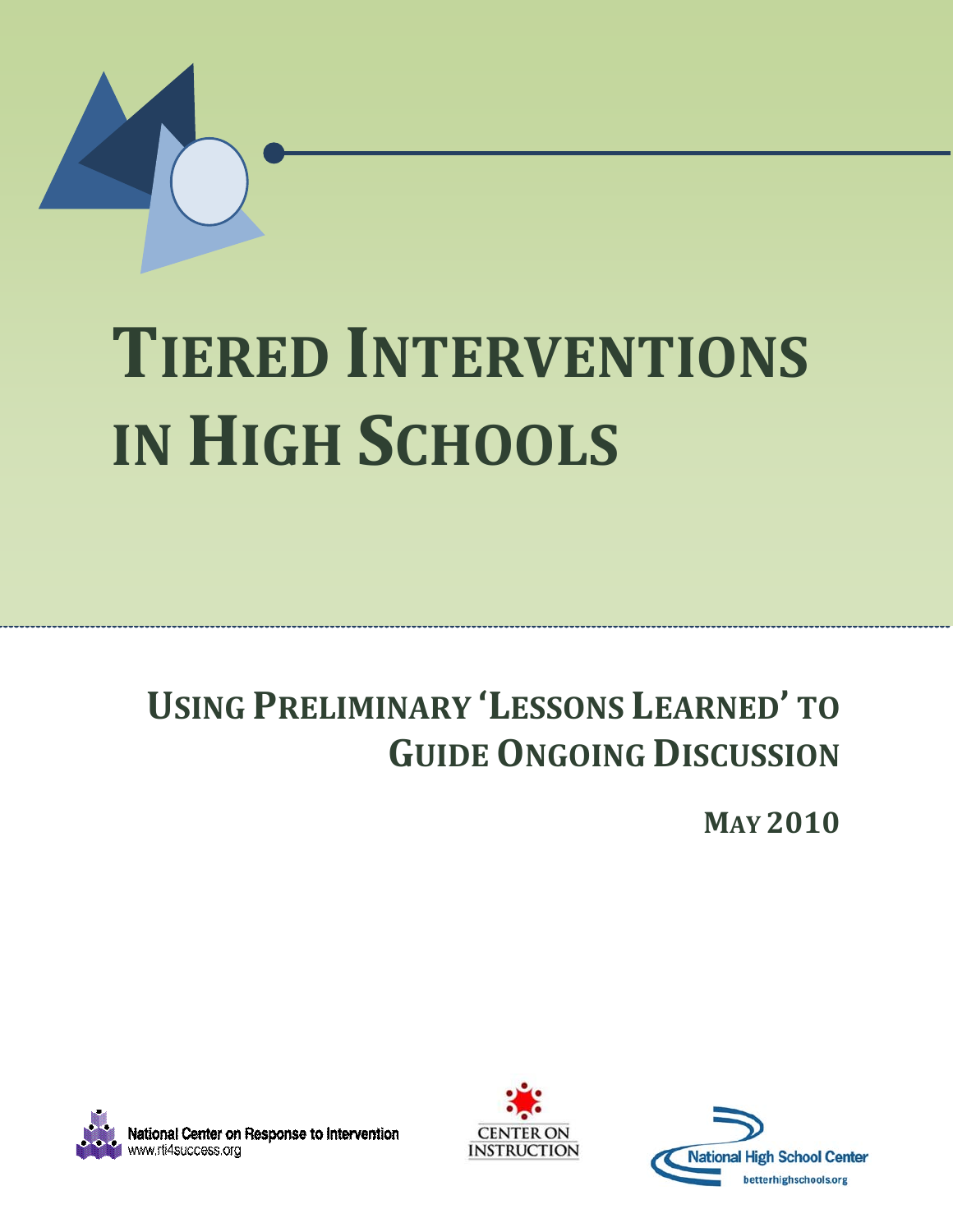## <span id="page-1-0"></span>**ACKNOWLEDGMENTS**

The High School Tiered Interventions Initiative (HSTII) team would like to thank the administration and staff at the eight visited schools for participating in this project. Our understanding of tiered interventions at the high school level was deepened and extended through our conversations and visits with these dedicated practitioners. We also extend our gratitude to the members of the HSTII Technical Advisory Group for improving this report through their constructive feedback. Finally, we would like to thank Don Deshler and Sharon Vaughn for their guidance throughout this undertaking.

The National High School Center and the National Center on Response to Intervention are operated by American Institutes for Research. The Center on Instruction is operated by RMC Research Corporation in partnership with the Florida Center for Reading Research at Florida State University; Instructional Research Group; the Texas Institute for Measurement, Evaluation, and Statistics at the University of Houston; and The Meadows Center for Preventing Educational Risk at The University of Texas at Austin.

The contents of this document were developed under cooperative agreements S283B050028, H326E070004, and S283B050034 with the U.S. Department of Education. However, the content does not necessarily represent positions or policies of the Department of Education, and you should not assume endorsement by the Federal Government.

2010

The National High School Center, the National Center on Response to Intervention, and the Center on Instruction requests that no changes be made to the content or appearance of this product.

#### **Preferred citation:**

National High School Center, National Center on Response to Intervention, and Center on Instruction. (2010). *Tiered interventions in high schools: Using preliminary "lessons learned" to guide ongoing discussion.* Washington, DC: American Institutes for Research.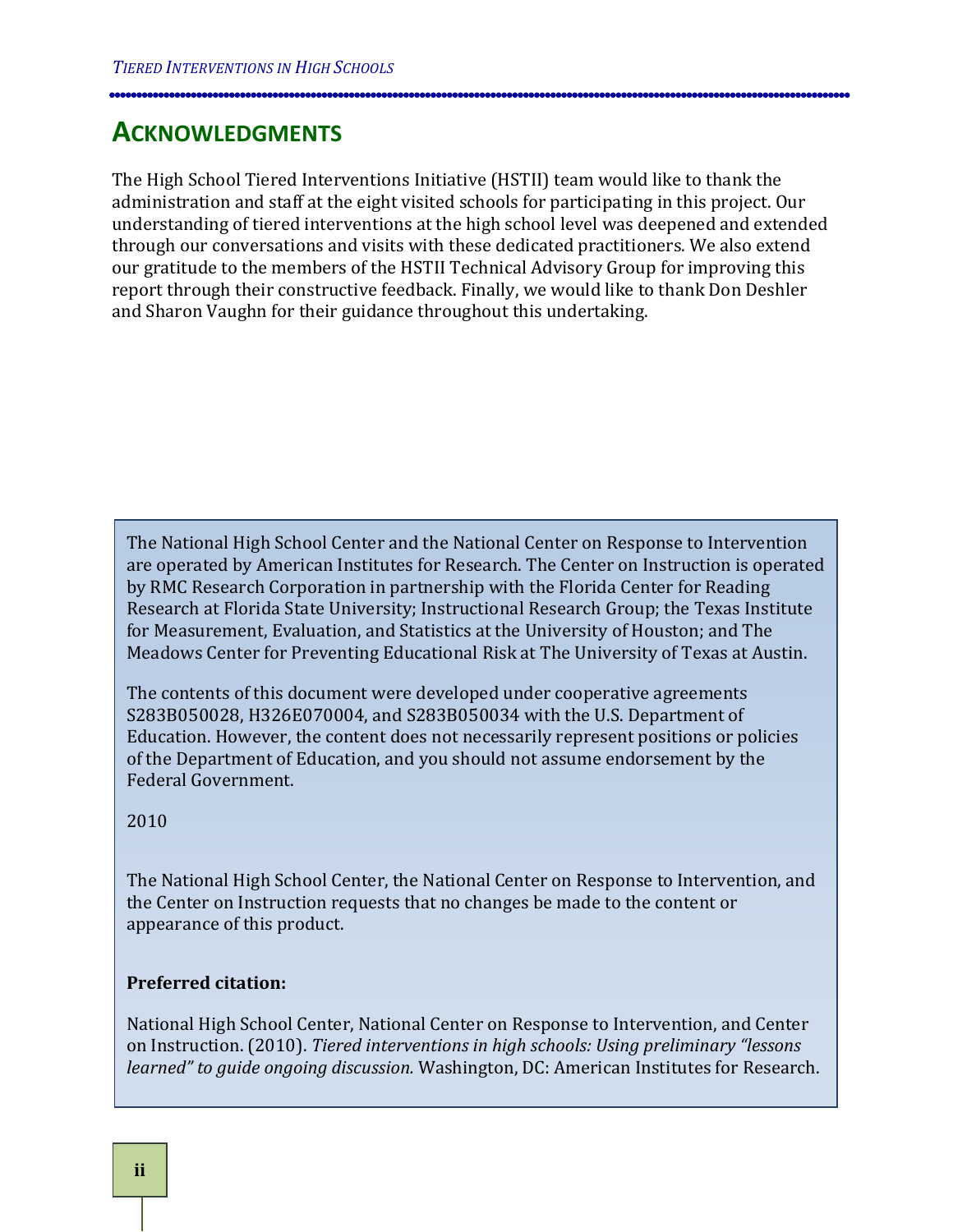## **Tiered Interventions in High Schools: Using Preliminary 'Lessons Learned' to Guide Ongoing Discussion**

## **TABLE OF CONTENTS**

| High School Contextual Factors That Affect Tiered Intervention Implementation10 |  |
|---------------------------------------------------------------------------------|--|
|                                                                                 |  |
|                                                                                 |  |
|                                                                                 |  |
|                                                                                 |  |
|                                                                                 |  |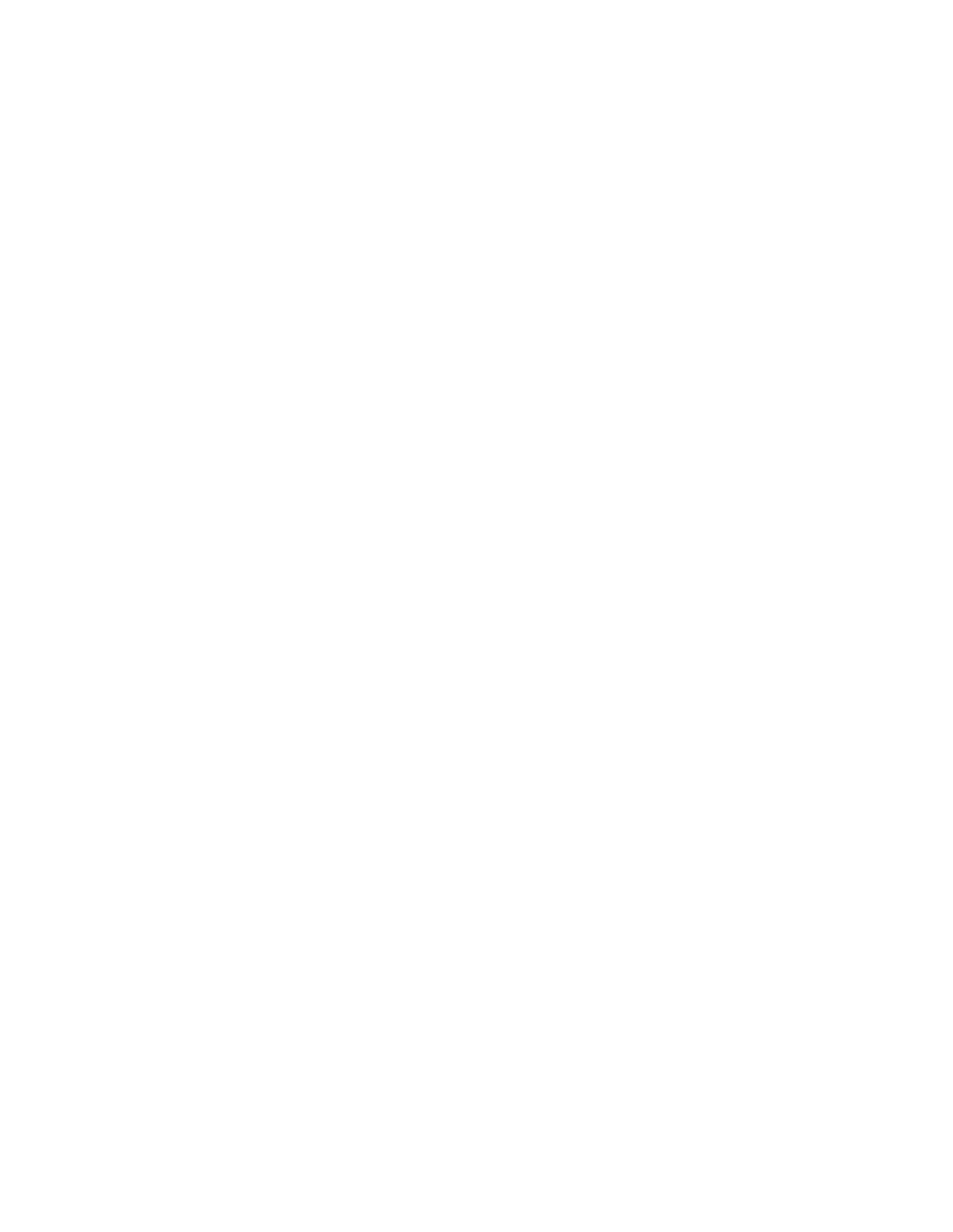## <span id="page-4-0"></span>**FOREWORD**

Response to Intervention (RTI) is a potentially powerful framework for organizing, allocating, and evaluating educational resources to meet the instructional needs of all students and to prevent long-term school failure. Much of our knowledge of the components of RTI and their successful implementation is based on experiences in elementary schools. However, given the structural and organizational differences between elementary schools and high schools, this evidence has its limitations when implementing

RTI at higher grade levels. The essential components of RTI may be the same, regardless of grade level or context, but how they are translated into effective practice and integrated into a high school's processes may differ from elementary school models.

A growing body of substantive research on secondarylevel RTI and on tools for implementing RTI in high schools is available. The Learning Disabilities Research Centers, funded by the National Institute of Child Health and Human Development (see www.nichd.nih.gov/research/supported/ldrc.cfm for more information), are currently researching RTI and are including older students. Other researchers are examining the use of effective intervention strategies in content area classrooms. Findings to date are preliminary and focus largely on literacy, though in time, this research will likely become an important source of guidance for high school implementers of RTI.

In the interim, however, high school practitioners need information to guide planning and implementation efforts and to inform and evaluate their practice. A rich source of this knowledge is the collective and continuing experiences of high schools that have already ventured ahead with RTI. These information resources typically take the form of anecdotal reports, case studies, or professional wisdom, and although they are not a substitute for more rigorous forms of inquiry, they can provide insight into the challenges that high schools implementing RTI faced, the strategies they used to respond to the challenges, and their success in overcoming obstacles to effective implementation.

## **Terminology**

Readers may note the use of two phrases, "RTI" and "tiered interventions," throughout this document. Although seemingly similar or interchangeable, the use of each phrase is intentional.

- "RTI" addresses specific aspects of the Response to Intervention framework, or research related to Response to Intervention.
- "Tiered interventions" describes the types of tiered supports observed during site visits. When we began this work, we purposely avoided using the term "RTI" with schools to obtain as large a sample as possible of schools who were implementing components of RTI but who may not self-identify themselves as implementing the framework as a whole.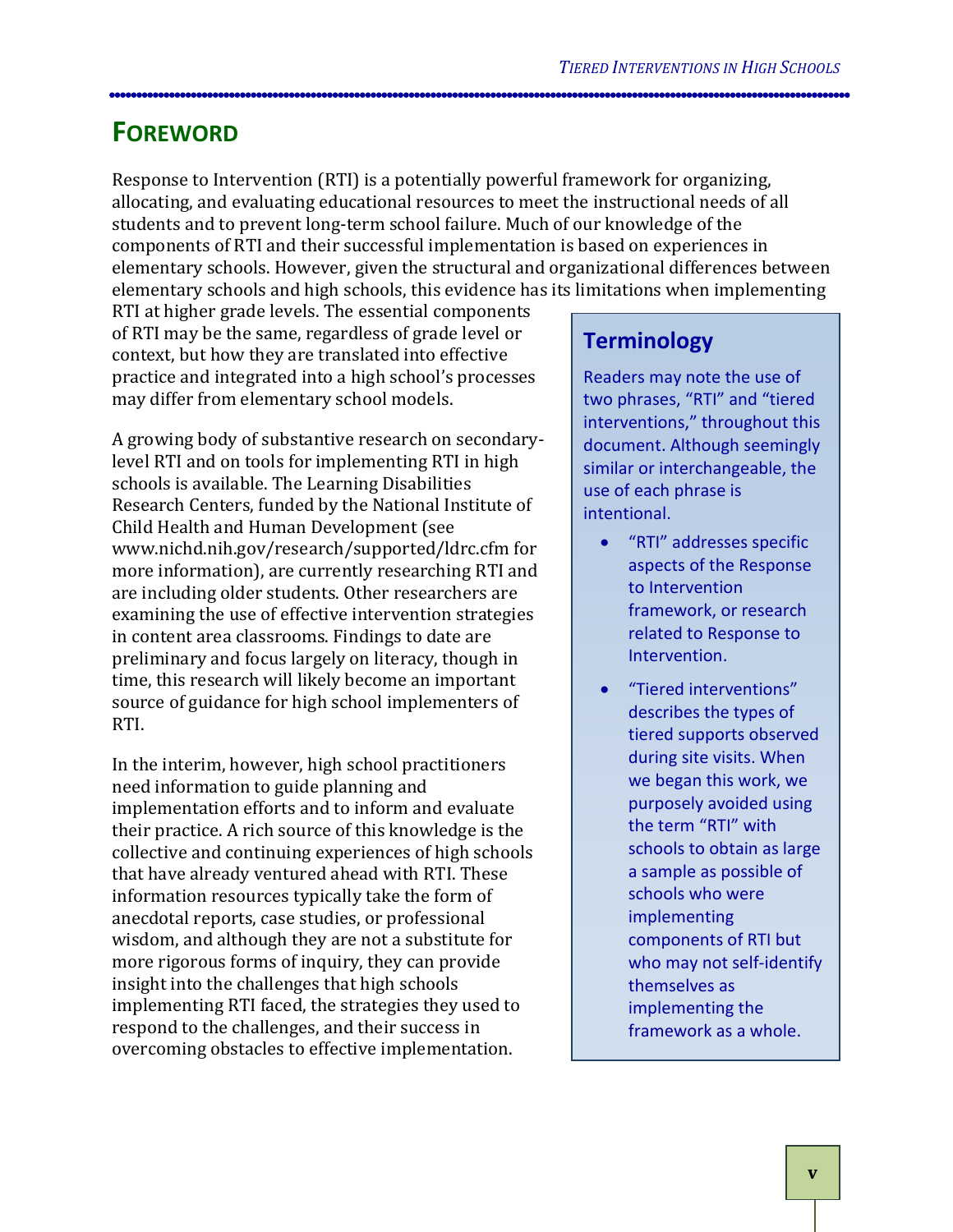In response to the high school practitioners' need for information and guidance, this report—the initial work of the High School Tiered Interventions Initiative (HSTII), a collaborative project of three federally funded technical assistance centers—summarizes what we have learned thus far and how those lessons learned can advance the ongoing discussion about effective RTI implementation in high schools. This report is grounded in available research and the professional wisdom of leading researchers and practitioners,

#### **Who We Are**

The High School Tiered Interventions Initiative (HSTII) is a collaboration among the National High School Center, the Center on Instruction, and the National Center on Response to Intervention to enhance understanding of how tiered intervention models are emerging in high schools across the country. The National High School Center and the Center on Instruction, funded by the Office of Elementary and Secondary Education and the Office of Special Education Programs (OSEP), are two of five national content centers supporting the Regional Comprehensive Centers. The National Center on Response to Intervention is a national technical assistance center funded by OSEP.

including staff members from eight high schools implementing tiered interventions.

This document is not an implementation guide and, as such, does not provide concrete steps or tools for implementing RTI; however, the HSTII team hopes that this resource provides valuable information for technical assistance providers, researchers, state education agency personnel, and practitioners at the district and school level.

This report is divided into three main sections:

- 1. "Response to Intervention" provides a brief description of the RTI framework and the essential components of RTI.
- 2 "Applying the RTI Framework at the High School Level" illustrates how the essential components of RTI were implemented at the eight visited schools.
- 3. "High School Contextual Factors That Affect Tiered Intervention Implementation" highlights contextual factors unique to high schools and examines how these factors can affect school-level implementation of tiered interventions.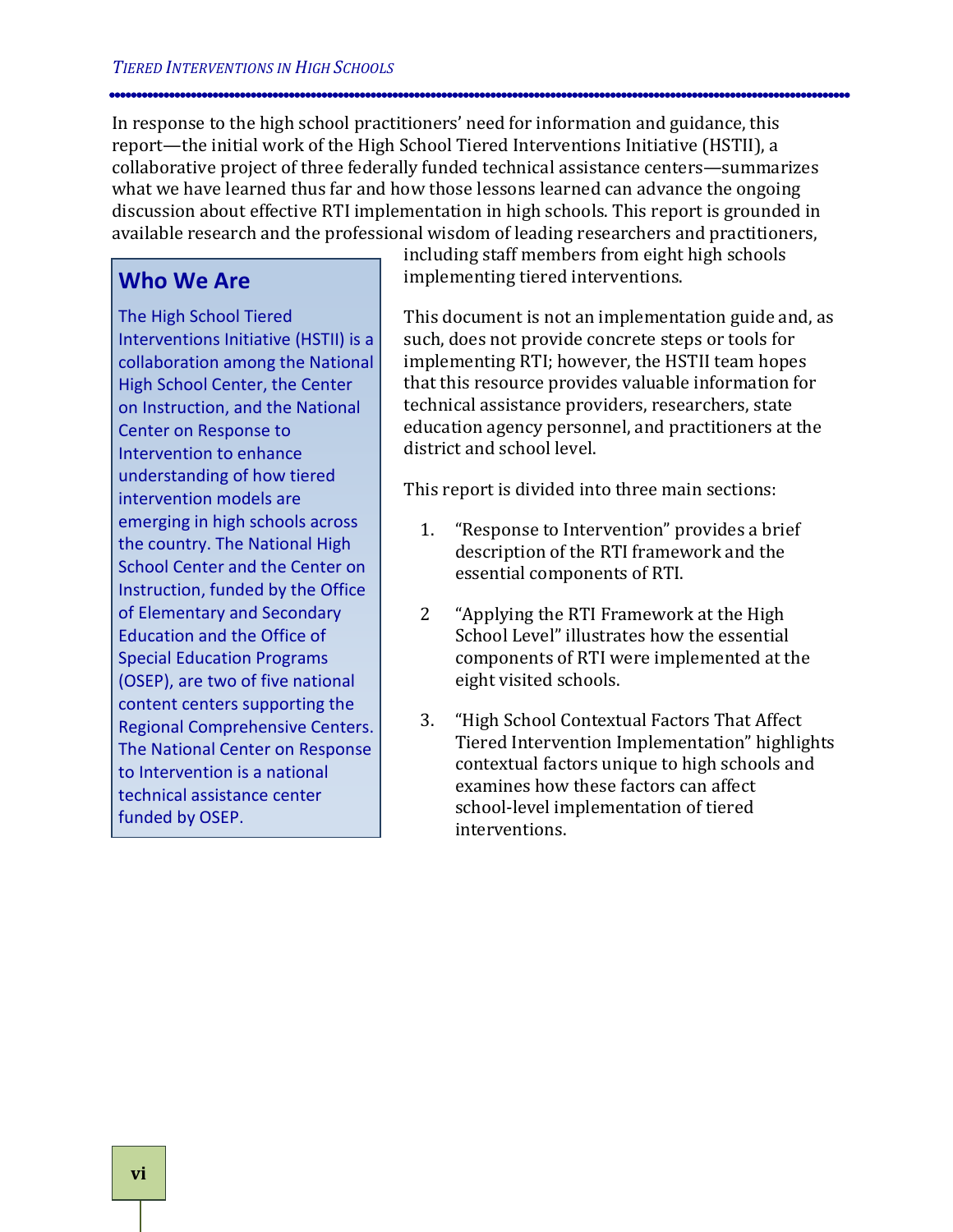## <span id="page-6-0"></span>**RESPONSE TO INTERVENTION**

#### <span id="page-6-1"></span>*RTI FRAMEWORK*

RTI is a framework that extends a public health prevention model (Caplan, 1964) to the prevention of academic and behavior difficulties (Vaughn, Wanzek, & Fletcher, 2007; for more information on RTI and the prevention of behavior difficulties, see the "Positive Behavioral Interventions and Supports" sidebar). Like the public health prevention model, RTI addresses the needs of most students through primary instruction, providing secondary interventions for students not meeting certain criteria and reserving tertiary interventions for students with the most significant instructional needs.

Various models of RTI exist; however, they all are based on the same conceptual framework. RTI is not a specific curriculum or program; rather, it is a framework for promoting access to high-quality core instruction and providing increasingly intensive educational interventions in a timely manner for students who struggle in core instruction. RTI provides educators with systematic measures of student progress that yield data used to make important educational decisions (Batsche et al., 2006) and provides states, districts, and schools with a framework for allocating instructional services and resources in response to students' needs.

Implicit in this prevention framework is the idea that the least intense (or primary) level of services addresses the needs of most learners and delivers high-quality instruction that is culturally and linguistically responsive to the student population. For students who demonstrate the need for additional support, more intensive, targeted services are available. The effectiveness of those supports are monitored frequently and consistently to determine whether (a) the intervention is working and is no longer needed, (b) the intervention is working and should be continued, or (c) the intervention is not working and therefore a different (and perhaps more intensive) intervention should be implemented. Data are used to guide these decisions. Interventions are commensurate to a student's demonstrated need and are changed or intensified if they are found ineffective.

## **Positive Behavioral Interventions and Supports**

Positive Behavioral Interventions and Supports (PBIS) is the application of the RTI framework for the prevention of behavior difficulties. PBIS requires the use of continuous monitoring, databased decision making, and an intervention continuum (Horner, 2009). With effective implementation of PBIS, the majority of students demonstrate appropriate behavior within the general education classroom without additional supports, thus saving the more intensive interventions (e.g., social skills classes, individualized behavior interventions) for the students who require these interventions. For more information on PBIS, visit the OSEP Technical Assistance Center on Positive Behavioral Interventions and Supports Web site: www.pbis.org.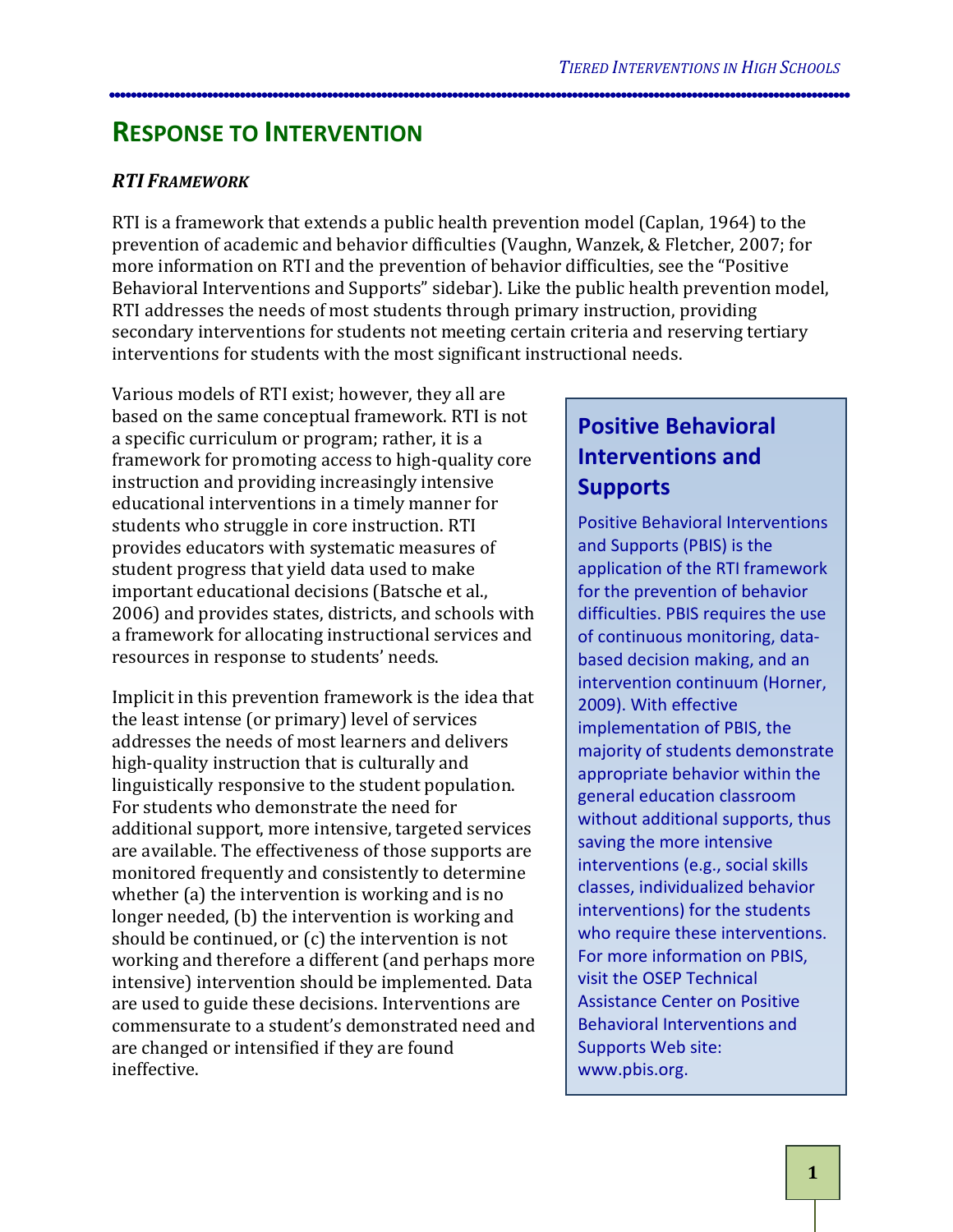#### <span id="page-7-0"></span>*RTI PRINCIPLES AND ESSENTIAL COMPONENTS*

The HSTII team considers the following principles to be key to RTI implementation in any *academic* or *behavioral*  domain and at any grade level:

- 1. The majority of students' educational needs are met through research-driven instructional (academic and/or behavioral) practices within core, or Tier I, instruction.
- 2. Students are screened to identify those in need of more intensive instruction, provided in the form of interventions.
- 3. Progress monitoring yields data to assess students' learning and academic performance and to determine whether a specific intervention is effective for a particular student.
- 4. Interventions increase in intensity in proportion to students' instructional needs, and interventions are monitored to ensure that they are delivered with high levels of fidelity.
- 5. Using data from screening and progress-monitoring measures, schools can assess both the students' responses and the interventions' effectiveness. These data may also be used in the special education eligibility process.

For the purposes of this document, the key components of RTI will be defined as highquality Tier I/core instruction, universal screening, ongoing progress monitoring, tiered interventions, and data-based decision making. For more information on essential components of RTI, see the National Center on Response to Intervention's *Essential Components of RTI—A Closer Look at Response to Intervention* (http://www.rti4success.org/ images/stories/pdfs/rtiessentialcomponents\_042710.pdf).

## <span id="page-7-1"></span>**APPLYING THE RTI FRAMEWORK AT THE HIGH SCHOOL LEVEL**

This HSTII investigation is grounded in the assumption that implementation of tiered interventions in high school includes the same set of essential components as the RTI framework commonly implemented in elementary schools but that actual strategies for implementation may look very different due to a high school's unique culture, structure, and organization (Duffy, 2007). This assumption helped us conceptualize RTI in high schools and informed the questions we asked, the information we gathered, and the interpretation of that information. For further details on how we collected information from participating high schools, see Appendix A, "Our Approach." Site visits to high schools implementing tiered interventions confirmed both research and professional wisdom that the conceptualization, implementation, and translation to practice of these essential components, as well as their integration into a high school's structure and operations, differ greatly from elementary school models.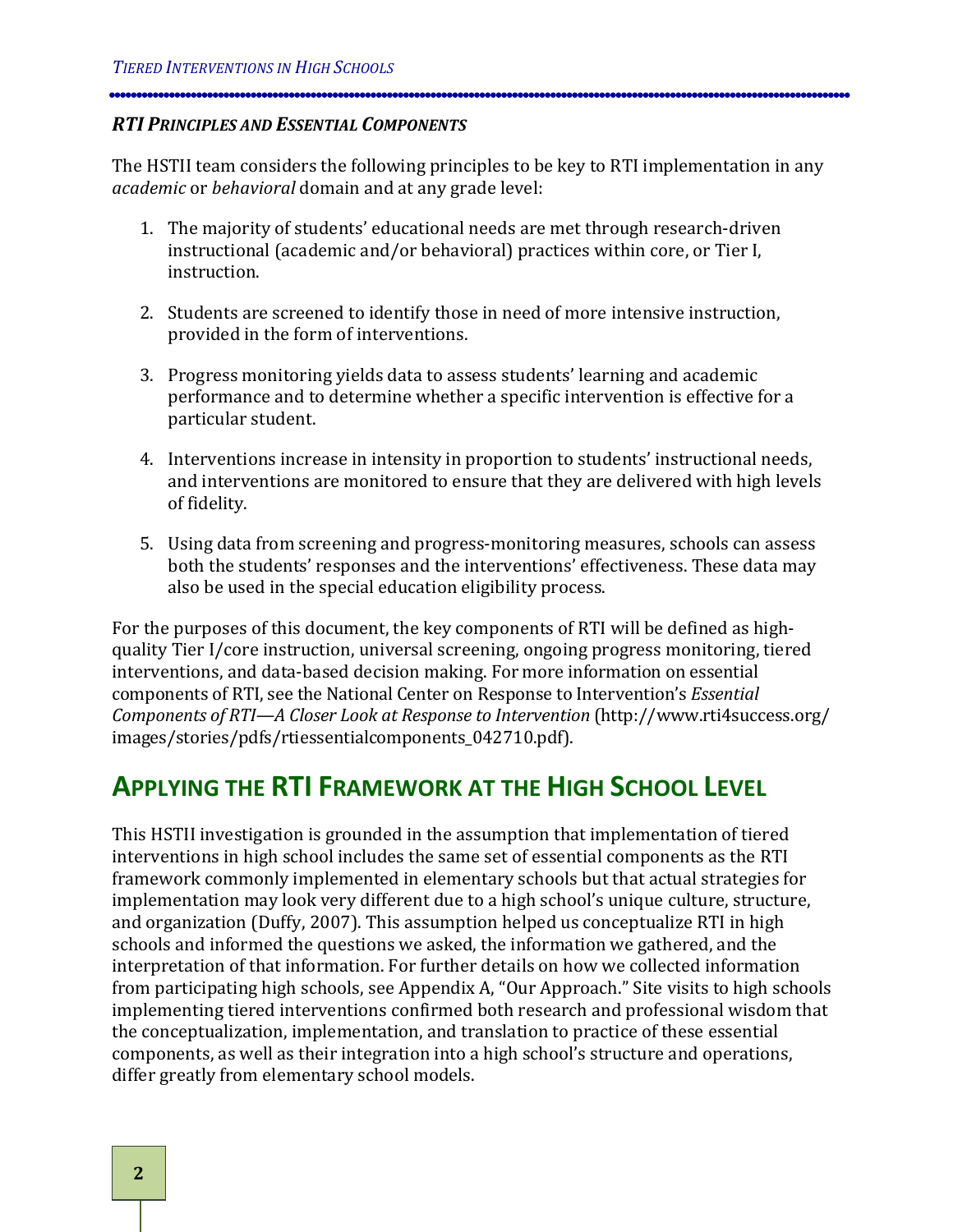#### <span id="page-8-0"></span>*GOALS OF TIERED INTERVENTIONS AT THE HIGH SCHOOL LEVEL*

The scope and focus of a school's tiered intervention framework help to frame the implementation of the essential components of RTI, including the choice of screening and progress-monitoring measures and the development of appropriate and effective tiered interventions. While reviewing the observed schools' selected implementation methods below, it is important to keep in mind the unique school culture and contextual factors and their influence on the development of a tiered intervention framework. In other words, the implementation methods that one school selects may not be suitable for another school, even if the demographic makeup of the schools is similar; for example, schools that readily embrace innovation may take a different approach to implementation from schools that are more resistant to change.

Frequently, the school implementation team or district or state instructional leaders determine the scope and focus of a high school's tiered intervention initiative. All high schools observed indicated that they were implementing either a three- or four-tiered framework to increase student achievement; that is, schools noticed that too many students were failing multiple classes and state-mandated tests and/or that too many students were dropping out. Several schools also reported a more specific RTI focus, such as increasing student attendance, increasing literacy skills, or improving grades or test scores. Only one observed school identified decreasing the number of referrals to special education as an explicit purpose of its initiative.

Within these common purposes, multiple variations in targeted grade levels, content areas, behavior modifications, and skill development were observed. Most schools chose to focus their tiered intervention frameworks on 9th and/or 10th grades and in the content areas of English and/or mathematics. Several schools also provided explicit interventions for English language learners (ELLs) and/or implemented PBIS frameworks.

#### <span id="page-8-1"></span>*IMPLEMENTATION OF THE ESSENTIAL COMPONENTS*

This section briefly describes how observed high schools implemented a system of tiered interventions, including essential components of the RTI framework. For a full description of each school's implementation, see Appendix B, "School Profiles." Additional resources for implementation are listed in Appendix C, "Supplemental Resources." For more information on scaling up evidence-based practices, including RTI, visit the State Implementation & Scaling-up of Evidence-based Practices (SISEP) Web site: www.scalingup.org.

*Tier I/Core Instruction.* Tier I is high-quality, evidence-based primary, or core, classroom instruction provided to *all* students. In the elementary school context, an abundance of research exists to guide the development of a strong core curriculum in most content areas, especially in reading. The development of a strong Tier I in high schools is challenging, given the paucity of research in content areas other than adolescent reading. What does evidence-based instruction look like in algebra, biology, or economics? In the absence of systematic research in these areas, practitioners are drawing guidance from research on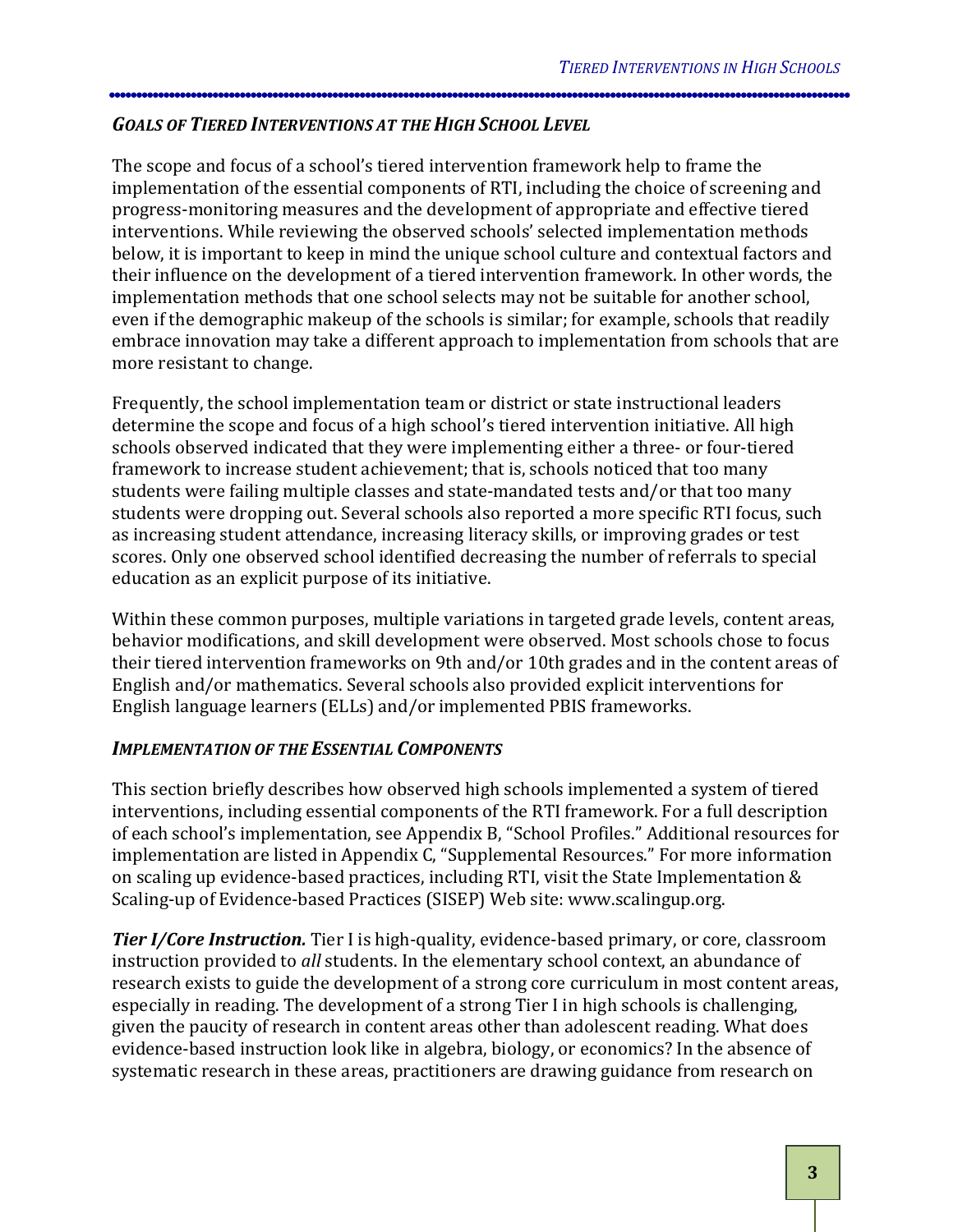school improvement, alignment, and features of effective instruction and applying this knowledge across all content areas.

For instance, several visited high schools emphasized the alignment of instruction with state standards. This is a useful strategy, considering that research indicates a positive relationship between this alignment and student achievement (Kurz, Elliot, Wehby, & Smithson, 2009). In addition, content area teachers were taught how to weave researchbased instructional strategies, such as scaffolding, differentiated instruction, and ongoing formative assessment, into their instruction. Finally, several schools embedded literacy strategies (e.g., use of graphic organizers, summarization strategy instruction) in all content area classrooms.

*Universal Screening.* Although a substantial amount of research exists indicating that screening and progress monitoring are effective practices at the elementary level (e.g., Fuchs & Fuchs, 1986; Fuchs & Fuchs, 2002; Shapiro & Ager, 1992; Thurber, Shinn, & Smolkowski, 2002; VanDerHeyden & Burns, 2005), studies examining these practices at the high school level are only now emerging. Despite the lack of empirical evidence, professional guidance and wisdom continue to emphasize the importance of ongoing data collection to overall school improvement (e.g., National Association of State Boards of Education, 2006; National High School Center, 2008; Reschly & Wood-Garnett, 2009).

Several visited schools used results from measures (such as state tests or other standardized achievement measures in reading and/or math) given at the end of eighth grade to determine the placement of students into an appropriate level of intervention at the beginning of ninth grade. These schools also administered additional testing (using standardized achievement measures or curriculum-based measures) at the beginning of ninth grade to verify student placement.

Another method schools used was the examination of "multiple failures"—that is, identifying students who failed one or more English and/or algebra classes. Although this approach differs substantially from traditional screening methods employed in elementary schools, high school completion data indicate that passing grade 9 algebra and English classes places students on a positive trajectory and that not passing these classes is significantly correlated with dropping out (Christenson et al., 2008; Jimerson, Reschly, & Hess, 2008). In lieu of more sophisticated screening measures developed specifically for high school use, this method has the potential to be effective.

*Progress Monitoring.* Progress monitoring varied among the observed schools. Schools used a wide range of measures, including diagnostic measures (such as the Scholastic Reading Inventory), curriculum-based measures (CBMs; such as maze passages), class grades, class quizzes and tests, and high school graduation tests (including practice or benchmark tests given throughout the year). Selection of the most appropriate measure or combination of measures for each school was dependent on (a) the school's RTI scope and focus and (b) available resources—staff members, budgeted funds, and other resources such as technology. The frequency of progress monitoring also varied due to similar contextual factors (such as staff availability) but, overall, occurred at least twice a month in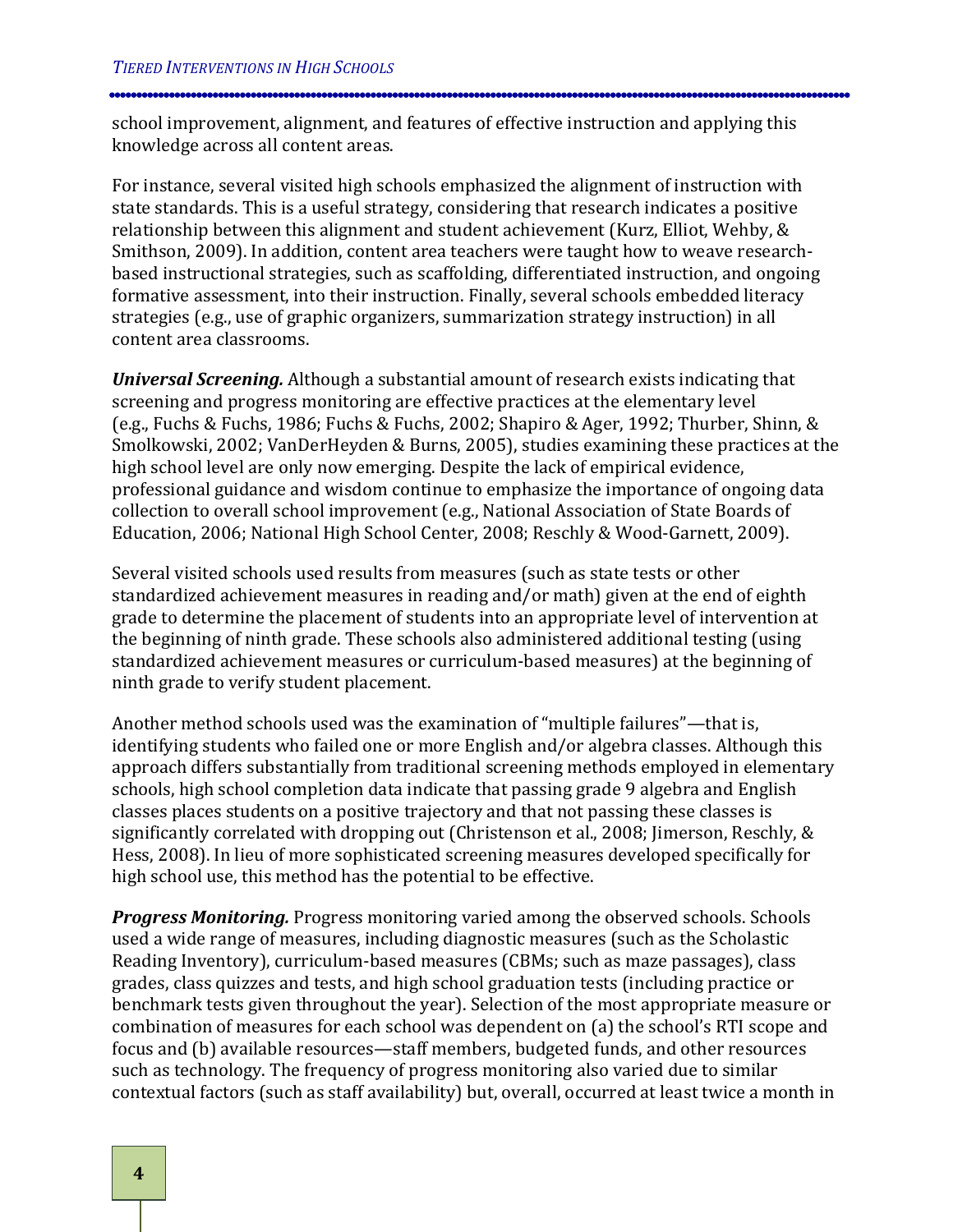secondary and tertiary interventions using CBMs and standardized progress-monitoring measures. Diagnostic tools were typically administered less frequently (e.g., once a semester) in intensive interventions to examine general cognitive processes and inform instruction.

*Tiered Interventions.*  All observed high schools used tiered interventions to address skill deficiencies preventing students from independently mastering the core content knowledge. Most schools implemented tiered interventions in reading, English/language arts (LA), and mathematics, and some schools provided interventions for ELLs (e.g., using explicit vocabulary-building strategies linked to authentic text reading and writing). One school was at the beginning stages of implementing an intervention for science classes.

Roughly half of the schools provided Tier II and Tier III interventions during separate class periods, commonly scheduled in lieu of electives. When interventions were scheduled in this manner, students received the intervention for an entire semester in order to receive proper course credit. However, some intervention teachers reported that if a student had mastered all intervention content before the semester was over, the teacher would gather other instructional materials and teach directly to the student's skill level until the student could be exited from the intervention in the next semester. In order to distinguish interventions from traditional tracking, several of the visited schools ensured that as students mastered the content, they were able to exit interventions during semester breaks.

Other schools provided tiered interventions through mechanisms already built into the master schedule, such as co-lab classes, seminars, or other academic supports that were available to students throughout the day.

Tier II interventions differed from Tier III interventions in (a) the number of students receiving instruction at one time and (b) the instructional focus. Tier II was frequently provided through large-group instruction or through smaller groups within a larger intervention classroom; a specialized teacher usually provided Tier III interventions to small groups or individual students. Tier III interventions observed at various schools addressed more basic skills than the Tier II interventions. For instance, a Tier III reading intervention focused predominantly on phonics and decoding, while a Tier II intervention in English/LA concentrated on vocabulary, comprehension, and study skills. Observed Tier III interventions also frequently involved the use of published intervention programs.

*Data-Based Decision Making.* Data collected through screening and progress monitoring were used initially to determine student placement within the schools' tiered instructional system (e.g., Tier I only, Tier I plus Tier II). Later, they were used to determine whether students needed to be moved to a more intense level of intervention or withdrawn from the intervention altogether. This decision making typically took place in data meetings with a range of stakeholders present, including teachers, instructional coaches, and administrators.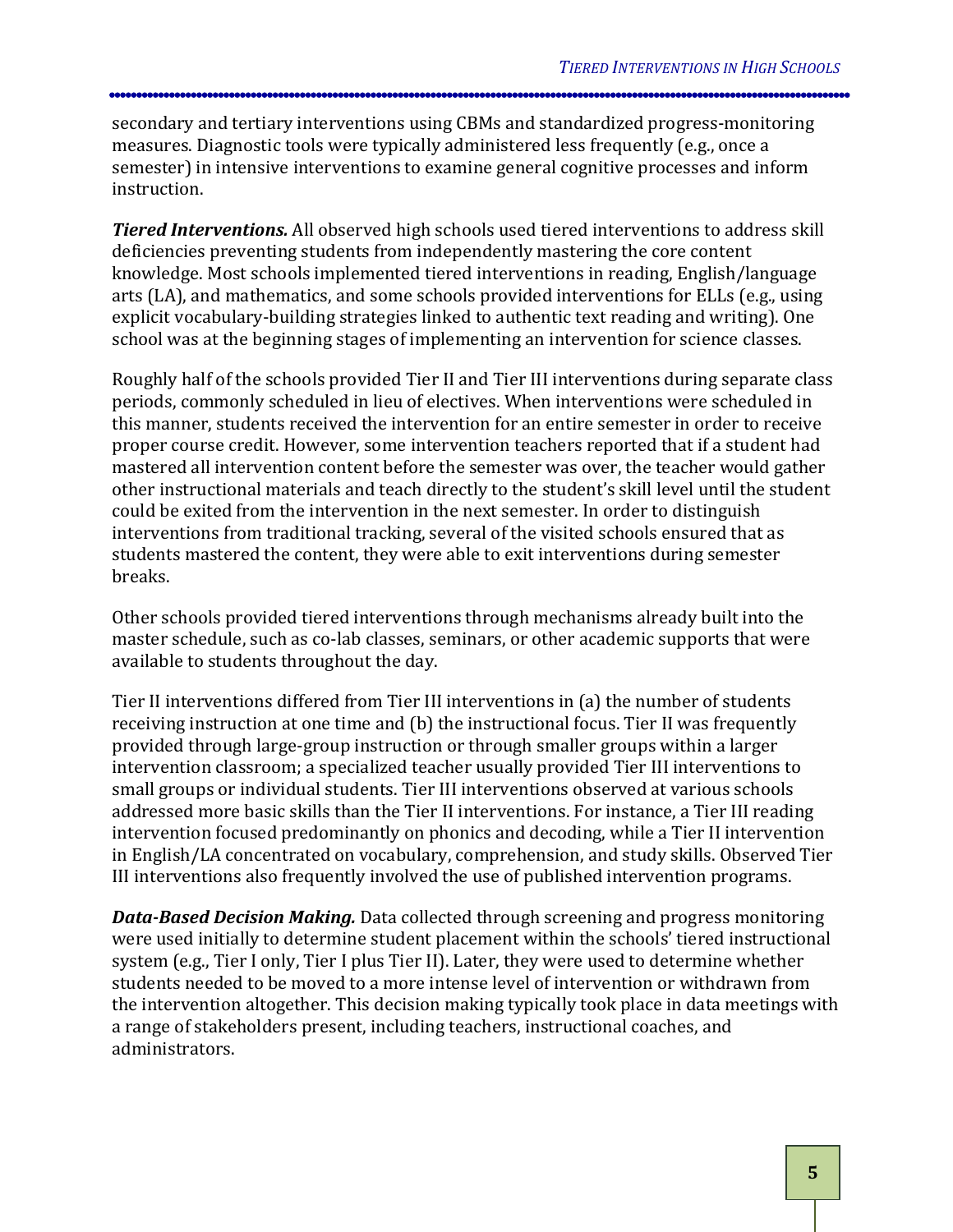Several schools asked students to participate in problem-solving meetings and solicited students' input in intervention design. This direct student participation can increase motivation, leading to better intervention design and greater commitment to intervention implementation (Reschly & Wood-Garnett, 2009). Such student participation illustrates one key difference between implementation of RTI at the elementary school level and that at the high school level.

In addition, some schools examined progress-monitoring data to differentiate instruction within the intervention class itself. For example, one algebra intervention class included

## **PBIS Implementation**

Several of the observed schools implemented a PBIS framework, in addition to academic supports and interventions. These schools created a positive learning environment by posting behavioral expectations throughout the school and explicitly teaching these strategies to students. For Tier I instruction, one school concentrated on a few key schoolwide rules highlighted at monthly school assemblies. Office referrals were often used in the screening process—students with high numbers of office referrals were provided with individualized interventions. Students whose behavior improved (as measured by overall number of referrals and by grades) were rewarded with enrollment in a study hall period that allowed for peer interaction and the use of technology.

approximately 30 students who all demonstrated a need for intervention. These students were further divided into smaller groups, based on how quickly they mastered the curriculum. One group of students moved to a new chapter while another group reviewed a previously taught skill, and yet another group received a teachergenerated CBM to check for mastery of skills. These groups were fluid, constantly changing on the basis of progress-monitoring data.

#### <span id="page-11-0"></span>*FACTORS THAT SUPPORT IMPLEMENTATION OF THE ESSENTIAL COMPONENTS*

During interviews and site visits, several common factors emerged that support implementation of the essential components of RTI or a system of tiered interventions. These factors included leadership, intervention providers, professional development and coaching, and evaluation. The following paragraphs briefly discuss how these factors supported RTI implementation. For more information on implementation, visit the National Implementation Research Network Web site: www.fpg.unc.edu/~nirn.

*Leadership.* Leadership teams at high schools could include a variety of stakeholders, including administrative-level personnel (principals,

assistant principals, disciplinary deans, etc.), content-level leads (department chairs, in addition to coaches and specialists), school psychologists, social workers, and special and general education teachers. The purpose of a high school's RTI model often drives the membership of leadership teams, which typically include members of stakeholder groups that support that purpose. For example, a school that identifies dropout prevention as a key outcome of its RTI implementation should include on its leadership team individuals directly involved with students at risk for dropout.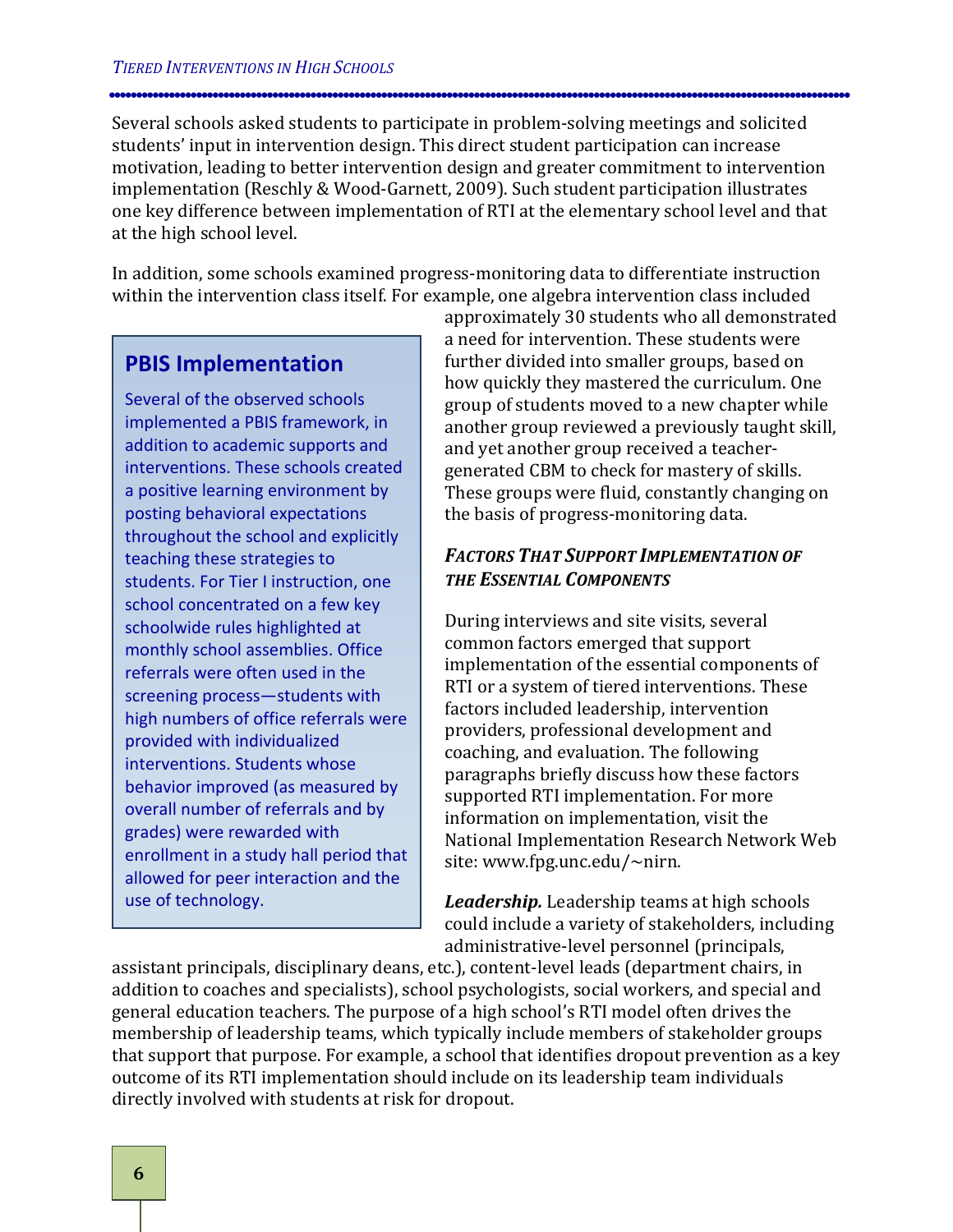Leadership teams at the observed high schools were tasked with duties such as creating staff consensus, delivering professional development, implementing evaluation procedures, allocating resources, making data-based decisions, and creating sustainable processes. In addition, leadership teams promoted the potential of the RTI framework as an "umbrella" for coordinating, managing, and evaluating other school-level initiatives.

**Intervention Providers.** Regardless of which teachers implement RTI, schools may need to devote time and resources to obtaining staff consensus for the overall framework and to teaching effective collaboration strategies among teachers. Teacher preparation is crucial to the success of any framework's implementation (Reschly & Wood-Garnett, 2009).

The staff members who implemented the tiered interventions varied considerably among the observed schools. This variation was due to the focus of each school's specific framework and contextual factors, including available resources and the master schedule. Because most schools targeted their system of tiered interventions toward 9th and/or 10th grade, the 9th and 10th grade content teachers primarily implemented tiered interventions. Interventions typically did not occur within the general education classrooms; rather, interventionists or specialists provided interventions outside of regular core instruction duties. In two schools, however, general education teachers provided the interventions through the use of a seminar period. Typically, the provider of the intervention was responsible for collecting progress-monitoring data as well.

*Professional Development/Coaching.* Research supports the need for authentic, embedded, and sustained professional development (PD), including teacher coaching and modeling, as a way to increase students' overall progress (Vaughn et al., 2007). Therefore, district and school administrators should consider the type of support teachers need after their initial introduction to RTI to implement tiered interventions with success.

A wide range of PD occurred at the observed high schools. Most schools conducted PD specifically on the RTI framework, as well as on research-based instructional strategies and specific intervention strategies for each tier of support. This PD was offered to the entire staff or to the teachers specifically involved in the tiered instructional delivery. Coaching and modeling of instructional strategies was common, typically provided to teachers by a content or behavior specialist.

Additionally, some observed schools received assistance from universities, including university-sponsored PD sessions. Other schools received PD from their state education agency or regional PD organization.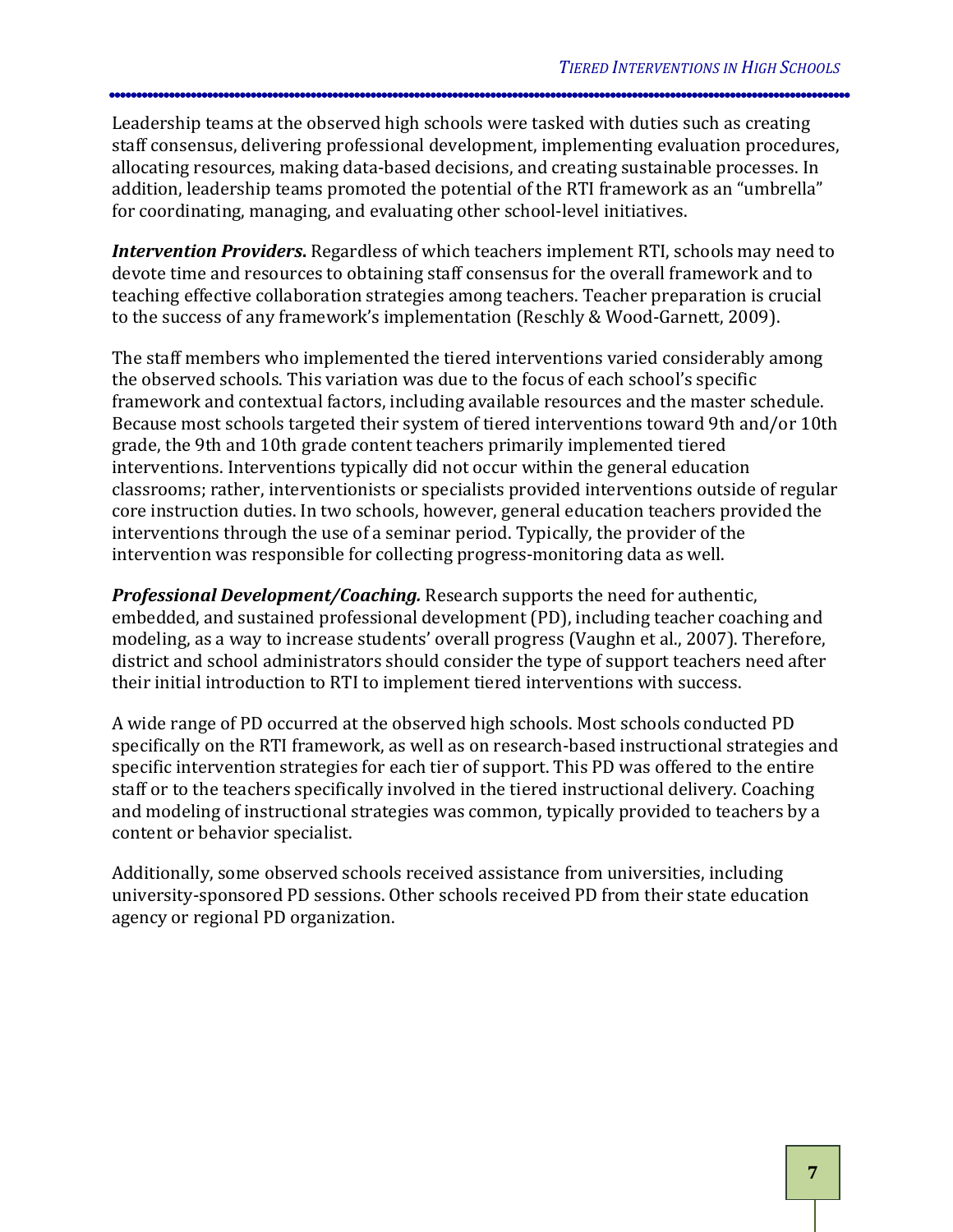*Evaluation.*  Collected data are useful not only for making student-level decisions, but also as an important source of program-level information. By linking these data to the purpose of the RTI framework and by aggregating data across participating students over time, school officials can make decisions about what works, for whom, and under what circumstances. For instance, in the earlier example of the school focusing on dropout prevention, collecting and charting data (e.g., line graphs with each data point representing a group average) on graduation and attendance for participating students would provide a useful heuristic for identifying trends and making informed decisions.

At the visited sites, staff members collected data to evaluate the effectiveness of their schools' tiered intervention implementation and the programs and procedures that accompanied that implementation.

#### <span id="page-13-0"></span>*COMMON IMPLEMENTATION CHALLENGES*

The eight HSTII high schools noted several common challenges: staff capacity, scheduling, resources, and measuring fidelity of implementation.

*Staff Capacity.* Building staff capacity is a multifaceted task that involves helping teachers to recognize the need for change and to embrace RTI as an effective framework for all students. Building this capacity includes developing teachers' knowledge of RTI and research-based instructional strategies that enhance the effectiveness of Tier I, as well as supporting their implementation attempts. School-level systems and supports are critical in this respect. Providing teachers with time to problem-solve, consult with colleagues, and provide or receive structured training and coaching is important. PD on the overall framework, as well as the individual components and evidence-based practices, must be ongoing.

Almost all visited schools reported struggling with building adequate staff capacity. At least one participant pointed out that RTI, at its most basic level, involves ongoing learning: to use information to gain insight, to improve and evaluate practice, and to identify areas in need of additional planning and work. Administrators and teachers at several schools commented that follow-up training on the overall RTI framework was beneficial in terms of building and maintaining adequate staff capacity.

*Scheduling.* Schoolwide (or departmentwide) scheduling of instruction and intervention are common challenges at the elementary school level, and it is not surprising that secondary schools also struggle, given the far greater complexity that characterizes a typical school day in high schools. These complexities may not be of magnitude only; they may differ qualitatively. In other words, "solutions" at the secondary level may involve more than merely scaling up what worked for elementary schools facing similar difficulties.

Specifically, visited schools noted a lack of time for analyzing and discussing student data and for planning instruction and intervention. Schools also recognized the complexity of creating flexible schedules to allow for student movement across tiers. The key, according to several of the visited sites, was to acknowledge these challenges and to be creative in adapting the master schedule to meet student and staff needs. In addition, observed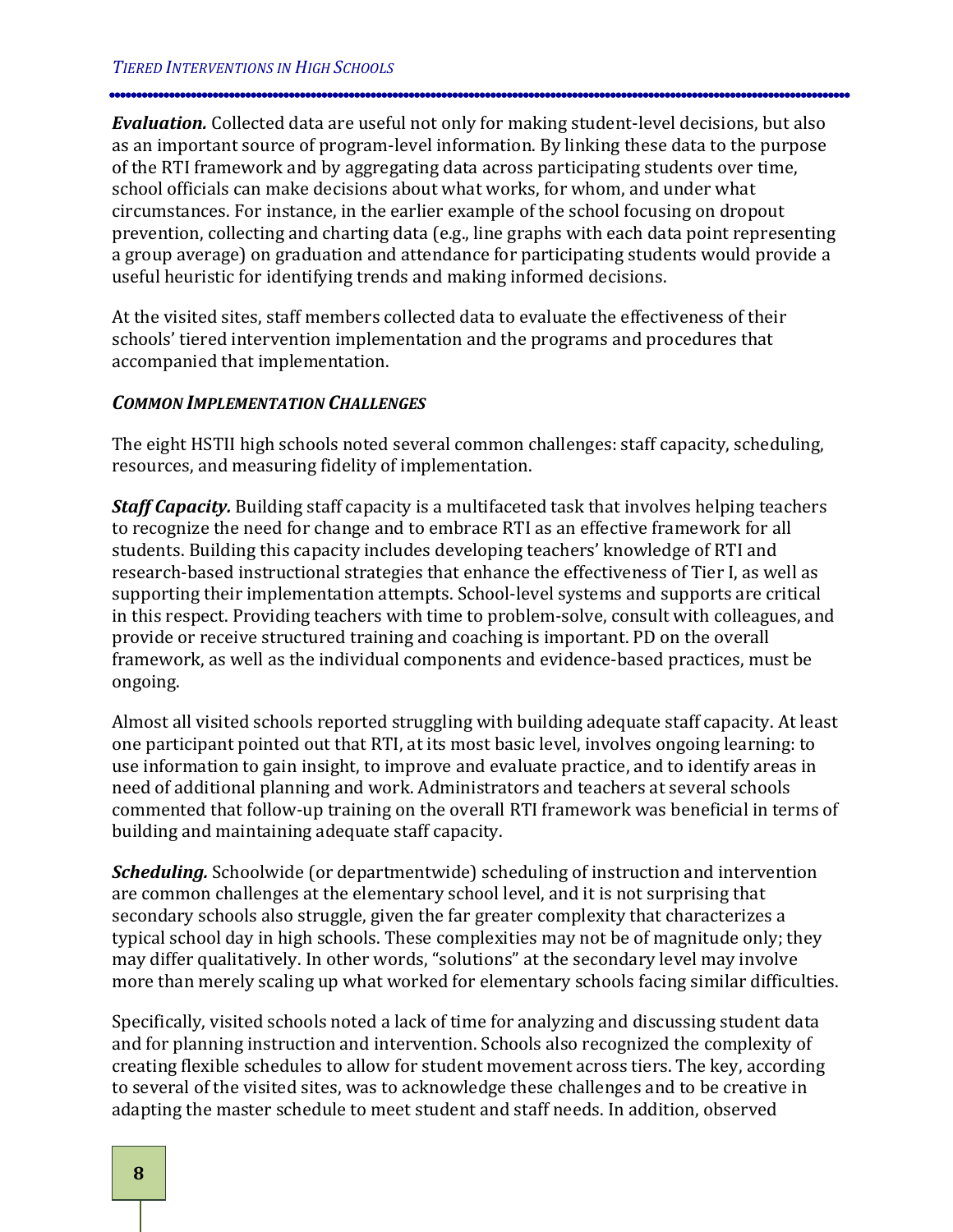schools addressed scheduling challenges by identifying the problem areas in their master schedules; developing and implementing modified schedules; monitoring their impact; and refining, revising, or redeveloping a new schedule, as necessary.

*Resources.* Although resources may first appear limited, schools can often find creative ways to leverage resources for maximum educational impact. For some schools, this leveraging may include making decisions about how to allocate funds—investing more money in ongoing staff development, for instance, than in supplies. Existing resources already committed to other initiatives (e.g., Advancement via Individual Determination [AVID] and programs geared toward reaching overage students) can often be integrated into a school's RTI model, reducing the need to add work to what is already in place. This integration may be particularly important, given the large number of initiatives on many campuses. Overall, implementing RTI provides a unique opportunity for schools to effectively allocate and integrate resources and develop a systematic method for providing the most effective instruction for all students.

Despite the use of existing resources, all of the observed schools reported challenges with accessing appropriate and adequate resources (assessment, intervention, and fiscal).

*Fidelity.* Not only is there a lack of tools available for use at the high school level to assess fidelity (adherence to the implementation of all aspects of RTI as intended), but also the domain-specific knowledge required of the assessor is significant and poses an additional challenge. The coordination of the numerous components involved in RTI implementation is especially complex at the high school level and thus lends itself to lower fidelity of implementation, making the need for careful observation of instruction and communication among staff members nonnegotiable.

All observed high schools identified the measurement of fidelity of implementation as a challenge. One principal acknowledged his reliance on observational data and formative assessment data to measure fidelity in lieu of more rigorous fidelity assessment methods. Principals at schools in the early stages of implementation noted that the demands of beginning implementation often were so great that monitoring and evaluating fidelity was a goal for the coming years.

The remainder of this paper will examine some of the factors that make RTI implementation in high schools particularly complex.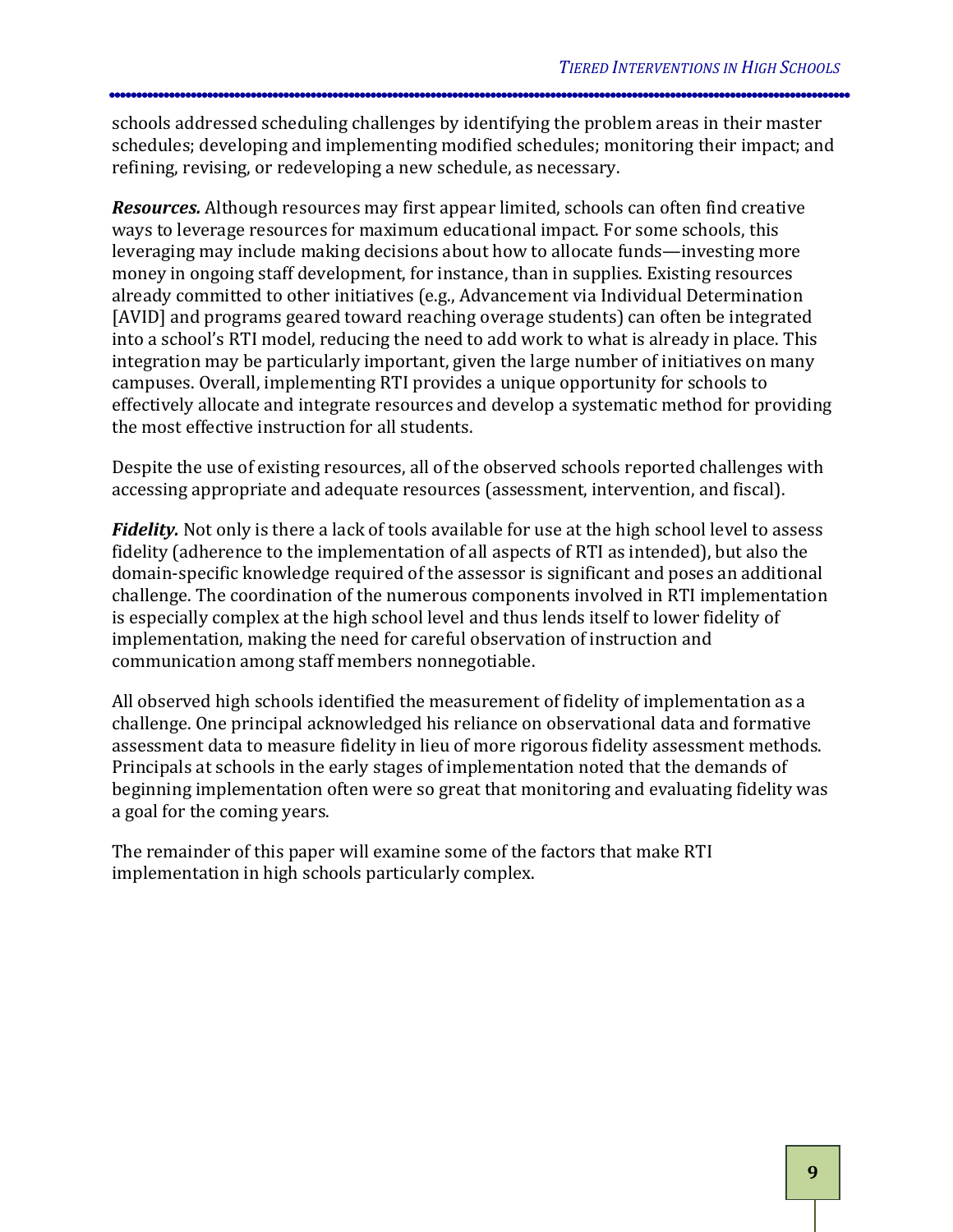## <span id="page-15-0"></span>**HIGH SCHOOL CONTEXTUAL FACTORS THAT AFFECT TIERED INTERVENTION IMPLEMENTATION**

Through our conversations with practitioners during phone interviews and site visits, several factors specific to high schools emerged: focus, school culture, instructional organization, staff roles, student/family involvement, graduation requirements, and intervention resources. These issues all affect one other; for example, staff roles and structure affect the focus of a school's implementation of tiered interventions. Table 1 describes the unique challenge each theme/issue presents at the high school level and offers several questions that high schools might consider regarding each issue. These considerations represent a sample of questions that schools, districts, and states may choose to ask themselves prior to or during RTI implementation.

| <b>High school contextual factors</b>                                                                                                                                                                                                                                                                                                                                                                                                                                                                                                                                                                                                                     | <b>Considerations</b>                                                                                                                                                                                                                                                                                                                                                                                                                                                                                                                                                                  |  |
|-----------------------------------------------------------------------------------------------------------------------------------------------------------------------------------------------------------------------------------------------------------------------------------------------------------------------------------------------------------------------------------------------------------------------------------------------------------------------------------------------------------------------------------------------------------------------------------------------------------------------------------------------------------|----------------------------------------------------------------------------------------------------------------------------------------------------------------------------------------------------------------------------------------------------------------------------------------------------------------------------------------------------------------------------------------------------------------------------------------------------------------------------------------------------------------------------------------------------------------------------------------|--|
| Focus: The design and implementation of all<br>the essential components are dependent on a<br>school's focus for tiered interventions. Tiered<br>interventions at the high school level may not<br>always include all students or all content<br>areas, as is often the case in elementary RTI<br>frameworks. Each school needs to determine<br>its purpose and scope of tiered interventions,<br>keeping in mind that no standard application<br>of the framework exists at the high school<br>level. Schools may already have in place some<br>initiatives that support tiered intervention<br>implementation.                                          | • What will be the purpose and scope of tiered<br>interventions in our school?<br>• How will existing initiatives fit into the tiered<br>interventions framework?<br>• How will we align current special education<br>and instructional support practices with tiered<br>interventions?<br>• Will other initiatives hinder the<br>implementation of tiered interventions?<br>• For schools using the academy structure: How<br>will our academies affect the focus of the<br>tiered interventions framework?                                                                           |  |
| <b>Culture:</b> School culture plays an integral role<br>in the adoption and implementation of any<br>new initiative. A school's culture provides<br>implicit (and sometimes explicit) guidance<br>about beliefs, behaviors, and what is<br>acceptable within the organization. Adopting<br>a tiered framework in high school may<br>require a significant shift in a school's<br>culture. For example, staff members may<br>need to collaborate in new ways, examine<br>data together regularly and think about<br>implications for instructional practice, and<br>agree that the success of all students is the<br>responsibility of all staff members. | • In what ways will current practices, beliefs,<br>and behaviors align with the goals and<br>purposes for our tiered intervention<br>framework?<br>• Where did the motivation for adopting the<br>framework originate, and how might that<br>affect the buy-in of staff?<br>• How will current prevention efforts map onto<br>a tiered framework?<br>• What changes might be required for staff to<br>collaborate, examine student data, and act on<br>what they learn from those data?<br>• What changes might be required to ensure that<br>the needs of all students are addressed? |  |

#### *Table 1: Contextual Factors Particular to Tiered Interventions at the High School Level*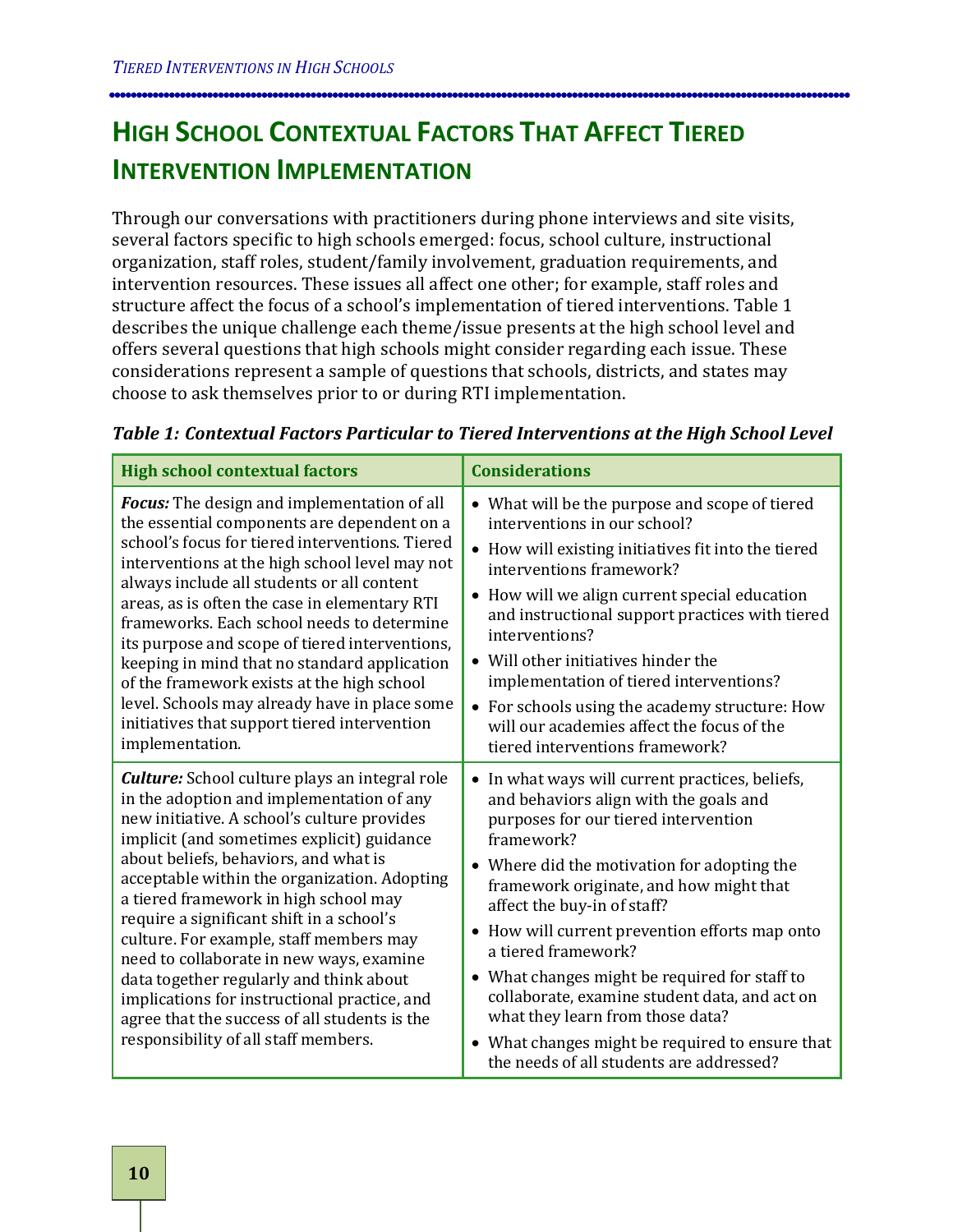### *Table 1: Contextual Factors Particular to Tiered Interventions at the High School Level (continued)*

| <b>High school contextual factors</b>                                                                                                                                                                                                                                                                                                                                                                                                                                                                                                                                                           | <b>Considerations</b>                                                                                                                                                                                                                                                                                                                                                                                                                                                                                                                                                                                                                                                                                          |
|-------------------------------------------------------------------------------------------------------------------------------------------------------------------------------------------------------------------------------------------------------------------------------------------------------------------------------------------------------------------------------------------------------------------------------------------------------------------------------------------------------------------------------------------------------------------------------------------------|----------------------------------------------------------------------------------------------------------------------------------------------------------------------------------------------------------------------------------------------------------------------------------------------------------------------------------------------------------------------------------------------------------------------------------------------------------------------------------------------------------------------------------------------------------------------------------------------------------------------------------------------------------------------------------------------------------------|
| <b>Instructional organization:</b> The<br>instructional organization of high school can<br>create challenges and require flexibility in the<br>scheduling and delivery of interventions for<br>students and collaborative time for teachers.<br>Single-period and block (extended or double-<br>period) schedules enable different strategies<br>for delivering tiered interventions within a<br>classroom or in concurrent classrooms. The<br>master schedule, as well as the school<br>calendar, should be addressed when<br>implementing tiered interventions.                               | • How will the staff create and/or adapt a<br>master schedule that allows<br>- student access to tiered supports,<br>- time for teachers to collaborate,<br>- time for teachers to discuss data, and<br>- movement between tiers for students?<br>• How will single class periods, block scheduling,<br>or a combination of the two best support our<br>focus and the delivery of tiered interventions?<br>• Will any obstacles arise, given our current<br>infrastructure?<br>• Will we provide additional instructional<br>interventions through extended days,<br>Saturdays, and summer programs?<br>• How will we support teachers in designating<br>time to collaboratively make data-based<br>decisions? |
| Staff roles: High school teachers often view<br>themselves as teachers of content and not<br>necessarily equipped to teach struggling<br>students, students with disabilities, and/or<br>English language learners (ELLs). Small<br>schools may have less access to instructional<br>specialists. Determining which staff member<br>is best qualified to deliver the additional<br>interventions and how to train teachers to<br>deliver high-quality instruction in Tiers I, II,<br>and III depends on a school's available staff<br>and its purpose for implementing tiered<br>interventions. | • Who will provide the additional interventions?<br>How will we support this new role?<br>• How will special education, ELL, and<br>behavioral specialists support the<br>implementation of tiered interventions?<br>• If tiered interventions are implemented in<br>more than one content area, how will we<br>support content teachers in becoming more<br>than "teachers of content"?<br>• What supports, if any, will teachers need to<br>deliver Tier I, II, or III instruction?                                                                                                                                                                                                                          |
| <b>Student involvement:</b> With assistance, high<br>school students could help select appropriate<br>interventions and monitor their progress,<br>resulting in students feeling more involved in<br>their educational experience.                                                                                                                                                                                                                                                                                                                                                              | • How will students be involved in the<br>implementation of tiered interventions?<br>• How will students be involved in the<br>monitoring of their progress?<br>• What role will students play in determining<br>movement between tiers?<br>• How will students be informed about the<br>tiered interventions framework?                                                                                                                                                                                                                                                                                                                                                                                       |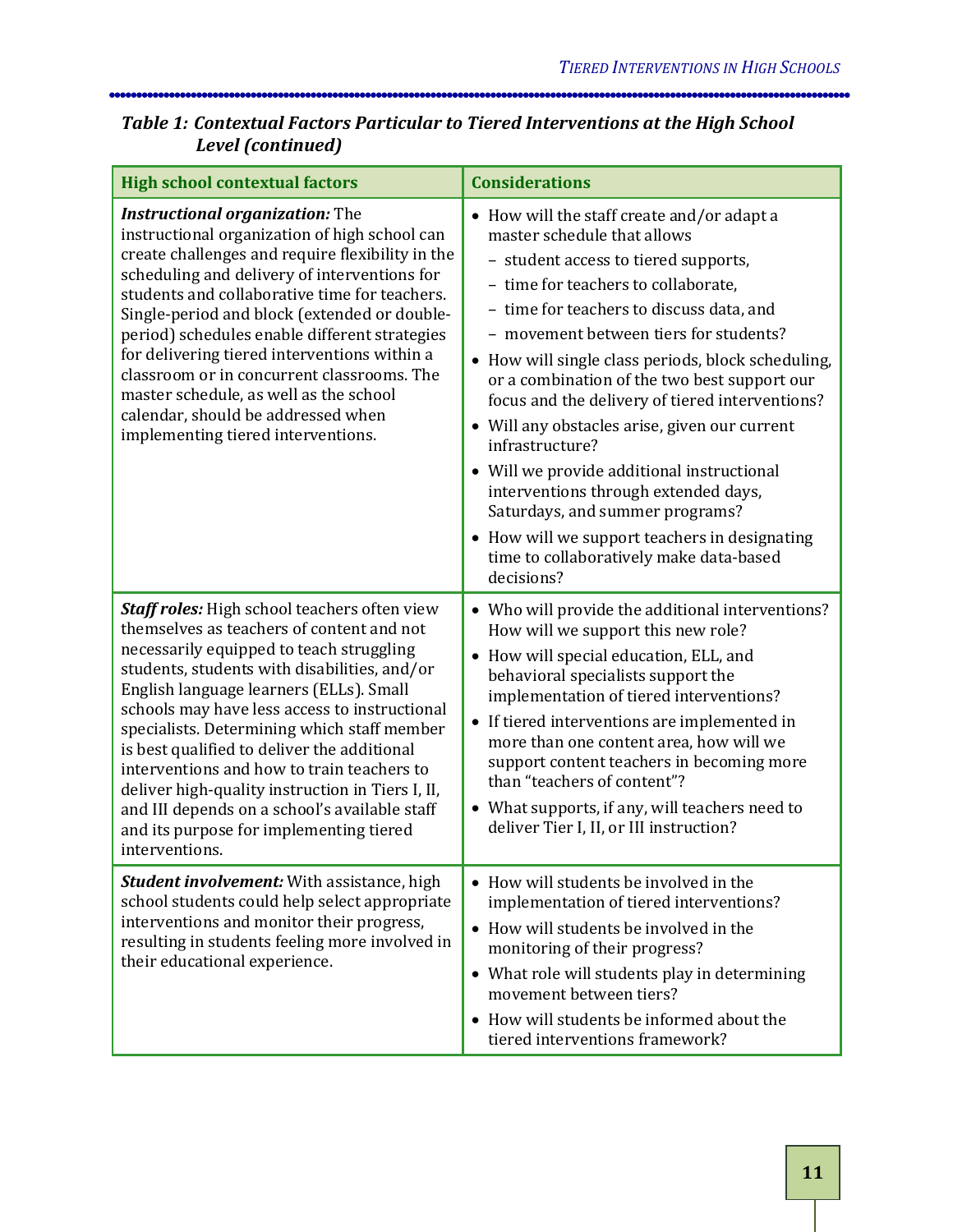| Table 1: Contextual Factors Particular to Tiered Interventions at the High School |  |
|-----------------------------------------------------------------------------------|--|
| Level (continued)                                                                 |  |

| <b>High school contextual factors</b>                                                                                                                                                                                                                                                                                                                                                                                                                                     | <b>Considerations</b>                                                                                                                                                                                                                                                                                                                                                                                                                                                                                                                                                                                                                                                                                                                                                                   |
|---------------------------------------------------------------------------------------------------------------------------------------------------------------------------------------------------------------------------------------------------------------------------------------------------------------------------------------------------------------------------------------------------------------------------------------------------------------------------|-----------------------------------------------------------------------------------------------------------------------------------------------------------------------------------------------------------------------------------------------------------------------------------------------------------------------------------------------------------------------------------------------------------------------------------------------------------------------------------------------------------------------------------------------------------------------------------------------------------------------------------------------------------------------------------------------------------------------------------------------------------------------------------------|
| <b>Graduation requirements:</b> A goal of high<br>schools is for students to graduate and<br>successfully pursue postsecondary education<br>and career opportunities. How interventions<br>are credited on transcripts is a unique<br>concern at the high school level.                                                                                                                                                                                                   | • What impact will additional tiered<br>interventions have on graduation<br>requirements?<br>• What credit will students receive for the<br>intervention classes?<br>• How will the tiered interventions framework<br>support career and postsecondary education<br>pathways?                                                                                                                                                                                                                                                                                                                                                                                                                                                                                                           |
| Stakeholder engagement: High schools<br>frequently engage a variety of external<br>stakeholders, including parents and family<br>members, community and business partners,<br>tutors, and volunteers, in supporting<br>instructional and extracurricular activities.<br>Some students also receive "wraparound"<br>services from social service agencies. These<br>various stakeholders can provide valuable<br>support for a school's tiered interventions<br>framework. | • How will we involve parents and stakeholders<br>in the design and implementation of tiered<br>interventions?<br>• How will we ensure that parents and<br>appropriate stakeholders are engaged early<br>enough to achieve buy-in for the tiered<br>interventions framework?<br>• Will in-school and wraparound services for<br>students with disabilities be aligned and<br>coordinated?<br>• What types of training and support will be<br>needed to engage and prepare parents and<br>stakeholders?                                                                                                                                                                                                                                                                                  |
| Implementation and alignment: With the<br>numerous other initiatives and activities<br>being implemented simultaneously in many<br>high schools, it is critical to align efforts that<br>can support and accelerate the<br>implementation of tiered interventions. A<br>detailed scaling-up plan may be useful for<br>incrementally expanding the focus and scope<br>of the framework.                                                                                    | • What current or planned instructional and<br>student support initiatives could be integrated<br>to support the focus of tiered interventions?<br>• How could these efforts be aligned with the<br>tiered interventions, especially in Tiers II and<br>III?<br>• What options will exist for scaling up the<br>implementation of tiered interventions over<br>time to broaden the number of students,<br>content areas, and/or interventions?<br>• How could existing human and fiscal resources<br>be leveraged to facilitate the implementation<br>and scaling up of tiered interventions?<br>• How will district departments (Curriculum and<br>Instruction, Special Education, Title I, etc.) be<br>involved in the implementation of tiered<br>interventions at the school level? |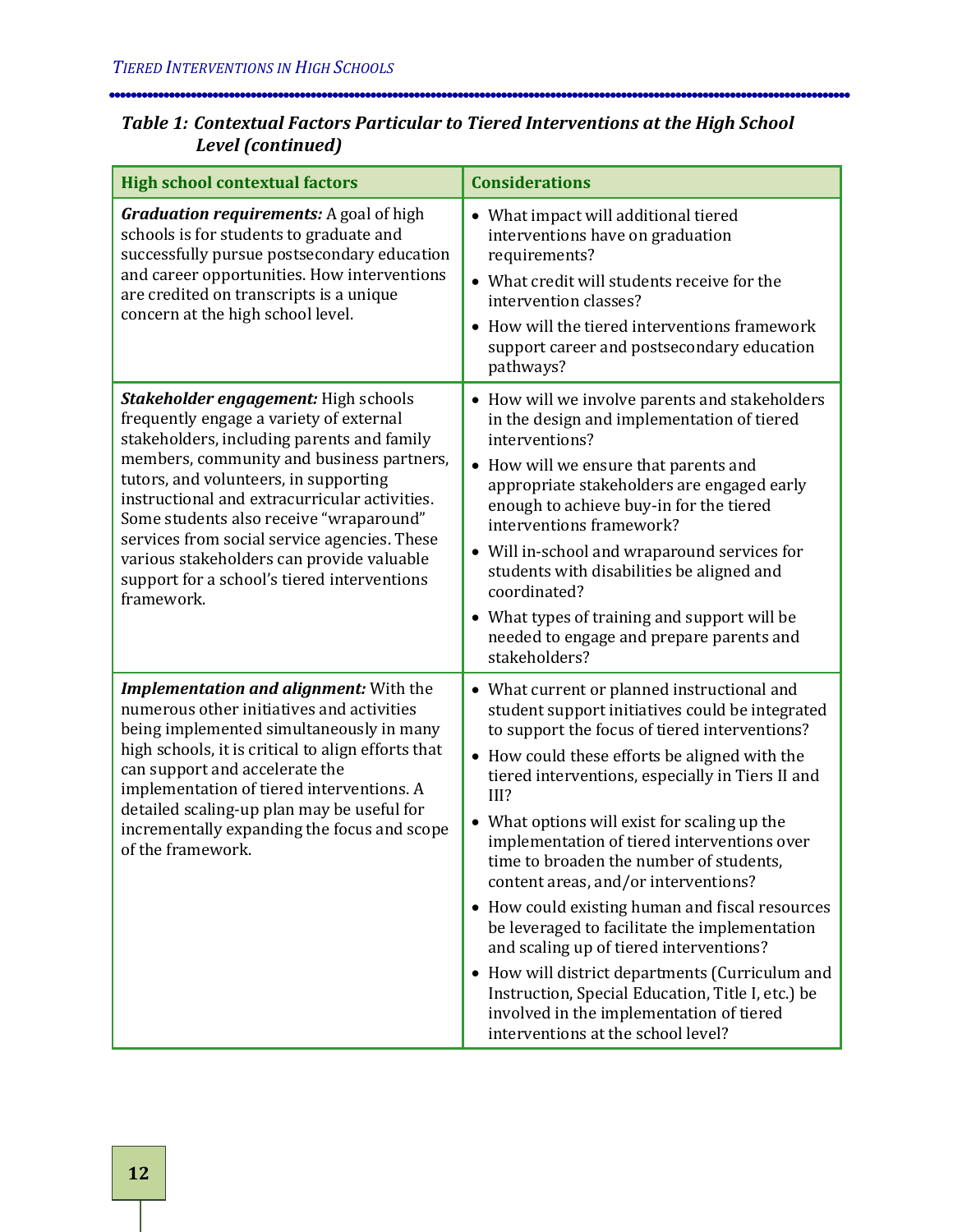#### *Table 1: Contextual Factors Particular to Tiered Interventions at the High School Level (continued)*

| <b>High school contextual factors</b>                                                                                                                                                                                                                                                                                                             | <b>Considerations</b>                                                                                                                                                                                                                                                                                                                                                                                                                                                                                    |
|---------------------------------------------------------------------------------------------------------------------------------------------------------------------------------------------------------------------------------------------------------------------------------------------------------------------------------------------------|----------------------------------------------------------------------------------------------------------------------------------------------------------------------------------------------------------------------------------------------------------------------------------------------------------------------------------------------------------------------------------------------------------------------------------------------------------------------------------------------------------|
| <b>Instruction and assessment resources:</b> A<br>paucity of research on the efficacy of core,<br>supplemental, and intensive instruction with<br>struggling learners in grades 9-12 exists.<br>Similarly, few measures appropriate for<br>screening or progress monitoring purposes<br>have been validated for use with high school<br>students. | • How will school leaders and teachers measure<br>the quality of Tier I instruction?<br>• How will school leaders select interventions?<br>• What data will support the use of particular<br>interventions in the high school?<br>• What evidence will inform the selection of data<br>sources for screening and progress<br>monitoring?<br>• How will we determine whether selected<br>measures are reliable and valid?<br>• How will educational technology be used in<br>assessment or interventions? |

## <span id="page-18-0"></span>**CONCLUSION AND NEXT STEPS**

This document provides brief snapshots of how eight schools across the country implemented tiered interventions, including the essential components of RTI. It is

important to note that each of the schools viewed its implementation as a work in progress. Through visits with the schools and conversations with experts, it became clear that implementing tiered interventions at the high school level involves more than the "cutting and pasting" of the essential components of RTI from elementary to high schools. Although the essential components and guiding principles of RTI are the same at the elementary and secondary levels, high schools are complex entities that present a unique set of contextual factors that affect why and how the framework is applied. These contextual factors, such as focus, instructional organization, and culture, varied greatly among the eight schools; therefore, each school's tiered intervention implementation differed to such an extent that any in-depth synthesis might lead to inaccurate conclusions.

The HSTII team will host a series of webinars focusing on particular components and aspects of tiered intervention implementation at the high school level. The webinars will be open to the public, and archives will be posted on the Secondary Schools page of the National Center on Response

## **HSTII Team Members**

Lou Danielson Joseph Harris Greg Roberts Daryl Mellard Christy Murray\* Helen Duffy Tessie Rose Katie Klingler Tackett\* Jenny Scala\* Ayse Ikizler Meghan Coleman Brian Holzman \*Lead authors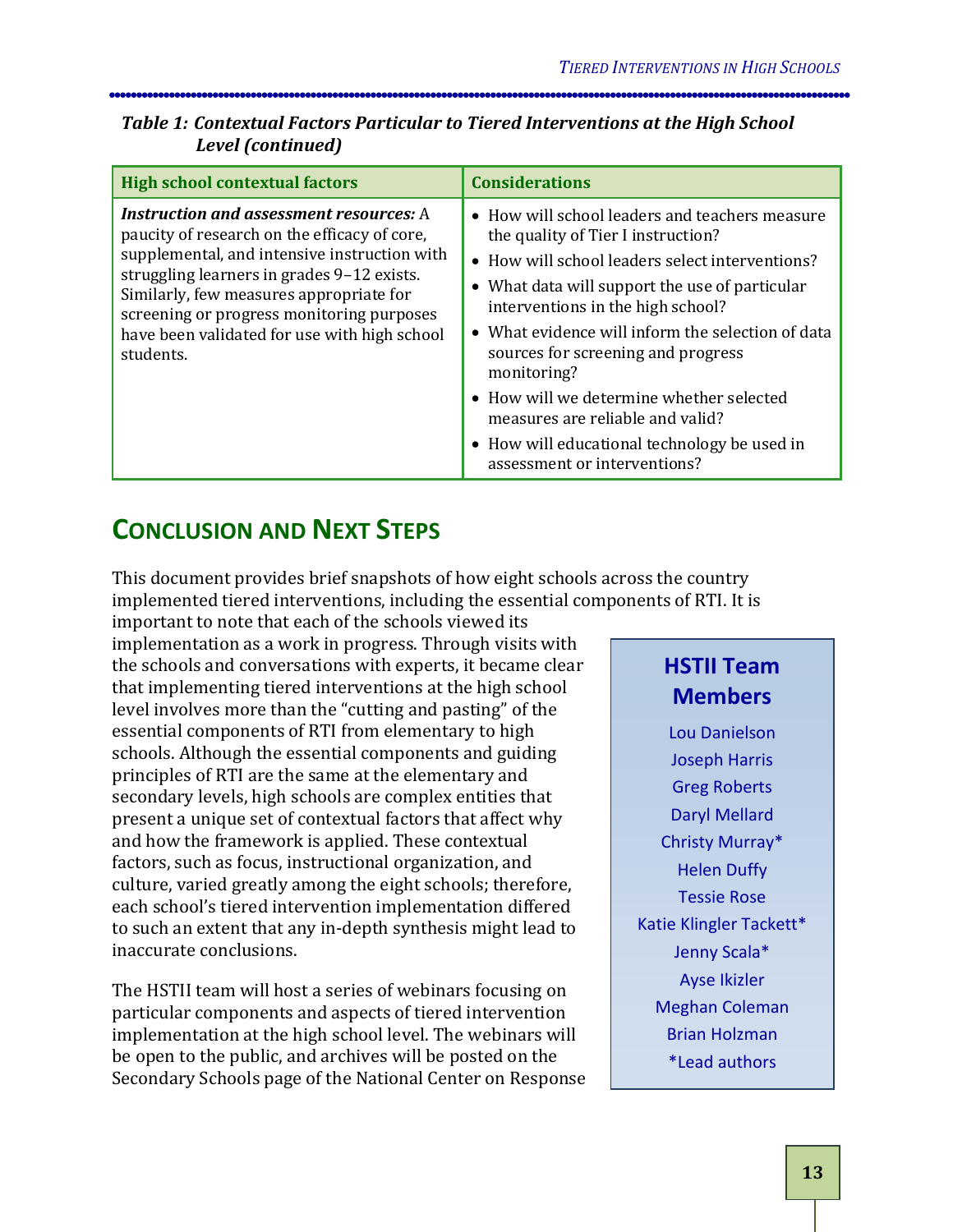to Intervention Web site (www.rti4success.org) and the Web sites of the Center on Instruction (www.centeroninstruction.org) and the National High School Center (www.betterhighschools.org).

As the implementation of RTI and tiered interventions in high schools moves forward, teachers, schools, and districts will need assistance in identifying evidence-based instructional practices, curricula, and assessment tools. To accomplish this goal, all stakeholders must collaborate to increase teacher preservice training on effective instructional strategies within all content areas, engage in research that examines the effectiveness of various RTI frameworks in high schools, and establish model demonstration sites.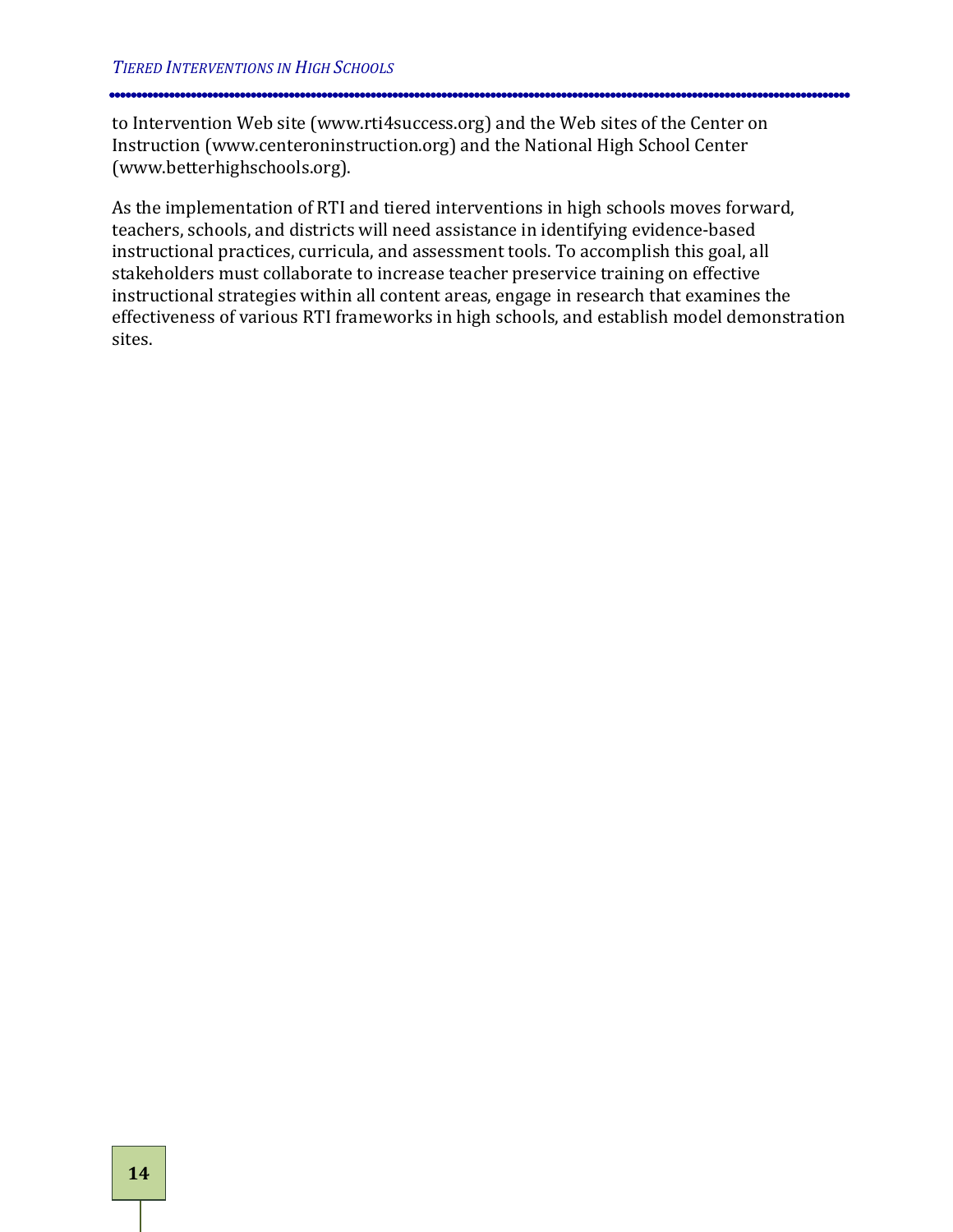## <span id="page-20-0"></span>**REFERENCES**

Batsche, G., Elliott, J., Graden, J. L., Grimes, J., Kovaleski, J. F., Prasse, D., et al. (2006). *Response to intervention: Policy considerations and implementation.* Alexandria, VA: National Association of State Directors of Special Education.

Caplan, G. (1964). *Principles of prevention psychology.* New York, NY: Basic Books.

- Christenson, S. L., Reschly, A. L., Appleton, J. J., Berman-Young, S., Spanjers, D. M., & Varno, P. (2008). Best practices in fostering student engagement. In A. Thomas & J. Grimes (Eds.), *Best practices in school psychology*  (5th ed., pp. 1099–1119). Bethesda, MD: National Association of School Psychologists.
- Duffy, H. (2007). *Meeting the needs of significantly struggling learners in high school: A look at approaches to tiered interventions.*  Washington, DC: American Institutes for Research, National High School Center.
- Fuchs, L. S., & Fuchs, D. (1986). Effects of systematic formative evaluation: A meta-analysis. *Exceptional Children*, *53* (3), 199–208.
- Fuchs, L. S., & Fuchs, D. (2002). Curriculum-based measurement: Describing competence, enhancing outcomes, evaluating treatment effects, and identifying treatment nonresponders. *Peabody Journal of Education, 77,*  64–84.
- Horner, R. (2009, March). *Overview of positive behavior support and the contribution of wraparound.*  Presentation in San Jose, CA. Retrieved February 11, 2010, from http://www.pbis.org/common/pbisresources/presentations/ 0309rhoverviewpbisCA.ppt
- Jimerson, S. R., Reschly, A. L., & Hess, R. (2008). Best practices in increasing the likelihood of high school completion. In A. Thomas & J. Grimes (Eds.), *Best practices in school psychology*  (5th ed., pp. 1085–1097). Bethesda, MD: National Association of School Psychologists.
- Kurz, A., Elliot, S. N., Wehby, J. N., & Smithson, J. L. (2009). Alignment of the intended, planned, and enacted curriculum in general and special education and its relation to student achievement. *The Journal of Special Education*, *43* (3), 1–15.
- National Association of State Boards of Education. (2006). *Reading at risk: The state response to the crisis in adolescent literacy.*  Alexandria, VA: Author.
- National High School Center. (2008). *Eight elements of high school improvement: A mapping framework.* Washington, DC: American Institutes for Research, National High School Center. Retrieved August 11, 2009, from http://www.betterhighschools.com/ docs/NHSCEightElements7-25-08.pdf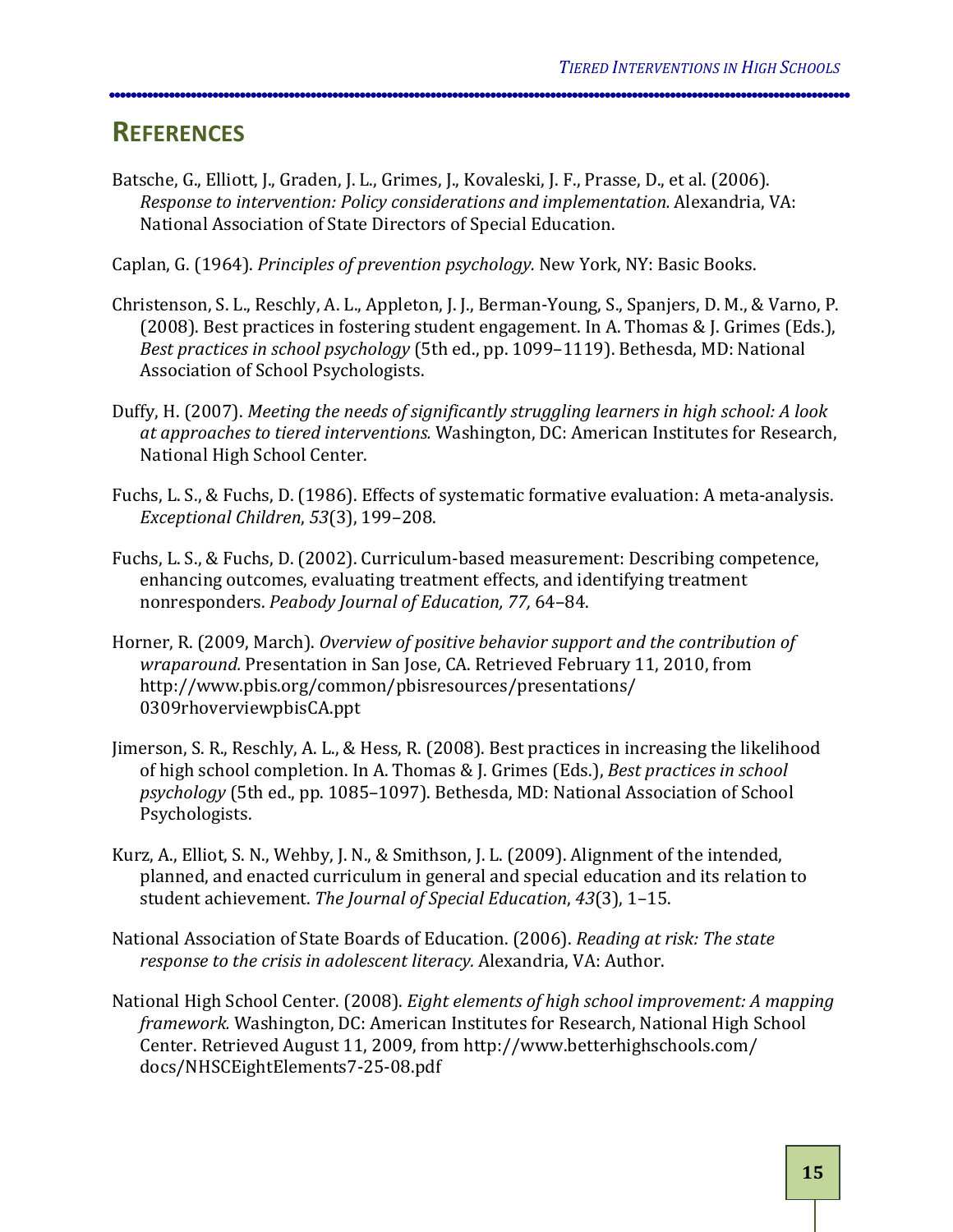- Reschly, D. J., & Wood-Garnett, S. (2009*). Teacher preparation for response to intervention in middle and high schools.* Washington, DC: Learning Point Associates, National Comprehensive Center on Teacher Quality.
- Shapiro, E. S., & Ager, C. (1992). Assessment of special education students in regular education programs: Linking assessment to instruction. *The Elementary School Journal*, *92* (3), 283–296.
- Thurber, R. S., Shinn, M. R., & Smolkowski, K. (2002). What is measured in mathematics tests? Construct validity of curriculum-based mathematics measures. *School Psychology Review*, *31* (4), 498–514.
- VanDerHeyden, A. M., & Burns, M. K. (2005). Using curriculum-based assessment and curriculum-based measurement to guide elementary mathematics instruction: Effects on individual and group accountability scores. *Assessment for Effective Intervention*, *30* (3), 15–31.
- Vaughn, S., Wanzek, J., & Fletcher, J. M. (2007). Multiple tiers of intervention: A framework for prevention and identification of students with reading/learning disabilities. In B. M. Taylor & J. Ysseldyke (Eds.), *Educational interventions for struggling readers*  (pp. 173–196). New York, NY: Teacher's College Press.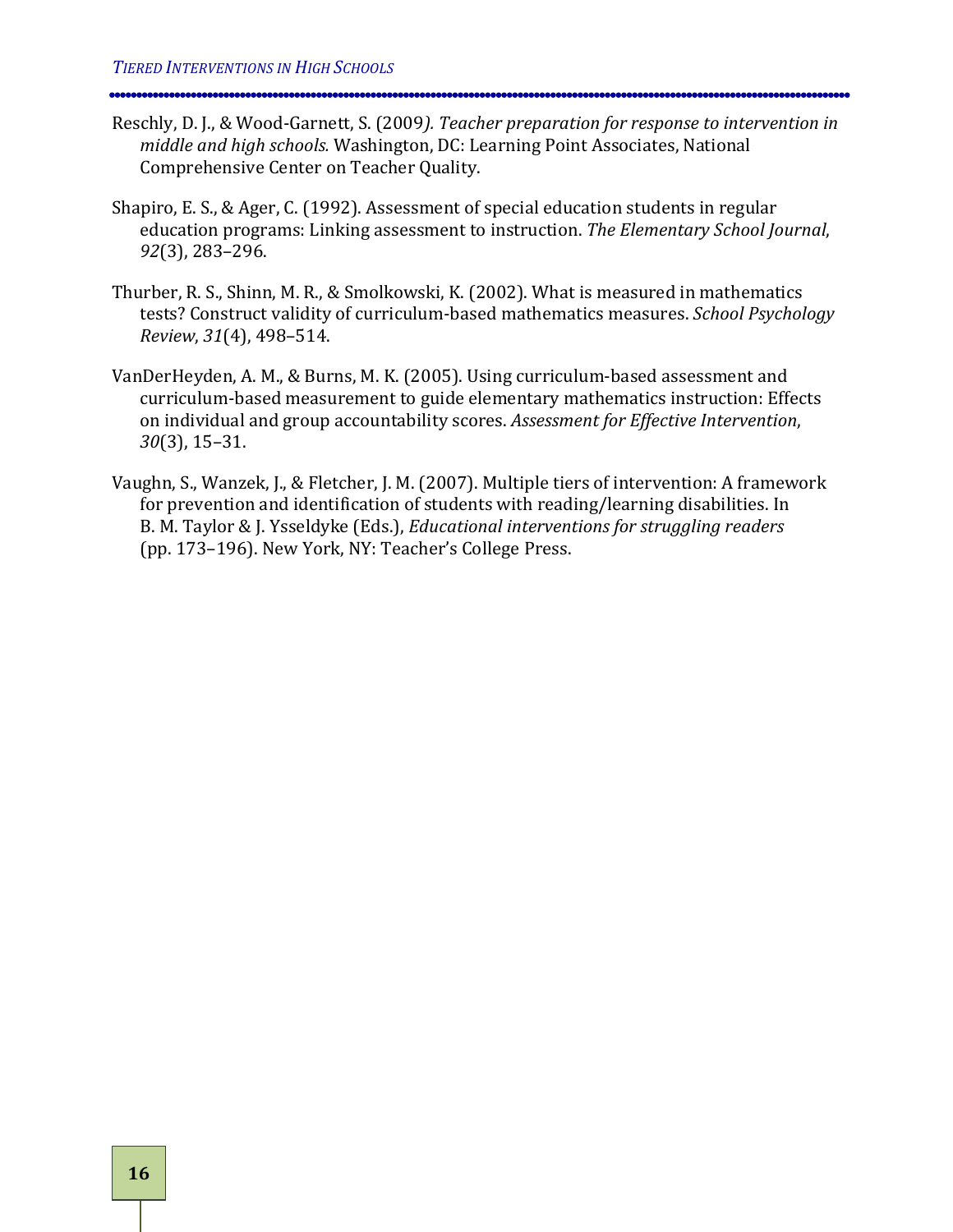## <span id="page-22-0"></span>**APPENDIX A: OUR APPROACH**

To further the knowledge base and understanding of tiered intervention frameworks at the high school level, the High School Tiered Interventions Initiative (HSTII) team investigated emerging and current practices and tapped the knowledge of leading researchers and practitioners. To increase the understanding of how Response to Intervention (RTI) is being implemented at the campus level, the HSTII team asked the network of Regional Comprehensive Centers (RCCs) and Regional Resource Centers (RRCs), as well as select state education agency personnel, to nominate high schools that were implementing some form of tiered interventions.

Twenty schools, of the 51 identified and contacted, indicated their willingness to participate in 45-minute phone interviews with HSTII team members. This sample included schools that had been implementing RTI for varying durations (1 to 8-plus years); using tiered interventions in academics, behavior, or both; and implementing the standard treatment protocol, problem-solving, or a hybrid of models to select and design interventions. The sample also included schools with variations in demographics (suburban/urban/rural, percentage of students served in the National School Lunch Program [free and reduced price lunch], percentage of English language learners [ELLs], etc.), student population size, and structural elements, such as schedule. All interviewed schools were given the opportunity to review and provide feedback on written summaries of the interviews; the HSTII team modified the interviews, based on the schools' feedback. On the basis of the information gleaned from those conversations, the HSTII team selected eight schools for site visits to learn more about the schools' frameworks and to gather any RTI-related artifacts.

Next, the HSTII team convened a Technical Advisory Group (TAG) to assist in deepening the team's understanding of tiered interventions at the high school level. The TAG consists of practitioners and leading researchers in a variety of content areas. During a face-to-face meeting, the TAG guided the selection of sites and development of protocols for site visits and provided input on HSTII deliverables.

The following is a complete list of TAG members and their areas of expertise:

- **Joy Eichelberger,**  RTI state lead and director of intervention services at the Pennsylvania Training and Technical Assistance Network in the Pennsylvania Department of Education, provides expertise in supporting schools from the state level.
- **Anne Foegen,** professor at Iowa State University, provides expertise in special education, specifically using progress monitoring in mathematics.
- **Evelyn Johnson,** associate professor at Boise State University, provides expertise from her experience in numerous policy and research efforts at the state and national levels, including accountability for students with disabilities in high-stakes assessment systems, RTI, and the identification of students with learning disabilities.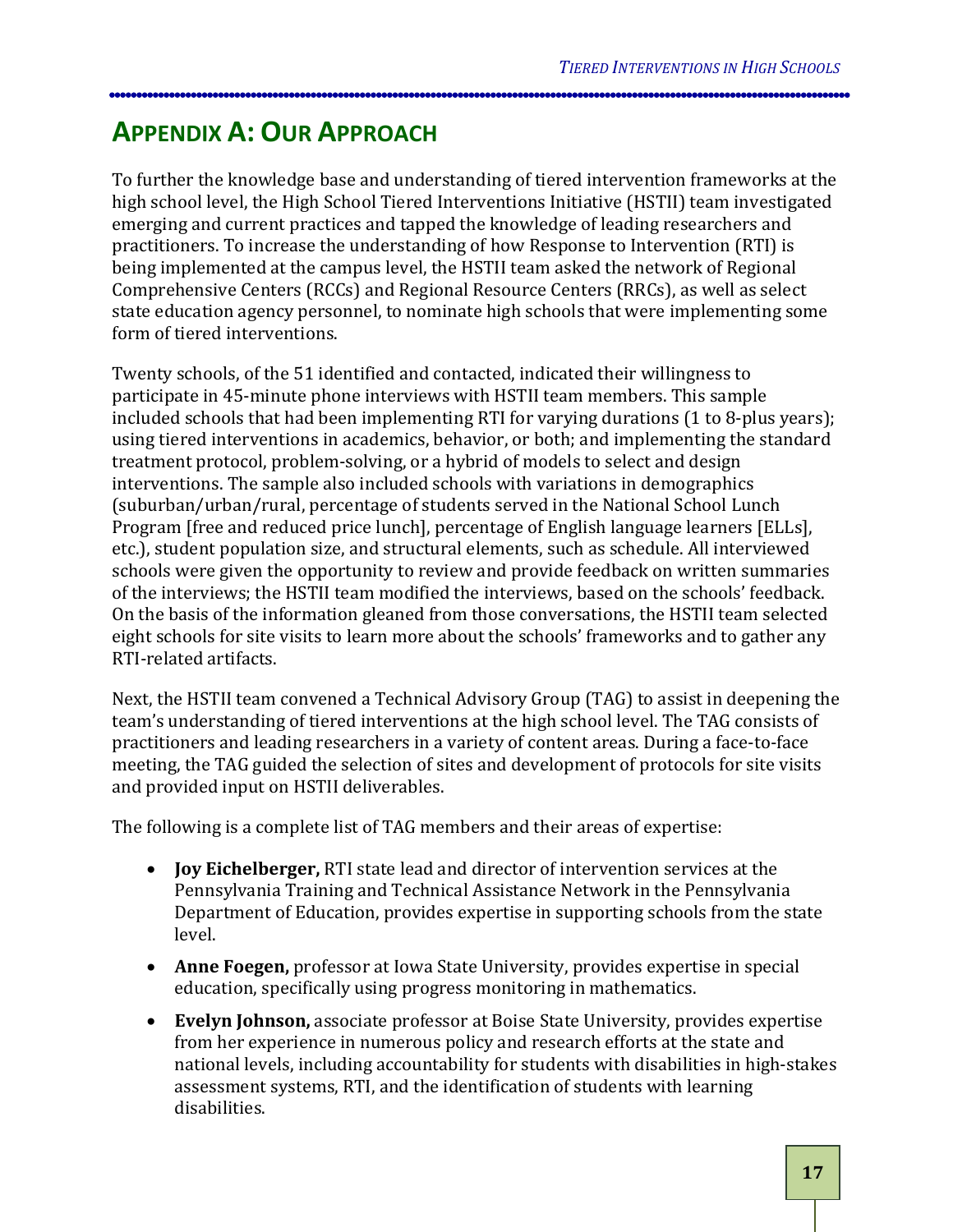- **Pamela Jones,** high school principal, provides the perspective of a school principal implementing tiered interventions.
- **Douglas Marston,** administrator of research, evaluation, and assessment for special education in the Minneapolis Public School District and member of the National Advisory Committee for the National Center on RTI, provides expertise at the district level on progress monitoring.
- **George Sugai,** professor at University of Connecticut and co-director of the Center on Positive Behavioral Interventions and Supports, provides expertise on the potential implementation of tiered behavioral interventions.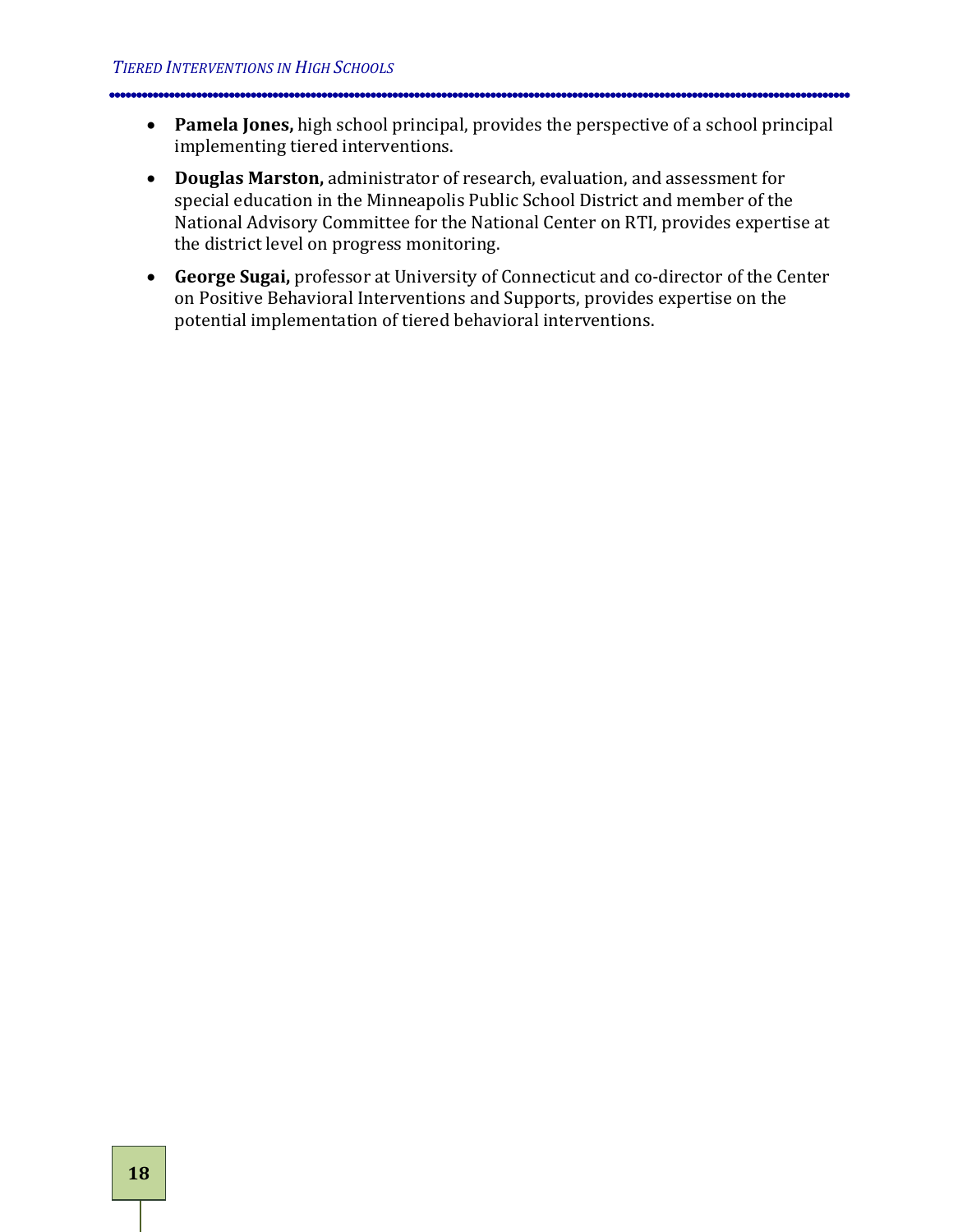## <span id="page-24-0"></span>**APPENDIX B: SCHOOL PROFILES**

The following tables reflect the observations of HSTII team members during site visits to eight high schools across the country. The tables include general school information and illustrate how each school attempted to implement the essential components of Response to Intervention (RTI).

#### *Table 1: School A*

| <b>General school</b>              | • Western state                                                                                                                                                                                                   |
|------------------------------------|-------------------------------------------------------------------------------------------------------------------------------------------------------------------------------------------------------------------|
| information                        | Urban area                                                                                                                                                                                                        |
|                                    | • 3,400 students                                                                                                                                                                                                  |
|                                    | • 65% Hispanic/Latino, 18% African American, 9% Filipino, 3% Asian,<br>3% Pacific Islander, 2% White; 74% socioeconomically disadvantaged;<br>28% English language learners (ELLs); 8% students with disabilities |
|                                    | • Six-period day (55-minute periods)                                                                                                                                                                              |
| <b>Framework</b><br>overview       | • Three tiers in the areas of English/language arts (LA), algebra, and some<br>science classes                                                                                                                    |
|                                    | • Hybrid of problem solving and standard protocol                                                                                                                                                                 |
|                                    | • Participation in Advancement via Individual Determination (AVID) an<br>important aspect of core instruction                                                                                                     |
|                                    | • Small learning communities to facilitate connections among students and<br>among students and teachers                                                                                                          |
| <b>Purpose and</b>                 | • To curb trend of many students failing multiple classes                                                                                                                                                         |
| scope of<br>framework              | • To increase all student achievement                                                                                                                                                                             |
|                                    | • To increase numbers of students enrolled in the sequence of classes<br>required for enrollment at local state universities                                                                                      |
|                                    | • To improve the passing rate for students taking the state exit exam for the<br>first time                                                                                                                       |
|                                    | • To create systemic, schoolwide approach to RTI components already<br>being implemented                                                                                                                          |
| <b>Length of</b><br>implementation | Was in the 1st year of implementation                                                                                                                                                                             |
| <b>Screening</b>                   | • Measures: Gray Oral Reading Tests (GORT; given at the end of eighth<br>grade), class grades, state standards test scores, attendance data                                                                       |
|                                    | • Failure of at least one class                                                                                                                                                                                   |
|                                    | • Failure to pass the state exit exam on its the first administration                                                                                                                                             |
|                                    | • All screening data used to determine who qualifies for Tiers II and III                                                                                                                                         |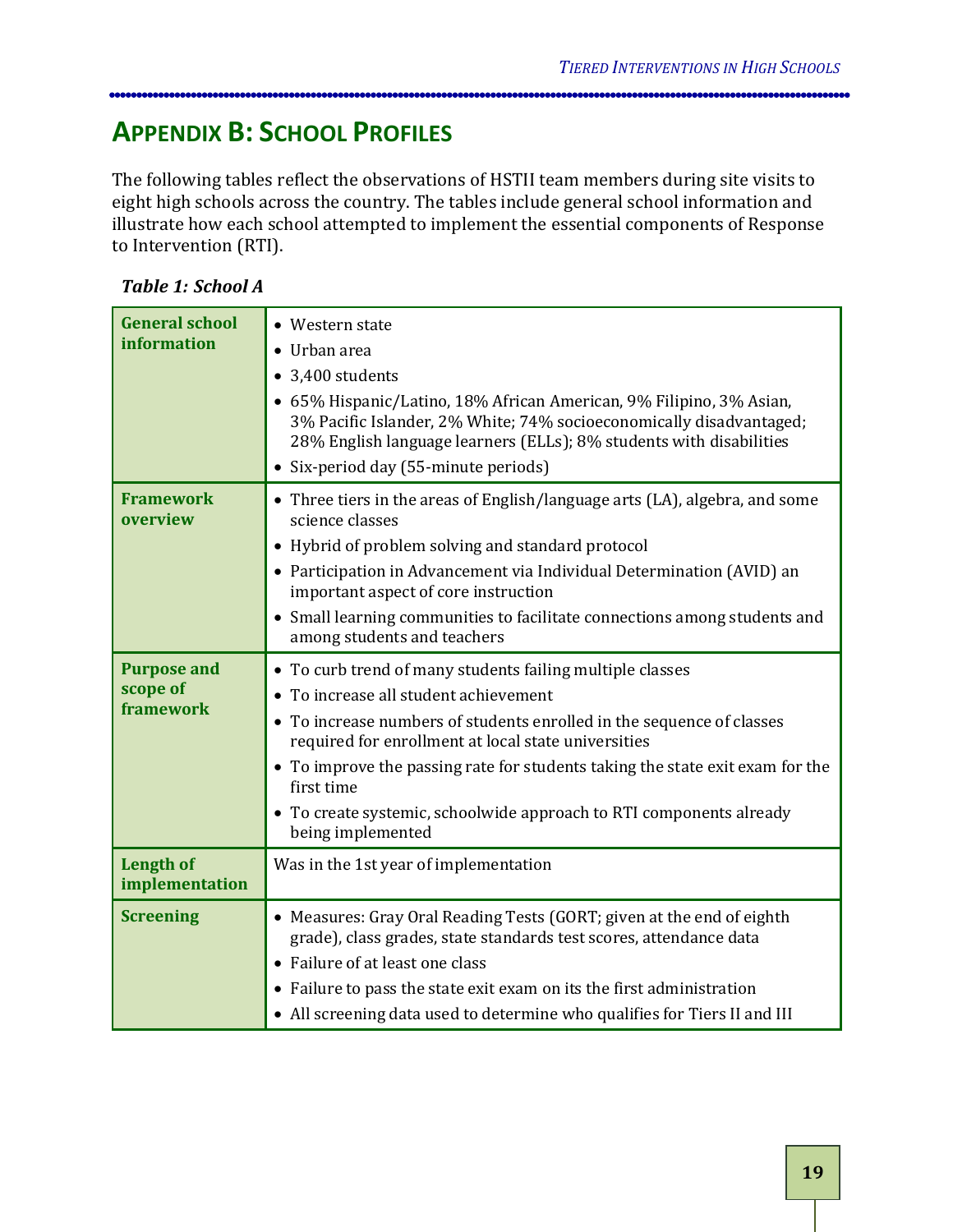## *Table 1: School A (continued)*

| <b>Tier I/core</b><br>instruction | • Explicit, research-based instruction provided to all students<br>• Ongoing formative assessment used to monitor student progress;<br>common assessments developed in mathematics and common writing<br>prompts were in development for English/LA<br>• All instruction aligned with state standards<br>• AVID strategies incorporated into all core classes<br>• Whiteboards commonly used in mathematics to engage all students and<br>check for correctness                                                                                                                                                                                                                                                                                                                                          |
|-----------------------------------|----------------------------------------------------------------------------------------------------------------------------------------------------------------------------------------------------------------------------------------------------------------------------------------------------------------------------------------------------------------------------------------------------------------------------------------------------------------------------------------------------------------------------------------------------------------------------------------------------------------------------------------------------------------------------------------------------------------------------------------------------------------------------------------------------------|
| <b>Tiered</b><br>interventions    | <b>Tier II</b><br>• Interventions in English/LA and algebra<br>• Interventions provided during a class period to a group of students on the<br>same reading level (fourth to eighth grade) or mathematics level<br>• Algebra 1 divided into two yearlong courses (algebra A/B and C/D)<br>• Students in two algebra 1 sections who struggle after the first 6 weeks<br>reassigned/placed together in one section that provides different<br>supports<br>• Interventionists serve as classroom teachers and support persons<br>• Tier II interventions one semester long<br>• Other interventions: tutoring, reteaching, Saturday school<br>• Differentiated instruction for each student within intervention; observed<br>by HSTII staff in one algebra 1 class<br>• Explicit and systematic instruction |
|                                   | • After-school reteaching opportunities provided by science teachers for<br>students who struggle with particular units<br><b>Tier III</b><br>• Lindamood-Bell Learning provided to students reading at third-grade<br>level or below<br>• Students with multiple behavior problems (referral, suspensions) placed<br>in a self-contained classroom<br>No Tier III for mathematics at the time of observation<br>$\bullet$<br>• Credit recovery was available in evening high school twice a week for<br>2.5 hours per session                                                                                                                                                                                                                                                                           |
| <b>Progress</b><br>monitoring     | • Common assessments given in core mathematics every 6 weeks<br>• Common writing prompts in development for English/LA at time of<br>observation<br>• Tier II progress monitoring in algebra at least once a week through<br>teacher-created probe containing mathematics problems linked to<br>specific standards taught                                                                                                                                                                                                                                                                                                                                                                                                                                                                                |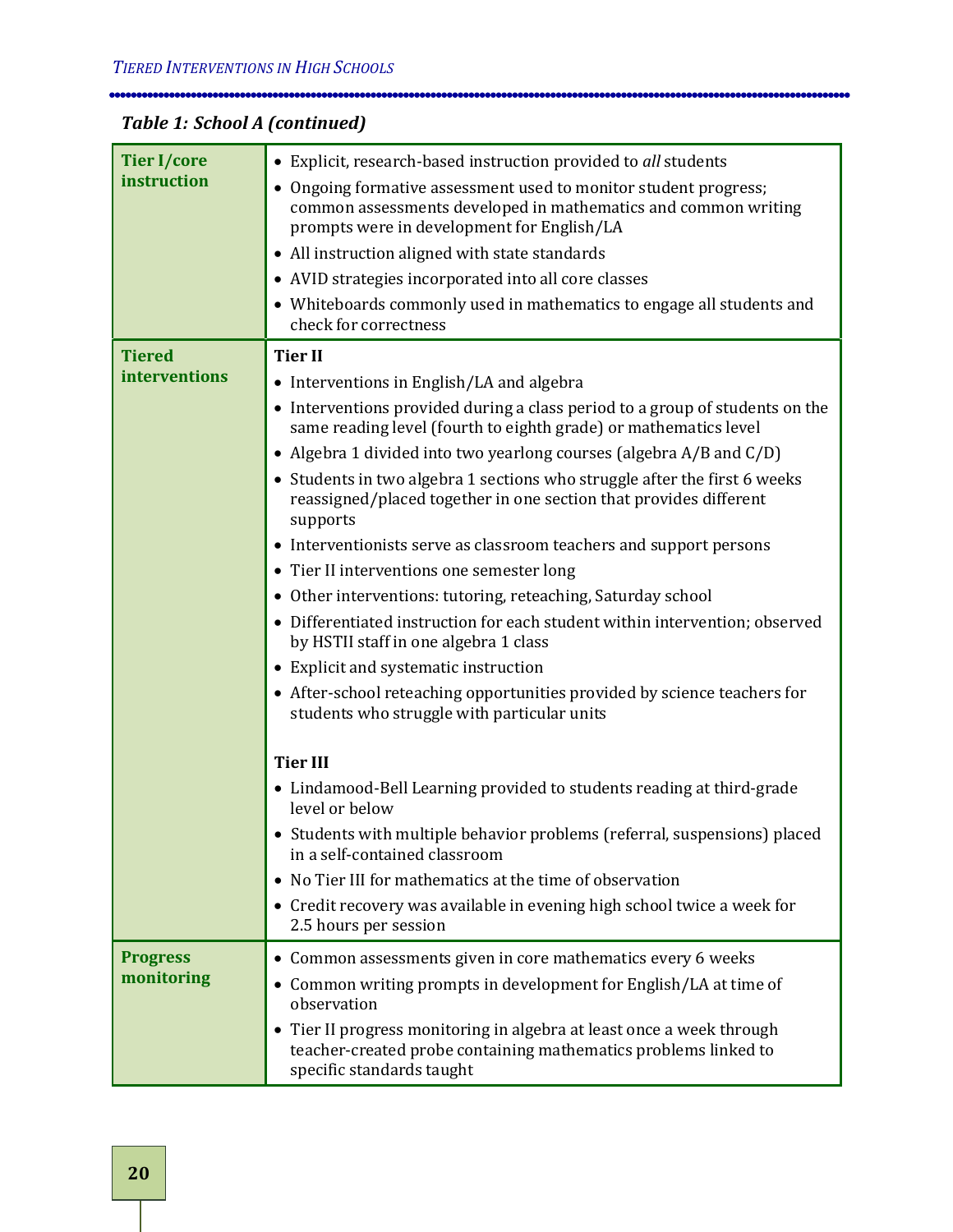| <b>Progress</b><br>monitoring<br>(continued) | • Tier II progress monitoring in English/LA<br>• Tier III reading monitored with GORT, Peabody Picture Vocabulary Test<br>(PPVT), Woodcock-Johnson Word Attack subtest, Wide Range<br>Achievement Test (WRAT); daily reading data recorded by the teacher<br>during instruction |
|----------------------------------------------|---------------------------------------------------------------------------------------------------------------------------------------------------------------------------------------------------------------------------------------------------------------------------------|
| Data-based<br>decision making                | • Data reviewed during department and small learning community (SLC)<br>monthly meetings; modifications made to interventions to ensure that<br>instruction was at appropriate levels for students                                                                              |
|                                              | • Data used by teachers to differentiate instruction within the intervention<br>• Two algebra teachers monitored progress during first 6 weeks of the<br>quarter to reassign students according to their level of need; students in                                             |
|                                              | those reassignments for the remainder of the year<br>• Data examined at the end of the semester to determine whether the<br>student exits or enters intervention                                                                                                                |

## *Table 1: School A (continued)*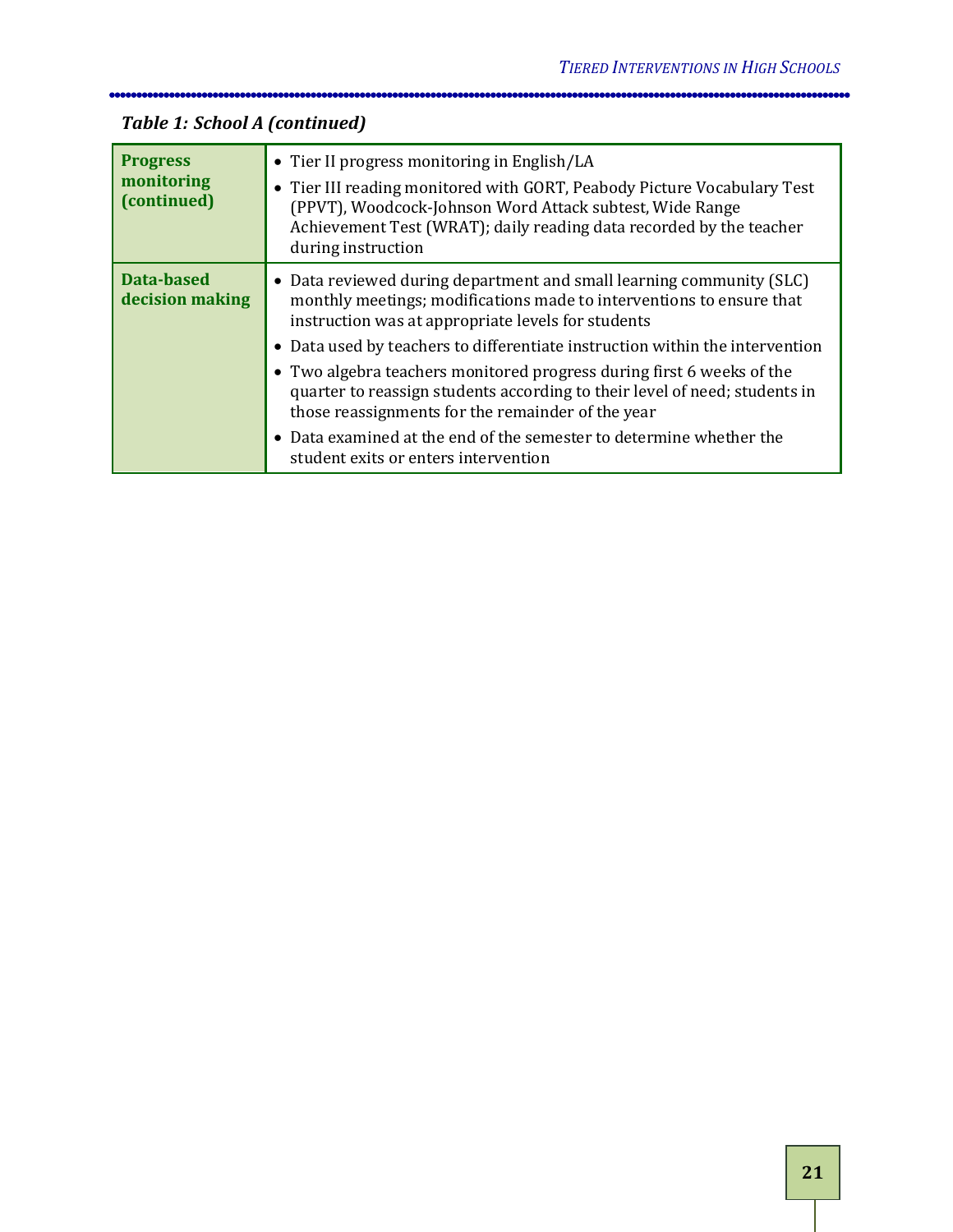#### *Table 2: School B*

| <b>General school</b><br>information        | • Southeastern state<br>Metropolitan area<br>$\bullet$<br>• 2,200 students                                                                                                                                                                                                                                                                                                                                                   |
|---------------------------------------------|------------------------------------------------------------------------------------------------------------------------------------------------------------------------------------------------------------------------------------------------------------------------------------------------------------------------------------------------------------------------------------------------------------------------------|
|                                             | 70% African American, 24% White; 1% ELL; 52% FRL<br>$\bullet$<br>• 6-period day                                                                                                                                                                                                                                                                                                                                              |
| <b>Framework</b><br>overview                | • State-designated four-tier achievement pyramid; problem-solving<br>approach<br>Effective Behavioral and Instructional Supports (EBIS) and collaborative<br>$\bullet$<br>teaching                                                                                                                                                                                                                                           |
| <b>Purpose and</b><br>scope of<br>framework | • To reduce number of ninth-graders struggling academically and number<br>of referrals for special education<br>• To improve overall school achievement                                                                                                                                                                                                                                                                      |
| <b>Length of</b><br>implementation          | Was in the 2nd year of implementation, with 1 year of the comprehensive<br>systematic approach with a designated EBIS supervisor (2007-2008)                                                                                                                                                                                                                                                                                 |
| <b>Screening</b>                            | • Review of student grades during the summer by administrators<br>Students failing two or more classes (checked every 6 weeks) identified<br>$\bullet$<br>for the EBIS process                                                                                                                                                                                                                                               |
| <b>Tier I/core</b><br>instruction           | • Standards-based instruction in the general education classroom for<br>80% of students                                                                                                                                                                                                                                                                                                                                      |
|                                             | • Tier I interventions considered general "good practice," and teachers<br>encouraged to develop their own interventions                                                                                                                                                                                                                                                                                                     |
| <b>Tiered</b><br><b>interventions</b>       | <b>Tier II (EBIS)</b><br>• Provided in addition to general education instruction<br>• In collaborative teaching classes delivered by a content teacher and<br>support person; included mathematics test preparation<br>• EBIS meeting with student and other stakeholders when student entered<br>Tier II; student helped design the intervention; stakeholders met every<br>20-45 days to look at data and discuss progress |
|                                             | Tier III (Student Support Team [SST] special education comprehensive<br>evaluation referral)                                                                                                                                                                                                                                                                                                                                 |
|                                             | • Provided to a small group of students or individual students                                                                                                                                                                                                                                                                                                                                                               |
|                                             | • Provided in addition to Tiers I and II                                                                                                                                                                                                                                                                                                                                                                                     |
|                                             | • Could occur anytime during the school day                                                                                                                                                                                                                                                                                                                                                                                  |
|                                             | • Examples: working on a mathematics concept with several students after<br>school, reward program for attendance                                                                                                                                                                                                                                                                                                            |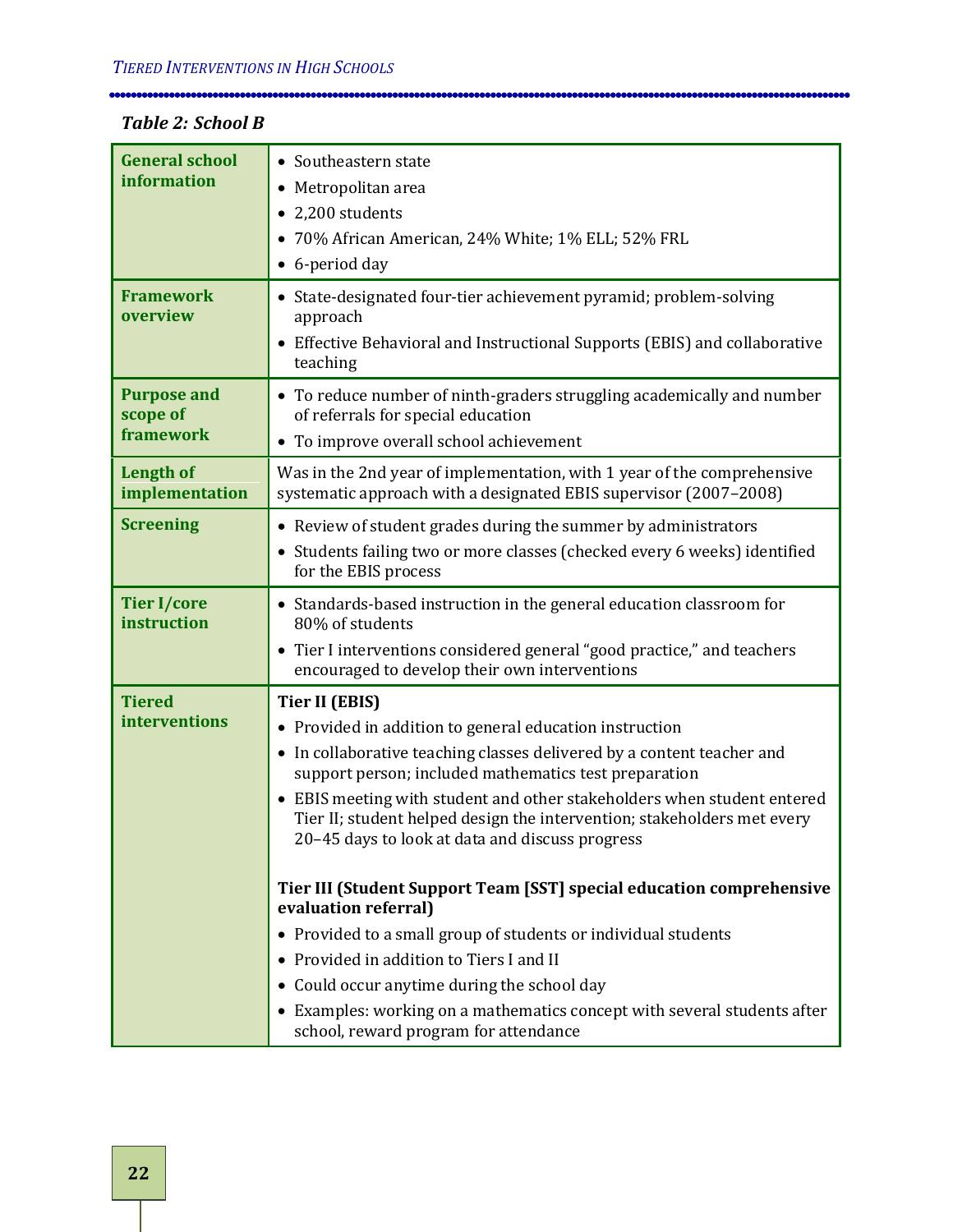| <b>Tiered</b><br>interventions<br>(continued) | <b>Tier IV (special education)</b><br>• Referred for special education after "demonstrating significant issues in<br>Tier III"<br>• Pull-out instruction provided<br>• Targeted, specialized instruction provided by collaborative teachers                                  |
|-----------------------------------------------|------------------------------------------------------------------------------------------------------------------------------------------------------------------------------------------------------------------------------------------------------------------------------|
| <b>Progress</b><br>monitoring                 | • Tier I—every 4 weeks<br>• Tier II—every 2-3 weeks<br>• Tier III—every week<br>• Conducted through weekly tests and quizzes, district benchmarks, end-<br>of-course tests, end-of-course grades, high school graduation test, and<br>short probes from Intervention Central |
| Data-based<br>decision making                 | • Data shared within subject areas where teams do item analysis on<br>benchmark tests<br>• Data system allowing EBIS coach to see who is failing and may need<br>Tier II; every 6 weeks                                                                                      |

## *Table 2: School B (continued)*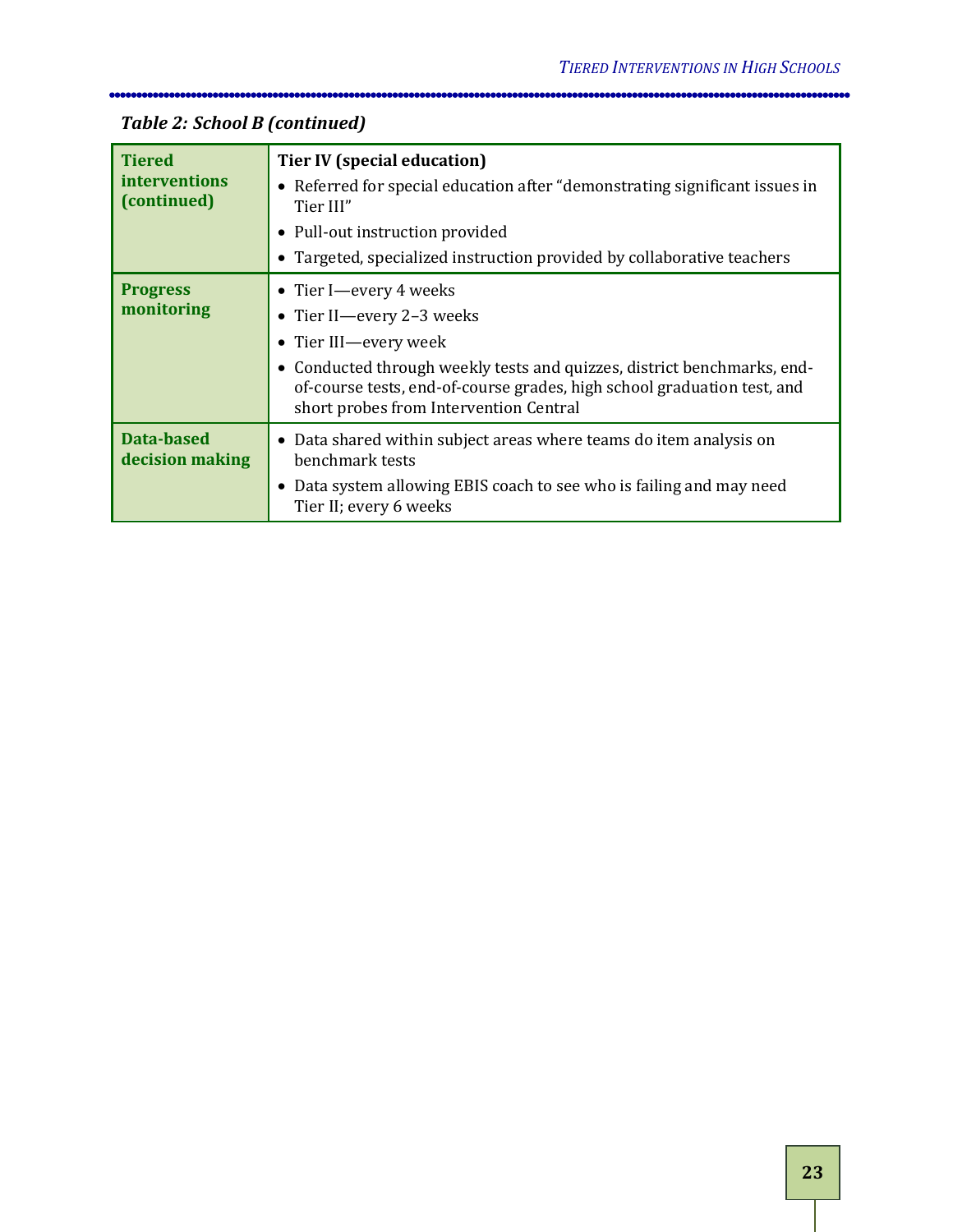#### *Table 3: School C*

| <b>General school</b><br>information        | • Midwestern state<br>• Suburban area<br>• 2,000 students<br>• 65% White, 3% Black, 22% Hispanic, 7% Asian/Pacific Islander,<br>< 1% American Indian, 3% Multiracial/Ethnic; 11.7% ELL; 15.3% FRL<br>• A/B block schedule with a seminar block every other day                                                                                                                                                                                                                                                                                                                                                                                     |
|---------------------------------------------|----------------------------------------------------------------------------------------------------------------------------------------------------------------------------------------------------------------------------------------------------------------------------------------------------------------------------------------------------------------------------------------------------------------------------------------------------------------------------------------------------------------------------------------------------------------------------------------------------------------------------------------------------|
| <b>Framework</b><br>overview                | • Three tiers for reading, mathematics, and science instruction, and<br>behavioral interventions<br>• A/B block schedule with an "academic seminar" for 90 minutes every<br>other day for students to receive support without missing classes<br>• State-mandated RTI<br>• RTI seen as an essential component of school's framework; includes<br>professional learning teams, social/emotional learning, teacher<br>leadership, and continual quality improvement<br>• Teachers noted "synergy" between current practice and RTI language                                                                                                          |
| <b>Purpose and</b><br>scope of<br>framework | • RTI mandated when the school was struggling to focus on performance<br>• District goals: to reduce Ds and Fs, increase attendance, increase test<br>scores                                                                                                                                                                                                                                                                                                                                                                                                                                                                                       |
| <b>Length of</b><br>implementation          | Was in the 8th year of implementation of the school framework and the<br>3rd year of focusing on RTI                                                                                                                                                                                                                                                                                                                                                                                                                                                                                                                                               |
| <b>Screening</b>                            | • Freshman core team (case manager, psychologist, counselor, teachers)<br>met once per week; data mostly anecdotal ("stories from the classroom")<br>• Students identified as needing additional interventions/supports on the<br>basis of grades<br>• Used uniform screening measure and was developing a procedure and<br>process for early intervention teams at the time of observation<br>• Screening process with multidisciplinary core teams had been in place<br>since before RTI mandate-referrals passed from the Early Intervention<br>Team (EIT) to screening team (dean, social worker, psychologist, nurse; a<br>subset of the EIT) |
| <b>Tier I/core</b><br>instruction           | • No specific focus on core instruction at time of observation<br>• Academic seminars for which content teachers referred students to<br>receive specific support                                                                                                                                                                                                                                                                                                                                                                                                                                                                                  |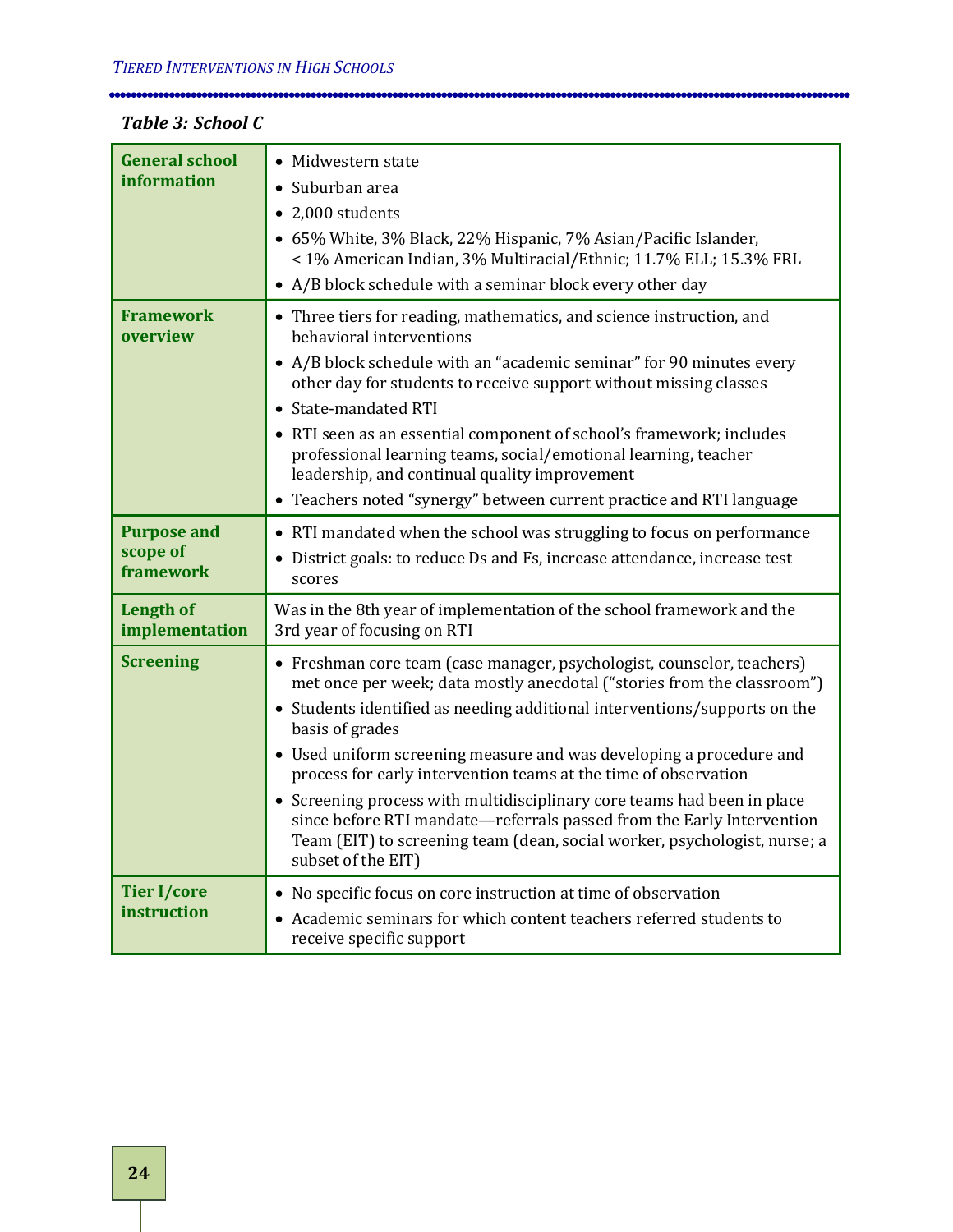## *Table 3: School C (continued)*

| <b>Tiered</b>                 | <b>Tier II (EIT)</b>                                                                                                                                                                                                                                                                                                                                                                                                                    |
|-------------------------------|-----------------------------------------------------------------------------------------------------------------------------------------------------------------------------------------------------------------------------------------------------------------------------------------------------------------------------------------------------------------------------------------------------------------------------------------|
| interventions                 | • Conceptualized in groups—looking at the demographics for need,<br>conducting early intervention, and defining and developing interventions<br>for groups in need                                                                                                                                                                                                                                                                      |
|                               | • Based on teacher referral                                                                                                                                                                                                                                                                                                                                                                                                             |
|                               | • Academic Support Center (a specific academic seminar) for "students<br>who don't know how to do school," including school expectations and<br>preparedness                                                                                                                                                                                                                                                                            |
|                               | • Language Arts Department and Mathematics Department co-taught with<br>special education-based on composite scores from the EXPLORE<br>Assessment in eighth grade                                                                                                                                                                                                                                                                      |
|                               | - Districtwide, a cut score of 12 or below led to additional student<br>support within the core curriculum block, an additional 90-minute<br>block that was half-reading and half-mathematics; students received<br>instruction in both subjects, regardless of whether they tested well in<br>one subject and not in the other                                                                                                         |
|                               | - Students who scored below a cut score of 12 took a science skills class<br>for one semester instead of biology; because these students were<br>struggling readers and would probably have difficulty in biology, they<br>could take the skills class for content recovery                                                                                                                                                             |
|                               | Tier III (Professional Learning Team [PLT])                                                                                                                                                                                                                                                                                                                                                                                             |
|                               | • Conceptualized at an individual level—managed by special education<br>department even if students were in general education                                                                                                                                                                                                                                                                                                           |
|                               | • Behavior Disorder (BD) Center for issues with behavior and schoolwork;<br>students placed there by special education for a specific content area or a<br>"bad situation in a block"; operated during every block; students could<br>leave if they demonstrated improvement; students who read at a second-,<br>third-, fourth-, or fifth-grade level; accounted for $10\%$ ( $\sim$ 40 students) of<br>each grade level at the school |
|                               | • Included Academic Achievement Seminar                                                                                                                                                                                                                                                                                                                                                                                                 |
| <b>Progress</b><br>monitoring | • Conducted by teachers; varied by course, included formative/summative<br>assessments and weekly grade data<br>• Teams worked with data from:                                                                                                                                                                                                                                                                                          |
|                               | - Screening                                                                                                                                                                                                                                                                                                                                                                                                                             |
|                               | - Tier I/core instruction (for freshman)                                                                                                                                                                                                                                                                                                                                                                                                |
|                               | - EIT                                                                                                                                                                                                                                                                                                                                                                                                                                   |
|                               | - PLT (consisting of counselors)                                                                                                                                                                                                                                                                                                                                                                                                        |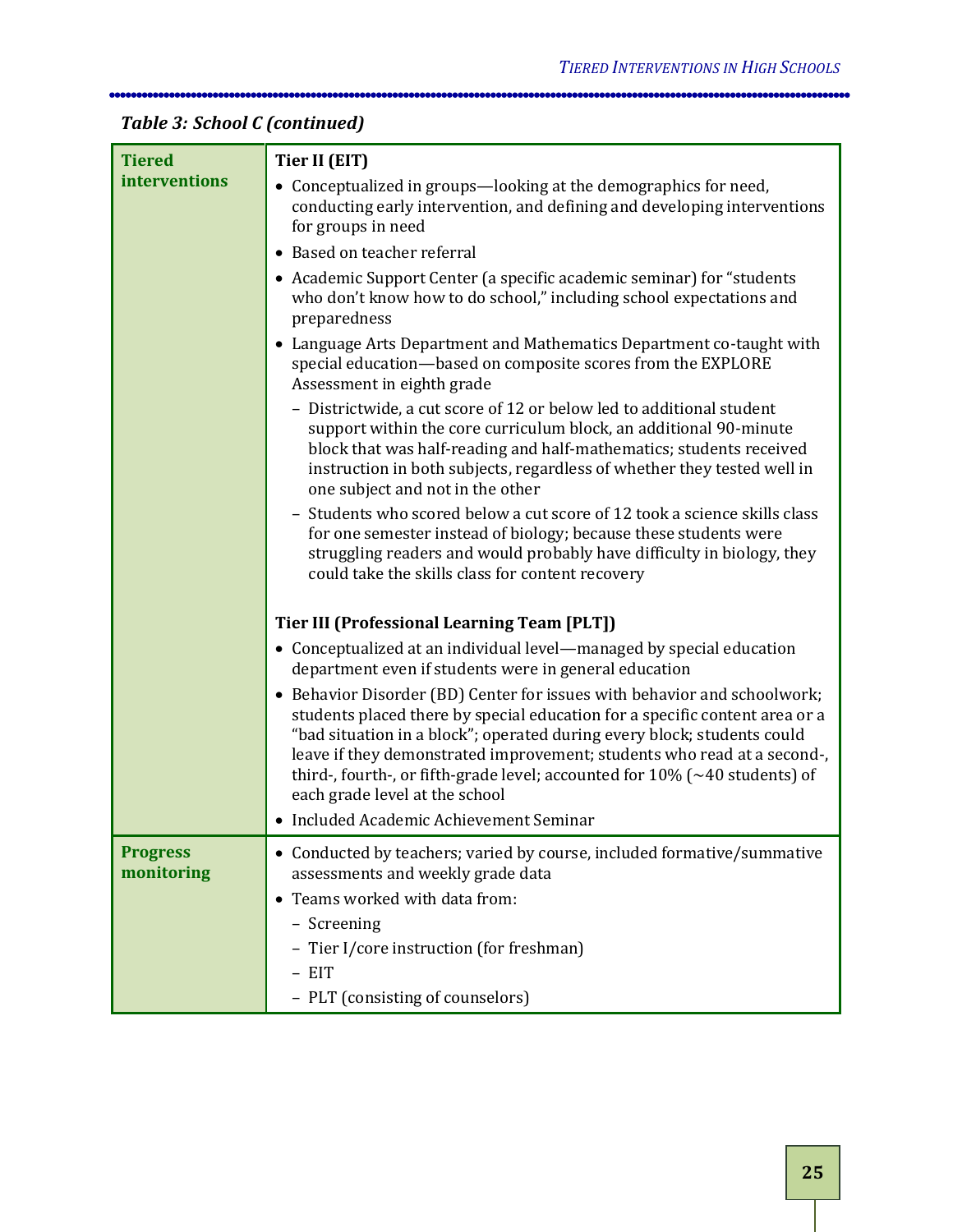## *Table 3: School C (continued)*

| <b>Progress</b><br>monitoring<br>(continued) | • Types of data used by specific teams:<br>- Tier I/core instruction: anecdotal observations of students<br>- EIT: formative/summative assessments, grades, disciplinary data,<br>attendance records, anecdotal observations of students<br>- PLT: formative/summative assessments, grades, teacher<br>recommendations, and AIMSweb for mathematics<br>• No team followed each strand the whole way through                                                                                                                                         |
|----------------------------------------------|-----------------------------------------------------------------------------------------------------------------------------------------------------------------------------------------------------------------------------------------------------------------------------------------------------------------------------------------------------------------------------------------------------------------------------------------------------------------------------------------------------------------------------------------------------|
| <b>Data-based</b><br>decision making         | • Team met to get data report; majority of data sharing at the PLT level-<br>data sharing within a core group<br>• Most of the movement to higher tiers based on Fs and incomplete work;<br>students returned to their regular seminars if they were completing their<br>work<br>• Teams used benchmarks provided at least quarterly to determine<br>whether intervention was working<br>• Data used:<br>- Formative and summative classroom assessments based on content<br>area data<br>- ACT's Educational Planning and Assessment System (EPAS) |
|                                              | - Multiple-choice tests at the end of each unit (could assign skills and<br>standards to each question)<br>- AIMSweb (for baseline data)                                                                                                                                                                                                                                                                                                                                                                                                            |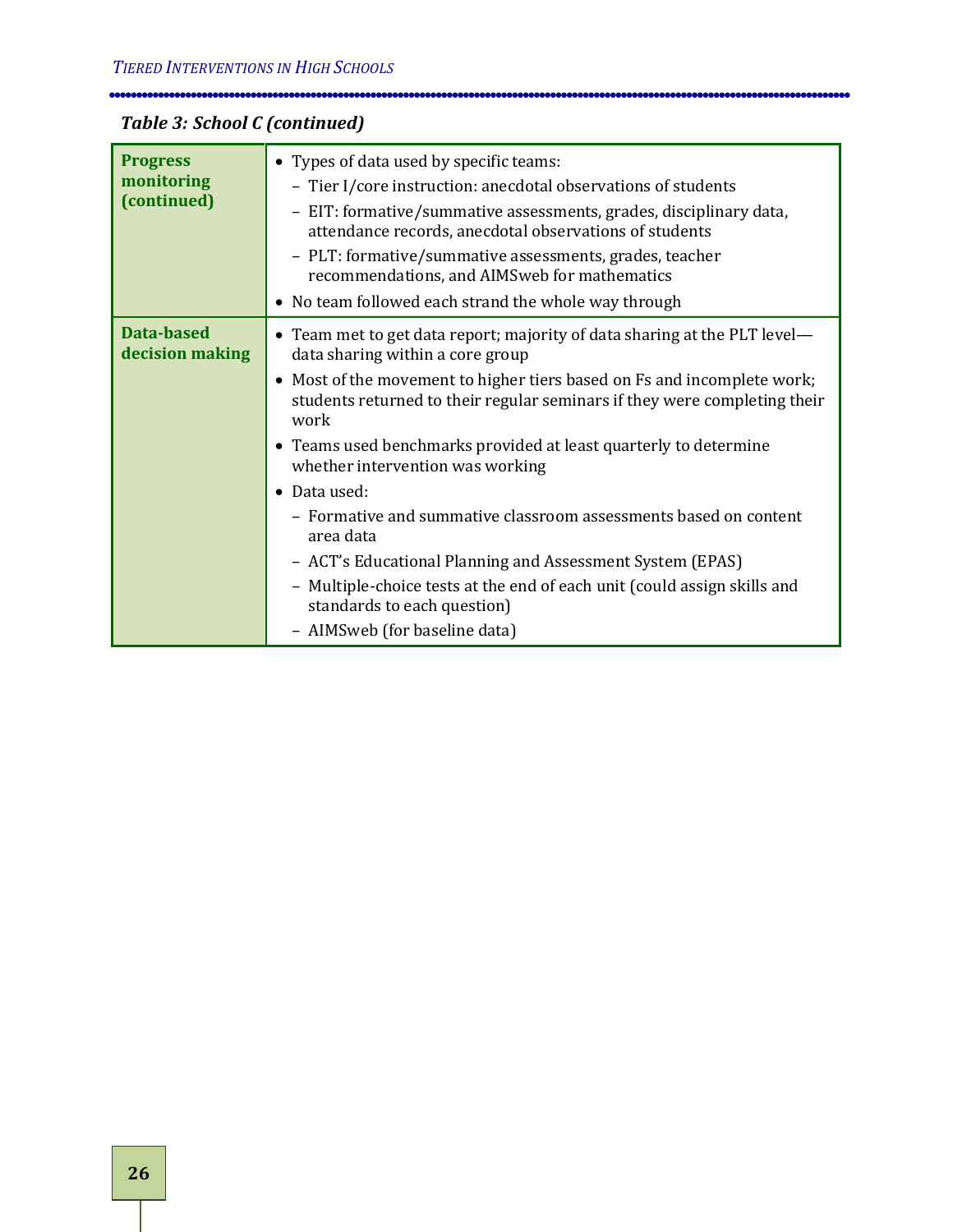| <b>General school</b>          | • Midwestern state                                                                                                       |
|--------------------------------|--------------------------------------------------------------------------------------------------------------------------|
| information                    | Suburban area                                                                                                            |
|                                | $\bullet$ 1,100 students                                                                                                 |
|                                | • 95% White; 1% ELL; 10%-15% FRL                                                                                         |
|                                | • 4 x 4 modified block schedule                                                                                          |
| <b>Framework</b><br>overview   | • Three tiers focused on English, mathematics, behavior interventions, and<br>dropout prevention                         |
| <b>Purpose and</b><br>scope of | • District requirement with professional development and materials<br>available from the district                        |
| framework                      | • Extensive internal development of protocols and data management<br>procedures                                          |
|                                | • Goal to educate all students                                                                                           |
|                                | • Need for framework to provide support to at-risk students                                                              |
| <b>Length of</b>               | Was in 7th year of implementation                                                                                        |
| implementation                 |                                                                                                                          |
| <b>Screening</b>               | • Mostly with incoming students, additional data collected for screening if<br>specific issues arose with these students |
|                                | • Measures of Academic Progress (MAP) in fall, winter, and spring for<br>students in Tier II or III academic programming |
|                                | • Middle school meetings in spring to identify students needing additional<br>academic and/or behavioral support         |
|                                | • Truancy specialist identified incoming students with red flags                                                         |
|                                | • Review of cumulative file                                                                                              |
|                                | • Interviews with parents, teachers, and students                                                                        |
|                                | • State tests, curriculum-based measures (CBMs), observations                                                            |
| <b>Tier I/core</b>             | • Instruction in Tier I classrooms by content teachers                                                                   |
| instruction                    | • PBIS: behavioral expectations defined and taught to all students through                                               |
|                                | daily advisement                                                                                                         |
| <b>Tiered</b>                  | <b>Tier II</b>                                                                                                           |
| interventions                  | • RTI English 9 and 10 (team-taught by curriculum teacher and                                                            |
|                                | intervention specialist), Pre-Algebra/Mathematics Lab, Science Topics                                                    |
|                                | • Check and Connect program (intervention specialist)                                                                    |
|                                | <b>Tier III</b>                                                                                                          |
|                                | • Any individual academic interventions (pull-out) and special education                                                 |
|                                | • Individualized behavior support plans (behavior support                                                                |
|                                | paraprofessional)                                                                                                        |

#### *Table 4: School D*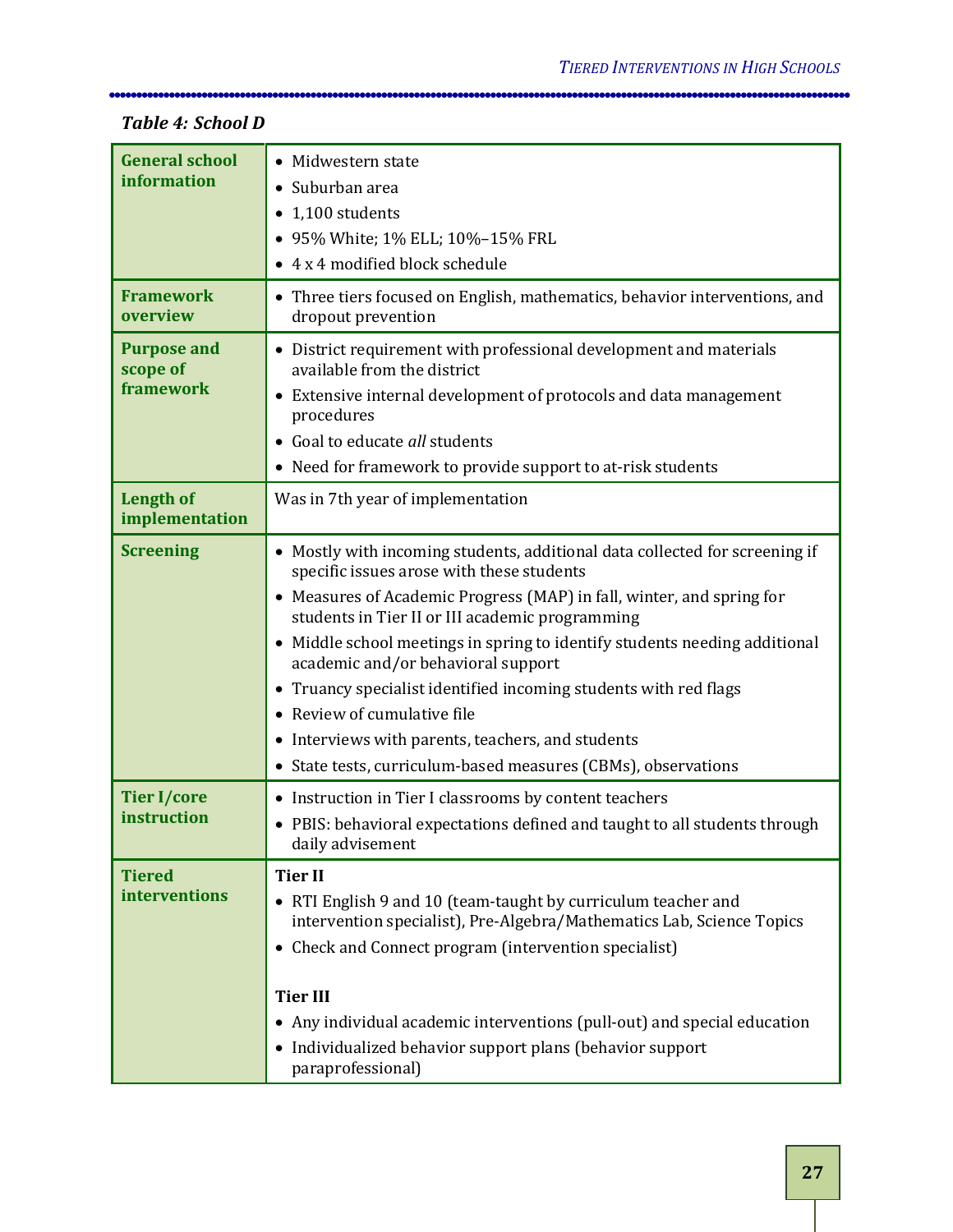## *Table 4: School D (continued)*

| <b>Progress</b><br>monitoring        | • Integrity checks for progress monitoring during data review meetings<br>• Interventionist at the data review meeting (helped with problem solving)<br>• Academic data points: CBMs (oral reading fluency, MAZE, written<br>expression, math applications) and MAP testing for at-risk students<br>• Momentary time sampling (behavior observations)<br>• Tools selected using recommendations from education district                                                                                                                                                                                                                                                                                                                                                                                                                                                                                                                                                                                                                                                                                                                                                                                                                                                                                      |
|--------------------------------------|--------------------------------------------------------------------------------------------------------------------------------------------------------------------------------------------------------------------------------------------------------------------------------------------------------------------------------------------------------------------------------------------------------------------------------------------------------------------------------------------------------------------------------------------------------------------------------------------------------------------------------------------------------------------------------------------------------------------------------------------------------------------------------------------------------------------------------------------------------------------------------------------------------------------------------------------------------------------------------------------------------------------------------------------------------------------------------------------------------------------------------------------------------------------------------------------------------------------------------------------------------------------------------------------------------------|
| <b>Data-based</b><br>decision making | • Data team:<br>- Student Assistance Team: review data from individual academic and<br>behavioral interventions, plus Check and Connect, one time per month;<br>included an instructional coach (from the education district to assist<br>with more difficult cases), a school psychologist, the assistant principal,<br>school counselors, a truancy specialist (from the district), a<br>paraprofessional, a Check and Connect interventionist<br>- RTI English 9 and 10 Team: review data for individual and class-wide<br>interventions two times per term; included RTI 9 and 10 curriculum<br>teacher and intervention specialists, an instructional coach (from the<br>education district), a school psychologist, the assistant principal, school<br>counselors<br>- Pre-Algebra/Mathematics Lab Team: review data for individual and<br>class-wide interventions two times per term; included Pre-Algebra<br>curriculum teacher and mathematics lab instructor, a school<br>psychologist, the assistant principal, school counselors<br>- All teams used data to problem solve the progress of each "flagged"<br>student<br>• Use AIMS web to manage academic data; use SWIS to manage discipline<br>referral behavior data; use excel to manage other behavioral data specific<br>to interventions |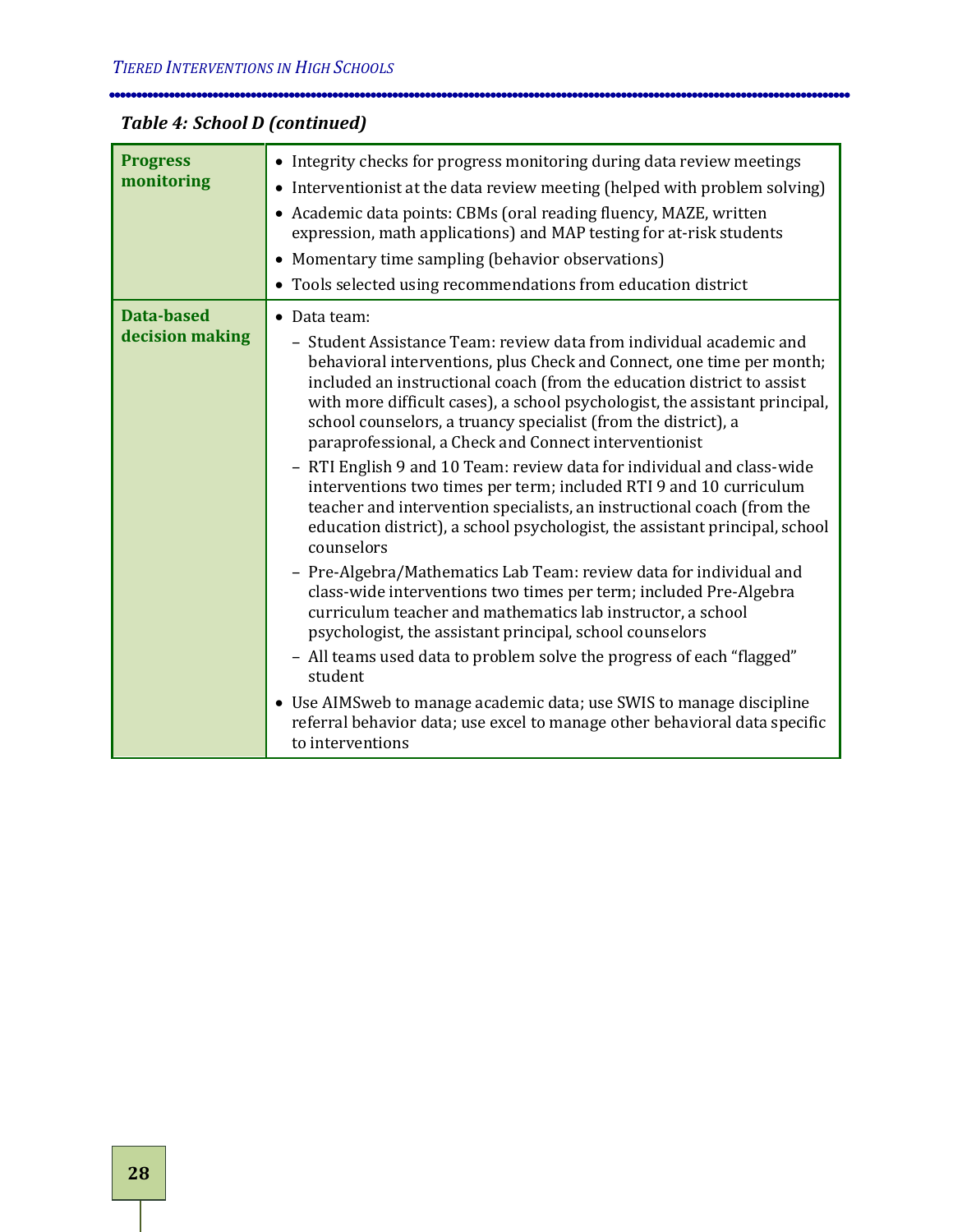#### **General school information** • Southern state • Rural area • 450 students • 33% White, 67% Black; > 1% ELL; 70% FRL • 7-period day **Framework overview** • Three tiers in reading • Mainly focused on 9th- and 10th-graders, but overage students in state program (Press Forward) also participated **Purpose and scope of framework** • Part of a state pilot program that focused on the district's literacy instruction to struggling students (one feeder middle school part of the district pilot) • Assessment of other middle school students (not in the pilot) conducted by literacy coach **Length of implementation** Was in 2nd year of implementation **Screening** • Fall, winter, and spring with all grades • Scholastic Reading Inventory (SRI) and Maze scores from the end of eighth grade • Specific scores on Maze and SRI identified students for additional testing (iSTEEP oral fluency measure) **Tier I/core instruction**  • Core classes in the morning in all subject areas for all students • Emphasis on embedding literacy strategies in all content areas **Tiered interventions Tier II for 9th-graders** • Reading Voyager • One teacher for each intervention class of 12–15 students **Tier II for 10th-graders** • Reading Advantage and Six-Minute Solutions, used to supplement Reading Voyager **Tier III** • Reading interventions (including Read as Detective, Six-Minute Solutions, Pleasurable Reading, and Power Tools for Success) in small groups,

taught by former special education teacher

• Interventions scheduled during electives in the afternoon

#### *Table 5: School E*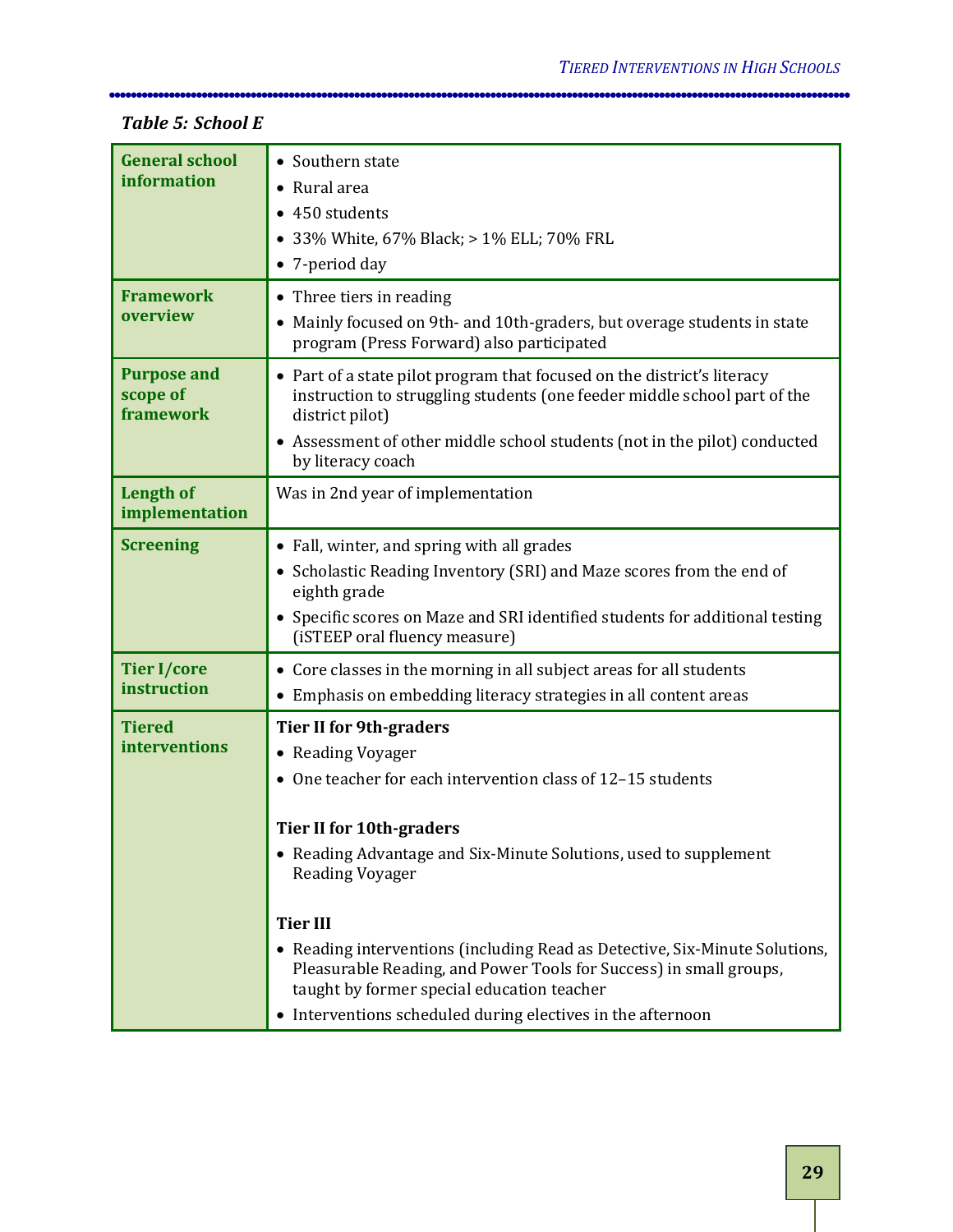| <b>Progress</b><br>monitoring | • Quick check-in with intervention teachers every Tuesday and Thursday<br>• Weekly oral reading fluency measures from Six-Minute Solutions and<br>monthly measures from Maze (Tiers II and III)                          |
|-------------------------------|--------------------------------------------------------------------------------------------------------------------------------------------------------------------------------------------------------------------------|
| Data-based<br>decision making | • Used data from end-of-course tests in content areas, SRI, and state<br>assessments; was developing potential use of iPLAN! data at time of<br>observation<br>• Tier II teacher shared class-level data with students   |
|                               | • Core teachers given data reports at the beginning of the year from SRI<br>and Maze<br>• No formal system for moving students in and out of tiers at the time of<br>observation, but students were informally monitored |

## *Table 5: School E (continued)*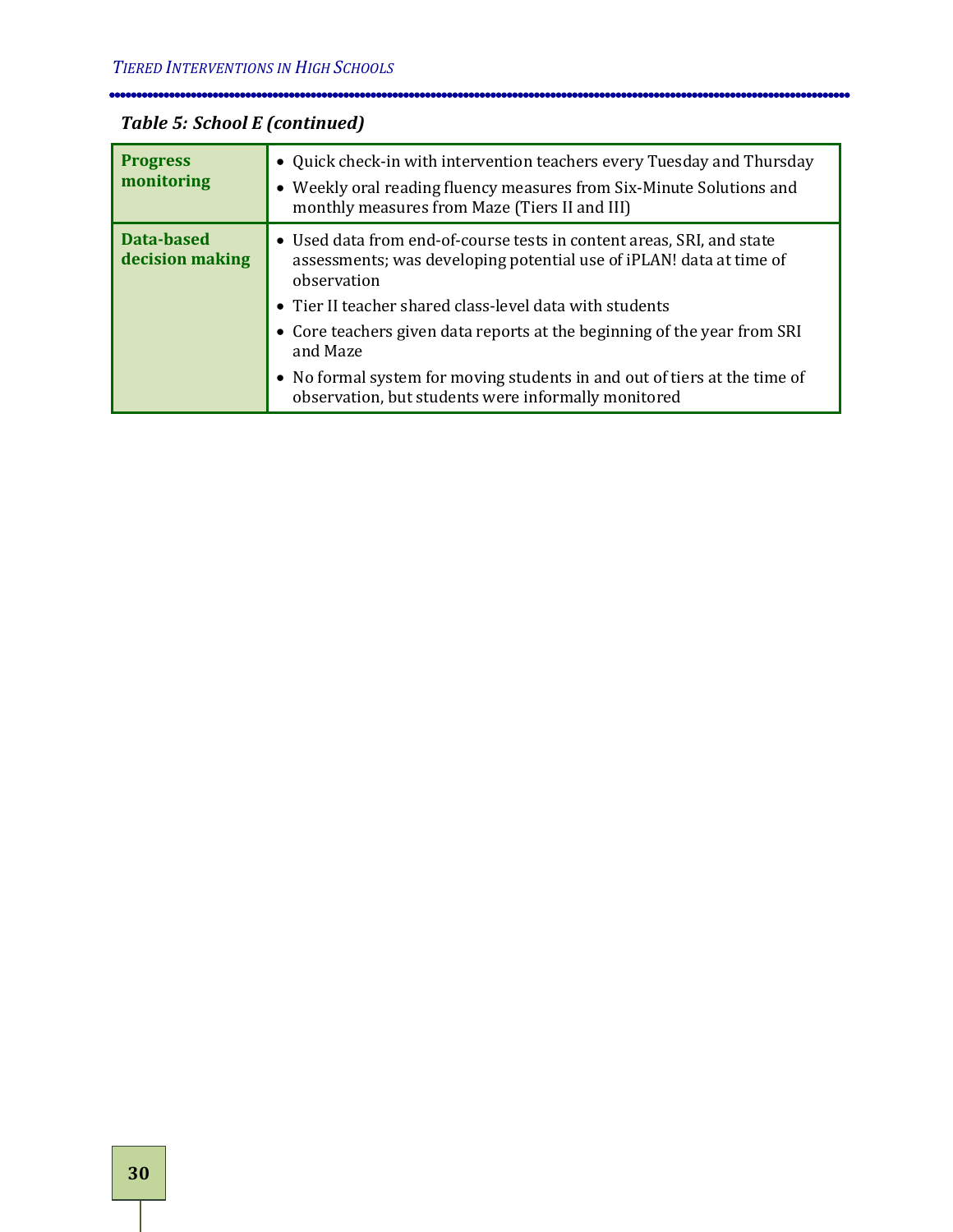#### **General school information** • Western state • Suburban area • 810 students • 69% Latino, 28% White, 1% Black, 1% American Indian, 1% Asian; 46% ELL; 62% FRL • 6-period day **Framework overview** • Three-tiered model focusing on literacy for ninth-graders • The University of Kansas' Content Literacy Continuum (CLC) model **Purpose and scope of framework** • Influenced by principal's previous experience with using Strategic Instruction Model in middle school • Principal convened staff development team to find a new model that did not focus on just English/LA to address "dismal" test scores • Tier I provided to all students; ninth-graders targeted for Tiers II and III **Length of implementation** Was in 5th year of implementation **Screening** • State assessment scores and Gates-MacGinitie test to determine which ninth-graders should be enrolled in Tier II for reading; additional pretesting (e.g., oral word lists) during the first 2–3 weeks of Tier III to ensure that students are placed appropriately • State assessment scores and a public state university test used for mathematics; students scoring at basic and below basic on the state assessment typically assigned to receive algebra intervention **Tier I/core instruction**  • Content area teachers in grades 9–12 used routines and strategies from the CLC model in all classes, including physical education, building construction, drama, and graphic arts • English and mathematics instruction provided in Tier I for all students, including those in Tier II and Tier III **Tiered interventions Tiers II and III** • During elective periods **Tier II** • Daily meeting of academic strategies II (literacy course) and algebra intervention for one period for a year • Typically for 9th-graders; some 10th-graders enrolled if it was felt "that they [need] another year"

#### *Table 6: School F*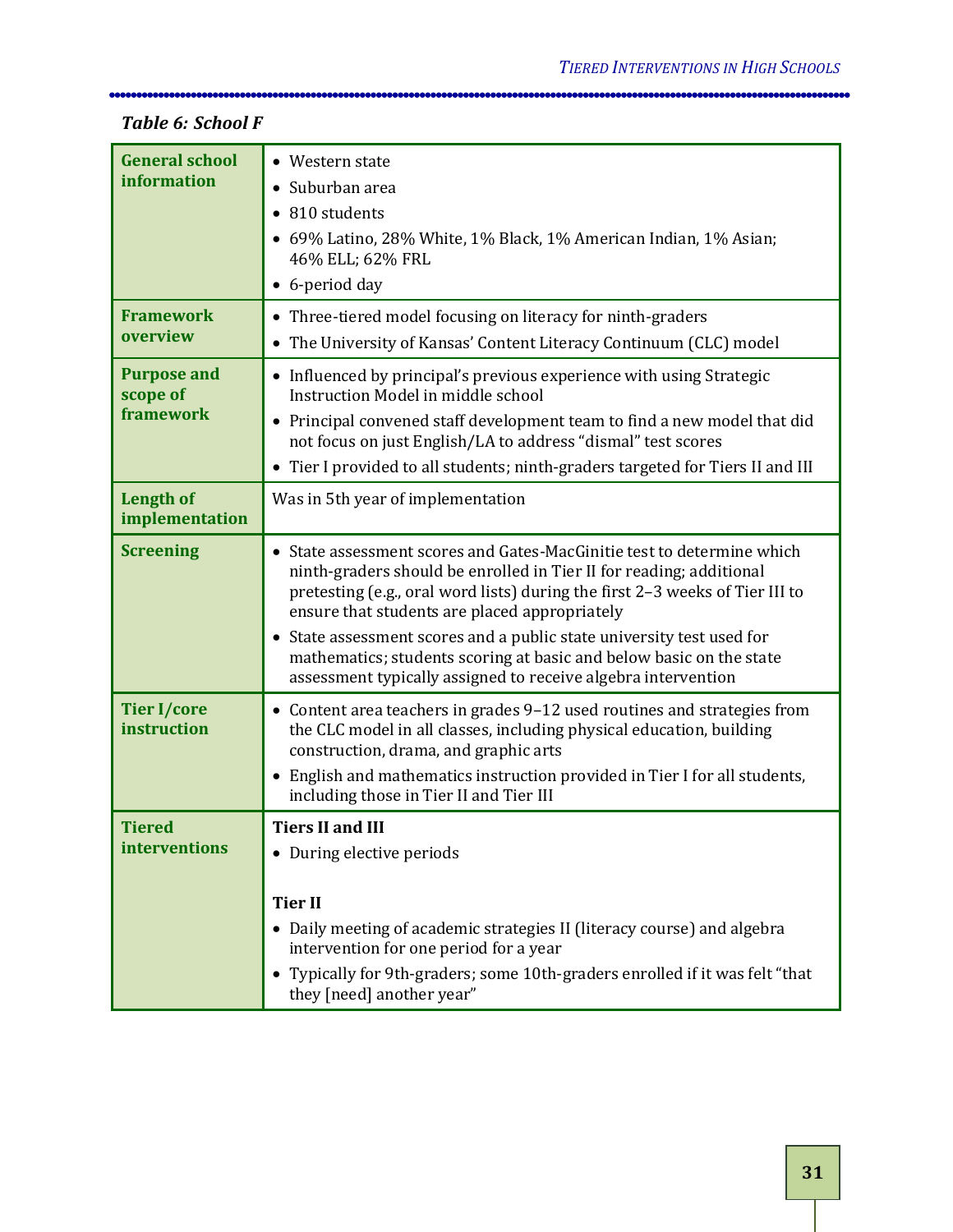| Table 6: School F (continued) |  |
|-------------------------------|--|
|-------------------------------|--|

r.

| <b>Tiered</b><br>interventions<br>(continued) | <b>Tier III</b><br>• Students reading below the fourth-grade level on the Gates-MacGinitie                                                                                                                                            |
|-----------------------------------------------|---------------------------------------------------------------------------------------------------------------------------------------------------------------------------------------------------------------------------------------|
|                                               | test enrolled in academic strategies I                                                                                                                                                                                                |
|                                               | Corrective Reading curriculum                                                                                                                                                                                                         |
|                                               | • Taught by paraprofessionals in small groups of 3-5 students while a<br>special education teacher monitored implementation; instruction<br>occurred in the special education classroom                                               |
|                                               | • No Tier III intervention for mathematics                                                                                                                                                                                            |
| <b>Progress</b><br>monitoring                 | • Student data monitored by students' teachers and not shared with other<br>teachers                                                                                                                                                  |
|                                               | Data occasionally shared with the site literacy team as a way to discuss<br>٠<br>challenges or pacing                                                                                                                                 |
|                                               | • Data previously shared with the entire staff as a way to "highlight" what<br>was occurring in Tier II, "as it was new"; this practice had been<br>discontinued at the time of observation                                           |
| <b>Data-based</b><br>decision making          | • Mathematics, Science, and Social Studies departments were working to<br>create unit organizers for every course                                                                                                                     |
|                                               | • Monthly, 60-minute site literacy team meeting topics:                                                                                                                                                                               |
|                                               | - Student interview data (of more than 36 students) regarding the use of<br>the strategies (e.g., how teachers made learning exciting and<br>challenging, whether students felt that particular routines or strategies<br>had helped) |
|                                               | Anecdotal data regarding how the routines and strategies were being<br>$\qquad \qquad -$<br>implemented in classrooms shared by content and intervention<br>teachers                                                                  |
|                                               | - Intervention plans for students who mastered content on the tests but<br>failed classes due to not turning in assignments                                                                                                           |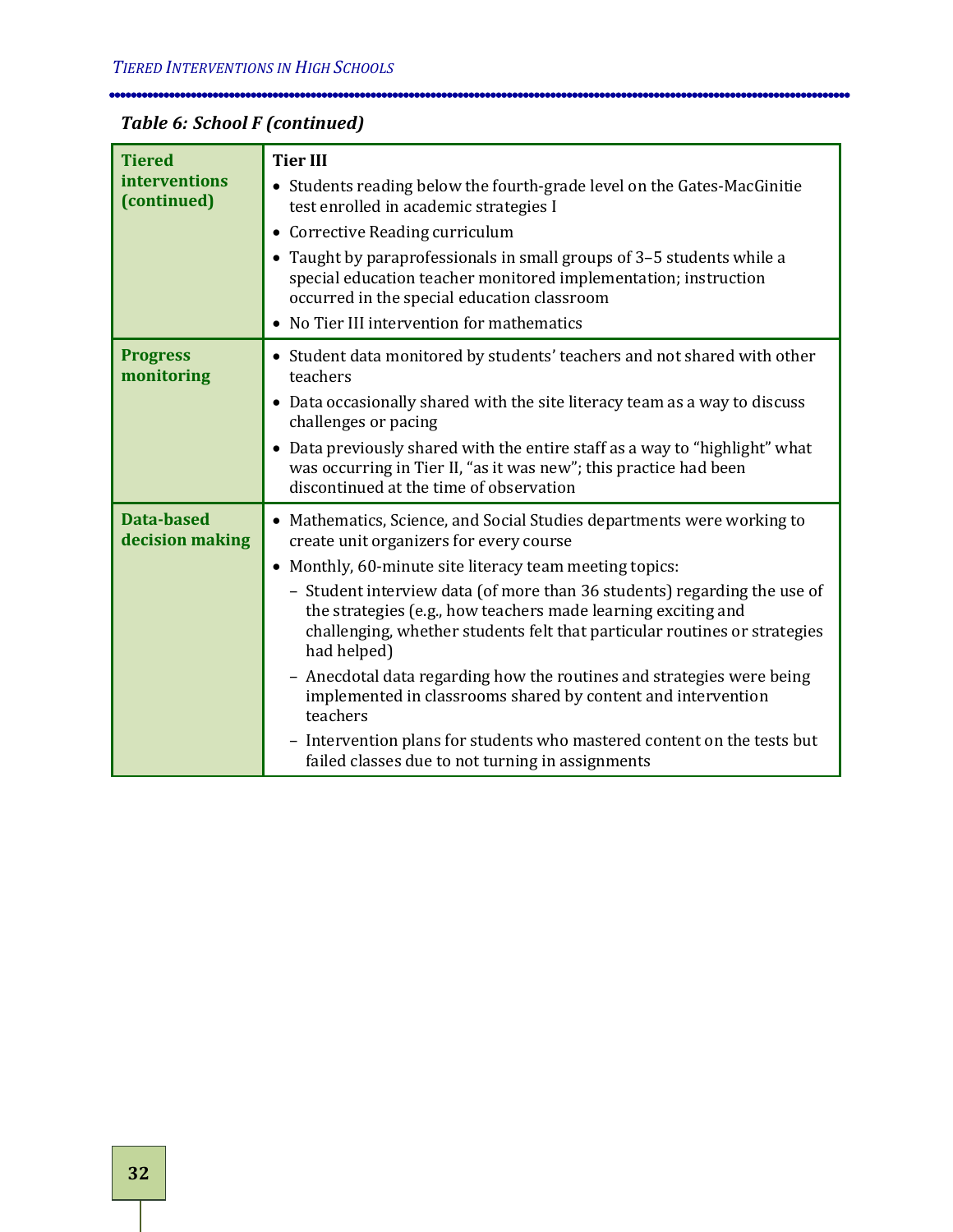| <b>General school</b><br>information        | • Midwestern state<br>• Rural area<br>1,700 students<br>• 45% White, 28% Black, 9% Hispanic, 19% other; 3% ELL; 39% FRL;<br>13% special education; 33% student mobility; 10% staff mobility                                                                                                                                                                                                                                                                                                                                                                                                                                                                                                                                                                                                                       |
|---------------------------------------------|-------------------------------------------------------------------------------------------------------------------------------------------------------------------------------------------------------------------------------------------------------------------------------------------------------------------------------------------------------------------------------------------------------------------------------------------------------------------------------------------------------------------------------------------------------------------------------------------------------------------------------------------------------------------------------------------------------------------------------------------------------------------------------------------------------------------|
|                                             | • Alternating block schedule (four classes on one block, three classes on the<br>other, with 90-minute seminar)<br>• Freshmen academy; three other academies for grades 10-12                                                                                                                                                                                                                                                                                                                                                                                                                                                                                                                                                                                                                                     |
| <b>Framework</b><br>overview                | • Three tiers in English/LA and mathematics for grades 9-12<br>• A pilot site for a state supported framework, with funds provided for a<br>literacy coach                                                                                                                                                                                                                                                                                                                                                                                                                                                                                                                                                                                                                                                        |
| <b>Purpose and</b><br>scope of<br>framework | • To influence how other schools implement state recommended<br>framework<br>• Tiered support for mathematics, English/LA, ELLs, and students with<br>individual education plans (IEPs) offered during seminar time and<br>Read180 is provided in lieu of an elective                                                                                                                                                                                                                                                                                                                                                                                                                                                                                                                                             |
| <b>Length of</b><br>implementation          | Was in 5th year of implementing mathematics intervention during seminar<br>time; was in 2nd year of implementing state mandate supports                                                                                                                                                                                                                                                                                                                                                                                                                                                                                                                                                                                                                                                                           |
| <b>Screening</b>                            | • State formative assessments<br>• Holt McDougal<br>• Gates-MacGinitie Reading Tests<br>• ACT's PLAN and EXPLORE                                                                                                                                                                                                                                                                                                                                                                                                                                                                                                                                                                                                                                                                                                  |
| <b>Tier I/core</b><br>instruction           | • Same core curriculum classes for all ninth-graders<br>• No specific emphasis on core instruction                                                                                                                                                                                                                                                                                                                                                                                                                                                                                                                                                                                                                                                                                                                |
| <b>Tiered</b><br>interventions              | • Literacy coach determined supports for each student based further<br>diagnostic testing<br>• Organized around seminars, some specific for ELLs and students with<br>IEPs; additional supports provided on an as-needed basis for any content<br>area during seminar time<br><b>Tier II</b><br>• English/LA: approximately 20 minutes of either Read for Me (a variation<br>of Sustained Silent Reading taught by any content area teacher), or<br>multisyllabic work curriculum or fluency curriculum or comprehension<br>practice (by "literacy-friendly" teachers) during seminars.<br>• Mathematics: almost schoolwide lesson plan during first portion of<br>seminar; all content area teachers taught; mathematics department<br>provided support (video of instruction with tips) and explicit activities |

#### *Table 7: School G*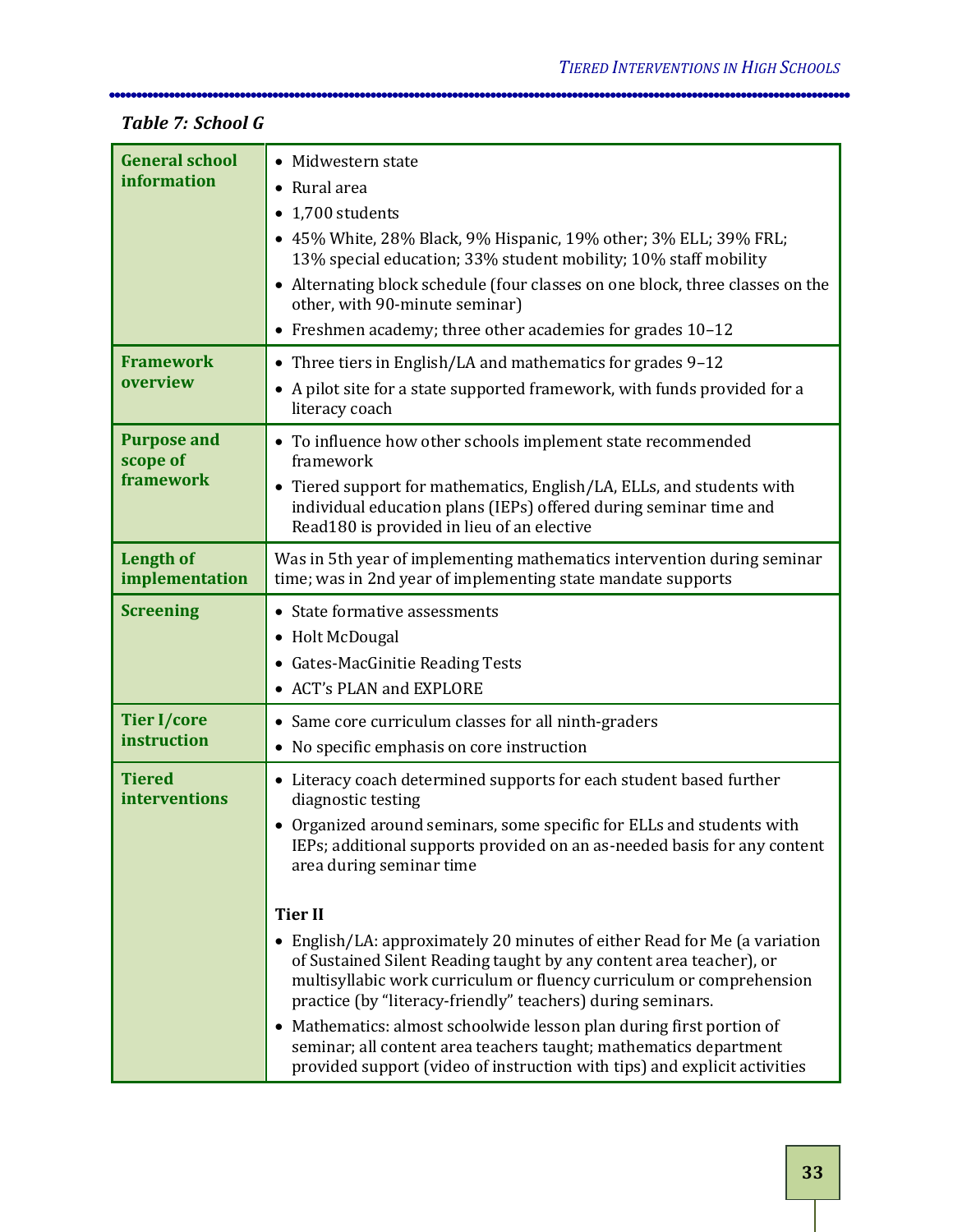| Table 7: School G (continued) |  |  |
|-------------------------------|--|--|
|-------------------------------|--|--|

Ē

| <b>Tiered</b>                        | <b>Tier III</b>                                                                                                                                                                                                  |
|--------------------------------------|------------------------------------------------------------------------------------------------------------------------------------------------------------------------------------------------------------------|
| interventions<br>(continued)         | • English/LA: Read 180 class (taught by special education teachers and/or<br>English teachers) in lieu of an elective; Wilson Reading class taught by<br>special education                                       |
|                                      | • Mathematics                                                                                                                                                                                                    |
|                                      | - Focused seminar provided foundational supports (taught by<br>mathematics teachers)                                                                                                                             |
|                                      | - Additional supports based on state standards during the remainder of<br>seminar time                                                                                                                           |
|                                      | • Two to three formative tests every 9 weeks                                                                                                                                                                     |
| <b>Progress</b>                      | • By individual teachers                                                                                                                                                                                         |
| monitoring                           | • Students graphed their progress in Tier III English/LA support (built in to<br>Tier III support with Read 180)                                                                                                 |
|                                      | - SRI given three to four times a year                                                                                                                                                                           |
|                                      | • No emphasis on schoolwide, systematic progress monitoring                                                                                                                                                      |
|                                      | • At time of observation, discussions on use of Holt McDougal benchmark<br>tests in future                                                                                                                       |
|                                      | • SRI used three to four times a year for progress monitoring                                                                                                                                                    |
|                                      | • Formative tests were given in September and December                                                                                                                                                           |
| <b>Data-based</b><br>decision making | • Literacy coach shared general data from formative tests with entire staff;<br>teachers were shown the data from their classes (in an Excel spreadsheet<br>with categories of indicators and scores by student) |
|                                      | • Literacy coach worked with teachers and students to establish a plan of<br>action                                                                                                                              |
|                                      | • Teachers called in individual students during seminar for extra<br>instruction if minor difficulties arose                                                                                                     |
|                                      | • Mostly one-on-one discussions between teachers and literacy coach to<br>review data; coach needed permission from teacher to use his or her<br>planning time                                                   |
|                                      | • Freshman academy team meetings held                                                                                                                                                                            |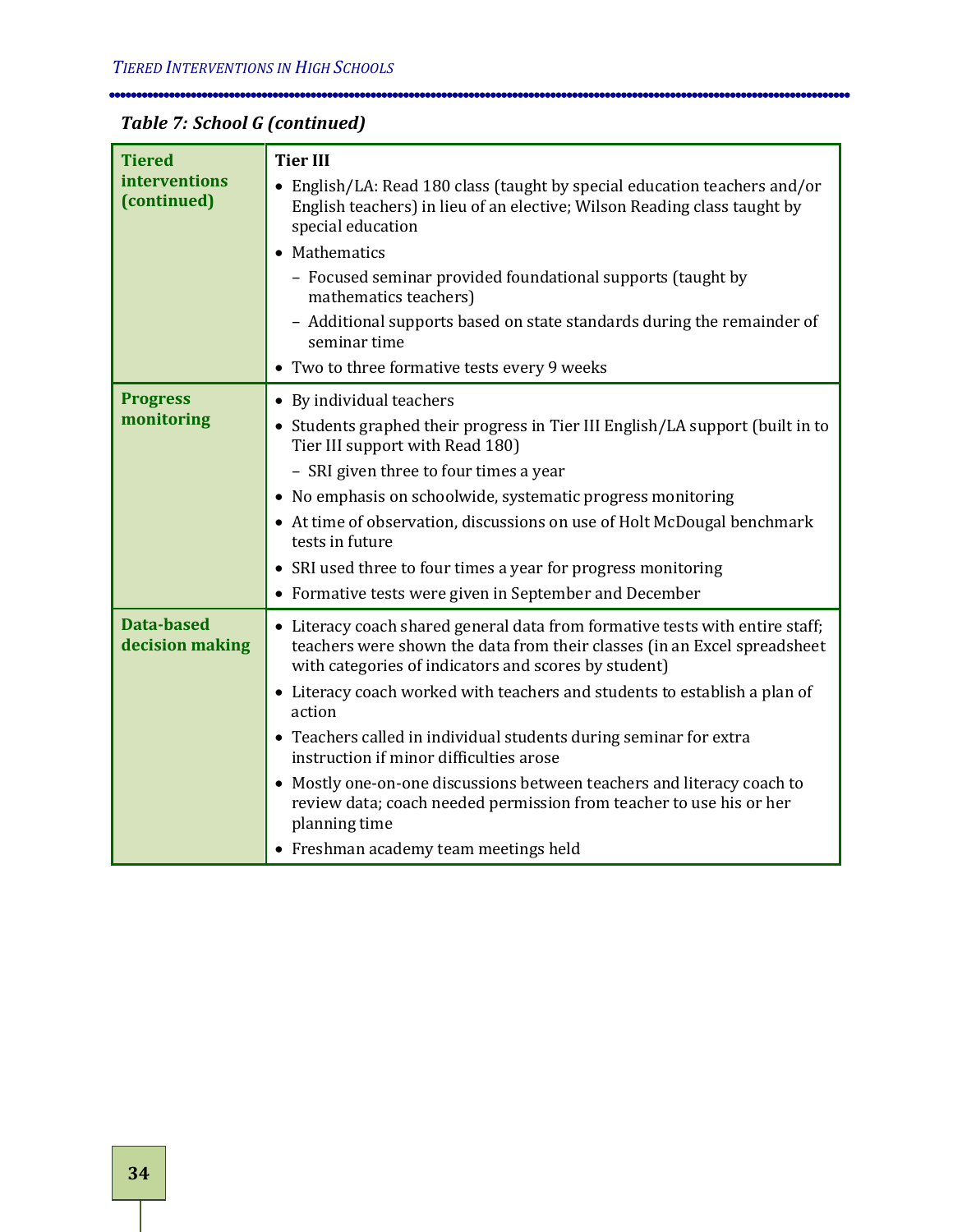#### **General school information** • Northeastern state • Suburban area • 565 students • 89% White, 6% Black, 3% Latino, 2% Asian; 1% ELL; 33% FRL • Hybrid block schedule (9 periods); science labs, foreign language, and public speaking blocked on some days **Framework overview** • Elements of tiered interventions in academics and behavior • District-mandated PBIS and academic interventions **Purpose and scope of framework** • Academic interventions offered to 9th- through 12th-graders in each content area and reading • Some Tier II interventions expanded from what began as an alternative education program to serve a larger population • Tiers I and III PBIS for all grades **Length of implementation** Was in 3rd year of implementing academic interventions and 5th year of PBIS implementation (subsequently scaled back) **Screening** • Academic: teacher, parent, and self-referrals; eighth-grade state tests; end-of-course exams • Behavioral: number of office referrals **Tier I/core instruction**  • Core instruction in the general education classroom for all students • PBIS: behavior expectations posted throughout the school, monthly assemblies focused on the three rules, a common study hall as a reward **Tiered interventions Tier II** • Guided study hall for reteaching core content and focusing on four main content areas – Three certified teachers – Varied number of students by period (12 maximum) – Typically, 40 minutes every day (for some students, every other day or twice a day, as needed) – Instruction provided according to what was being taught in Tier I • Academic Intervening Services (AIS) – Content teacher provided small-group instruction in the core content area – Multiple teaching techniques and strategies used – Purpose is to reteach content, offer homework help, and/or provide test preparation – Intervention given in groups of six or fewer students – Occurred during a study hall or elective • No Tier II interventions for behavior

#### *Table 8: School H*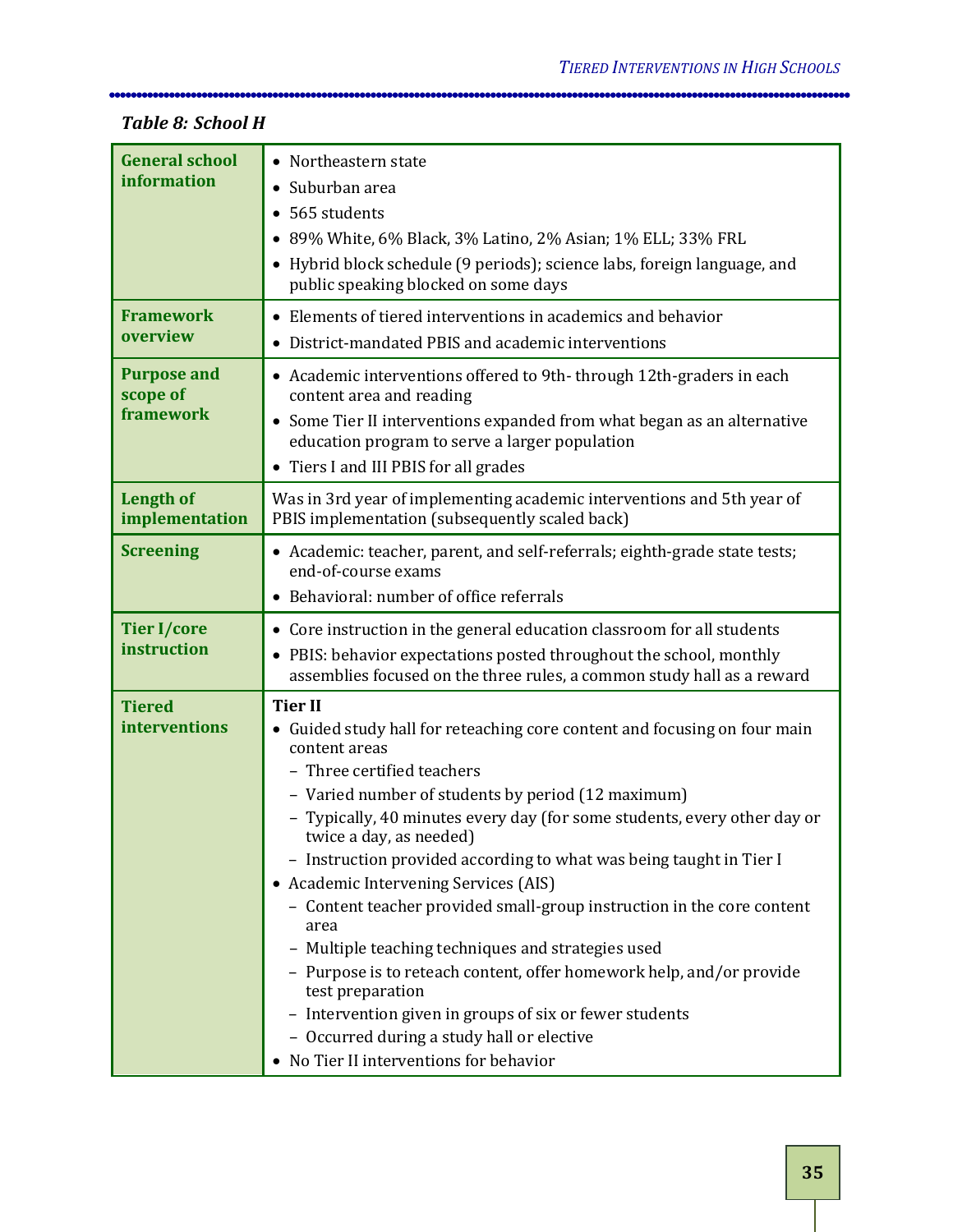$\hspace*{1.5cm} \begin{minipage}{10.0cm} \begin{tabular}{l} \textbf{0.0cm} \textbf{0.0cm} \end{tabular} \end{minipage} \begin{minipage}{0.0cm} \begin{tabular}{l} \textbf{0.0cm} \end{tabular} \end{minipage} \end{minipage} \begin{minipage}{0.0cm} \begin{tabular}{l} \textbf{0.0cm} \end{tabular} \end{minipage} \end{minipage} \begin{minipage}{0.0cm} \begin{tabular}{l} \textbf{0.0cm} \end{tabular} \end{minipage} \end{minipage} \begin{minipage}{0.0cm$ 

## *Table 8: School H (continued)*

| <b>Tiered</b><br>interventions<br>(continued) | <b>Tier III</b><br>• No Tier III interventions offered in academics<br>• Behavior: the two PBIS coaches offered all individualized interventions                                           |
|-----------------------------------------------|--------------------------------------------------------------------------------------------------------------------------------------------------------------------------------------------|
| <b>Progress</b><br>monitoring                 | • Every 5 weeks<br>• Coursework and grades on progress reports/report cards                                                                                                                |
| Data-based<br>decision making                 | • Academics: not all data shared among teachers, AIS, and guided study hall;<br>students exited AIS upon passing the necessary test; students could stay<br>in guided study hall for years |
|                                               | • Behavior: used StarWeb at the time of observation; planned to begin using<br>the School-Wide Information System (SWIS)                                                                   |
|                                               | • Monthly meetings of AIS teams held to share notes with the entire school<br>• Frequent meetings of PBIS team (student intervention team) held                                            |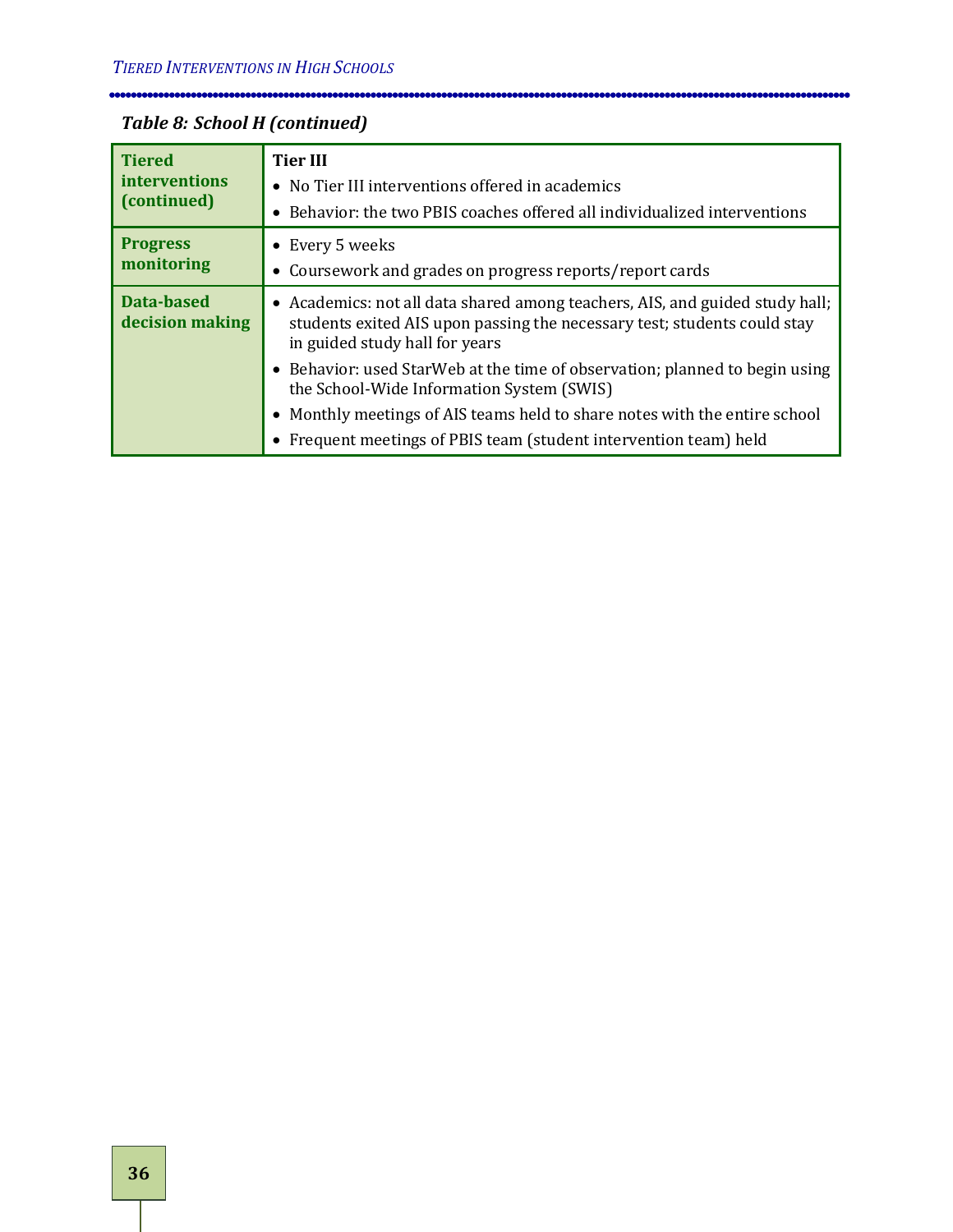## <span id="page-42-0"></span>**APPENDIX C: SUPPLEMENTAL RESOURCES**

#### **CENTER ON INSTRUCTION**

The Center on Instruction supports a national network of Regional Comprehensive Centers as they serve state education leaders in helping schools and districts meet the goals of No Child Left Behind (NCLB)—to close the achievement gap and improve teaching and learning for all students. To that end, the Center on Instruction offers information on NCLB; best practices in reading, math, science, special education, and English language learning instruction; syntheses of recent scientific research on instruction; and opportunities for professional development.

*Web site: www.centeroninstruction.org*

#### **NATIONAL CENTER ON RESPONSE TO INTERVENTION**

The National Center on Response to Intervention's mission is to provide technical assistance and dissemination about proven and promising models for Response to Intervention (RTI) and Early Intervening Services (EIS) to state and local educators, families, and other stakeholders. The Center works in four areas: (a) knowledge production, which involves a technical review committee of experts who independently evaluate the scientific rigor, conditions for successful implementation, and cultural and linguistic competence of all identified models (and components); (b) implementation supports, which involve training and follow-up activities to scale up RTI and EIS on a broad scale; (c) information dissemination, which involves forming communities of practice to improve the likelihood that consumers will adopt RTI models; and (d) formative evaluation, which involves an assessment of the quality, implementation, impact, and cost effectiveness of the services offered.

*Web site: www.rti4success.org*

#### **NATIONAL HIGH SCHOOL CENTER**

The National High School Center serves as the central source of information and expertise on high school improvement for a national network of Regional Comprehensive Centers. Millions of high school students—particularly those with disabilities, with limited proficiency in English, or from low-income backgrounds—need additional support to succeed. To address this challenge, the National High School Center promotes the use of research-supported approaches that help all students learn and become adequately prepared for college, work, and life. The National High School Center identifies researchsupported improvement programs and tools, offers user-friendly products, and provides technical assistance services to improve secondary education.

*Web site: http://www.betterhighschools.org*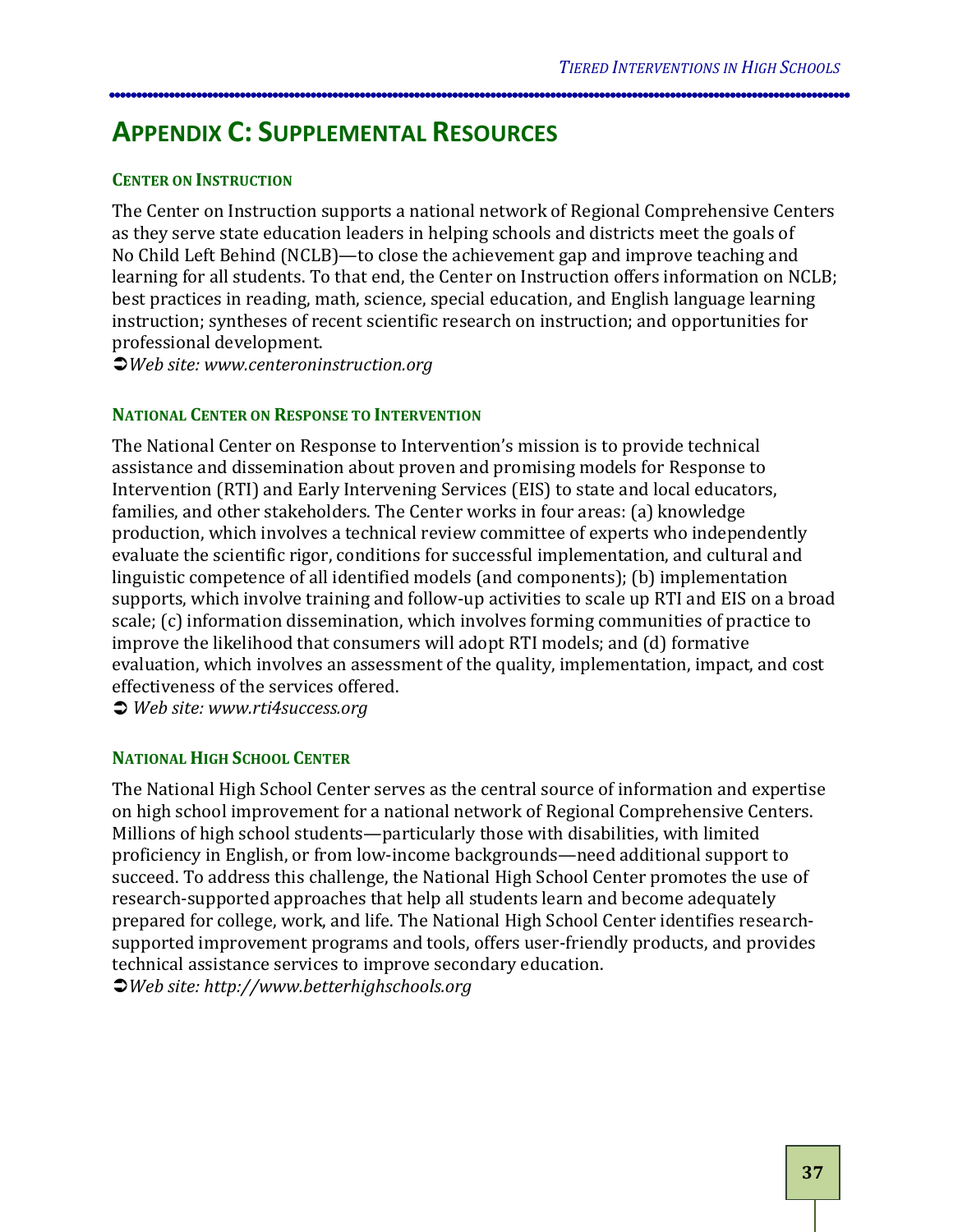#### **IDEA PARTNERSHIP**

The IDEA Partnership is dedicated to improving outcomes for students and youth with disabilities by joining state agencies and stakeholders through shared work and learning. *Web site: www.ideapartnership.org*

#### **IRIS CENTER FOR TRAINING ENHANCEMENTS**

The IRIS (IDEA and Research for Inclusive Settings) Center for Training Enhancements a national effort, serving college faculty members working in preservice preparation programs—aims to ensure that general education teachers, school administrators, school nurses, and school counselors are well prepared to work with students who have disabilities and with their families. IRIS is the nation's only faculty enhancement center established for this purpose.

*Web site: http://iris.peabody.vanderbilt.edu*

#### **NATIONAL CENTER ON STUDENT PROGRESS MONITORING**

The mission of the National Center on Student Progress Monitoring is to provide technical assistance to states and districts and to disseminate information about progressmonitoring practices proven to work in different academic content areas for kindergarten through fifth grade. Educators and families receive information about the effectiveness of progress monitoring that encourages them to adopt the practice. Teachers and other practitioners receive support in translating progress-monitoring research into easily implemented classroom strategies. Technical assistance on progress monitoring transfers knowledge in ways that accommodate differences in teachers' background, training, and beliefs, as well as differences in the nature and philosophy of the instructional programs and practices already in place.

*Web site: www.studentprogress.org*

#### **OSEP TECHNICAL ASSISTANCE CENTER ON POSITIVE BEHAVIORAL INTERVENTIONS AND SUPPORTS**

The OSEP Technical Assistance Center on Positive Behavioral Interventions and Supports (PBIS), funded by the Office of Special Education Programs (OSEP), was established to address the behavioral and discipline systems needed for the successful learning and social development of students. The Center provides capacity-building information and technical support about behavioral systems to assist states and districts in the design of effective schools.

*Web site: www.pbis.org*

#### **RTI ACTION NETWORK**

The RTI Action Network is dedicated to the effective implementation of RTI in school districts nationwide. Its goal is to guide educators and families in the large-scale implementation of RTI, so that each child has access to quality instruction and that struggling students—including those with learning disabilities—are identified early and receive the necessary supports to be successful. The RTI Action Network is a program of